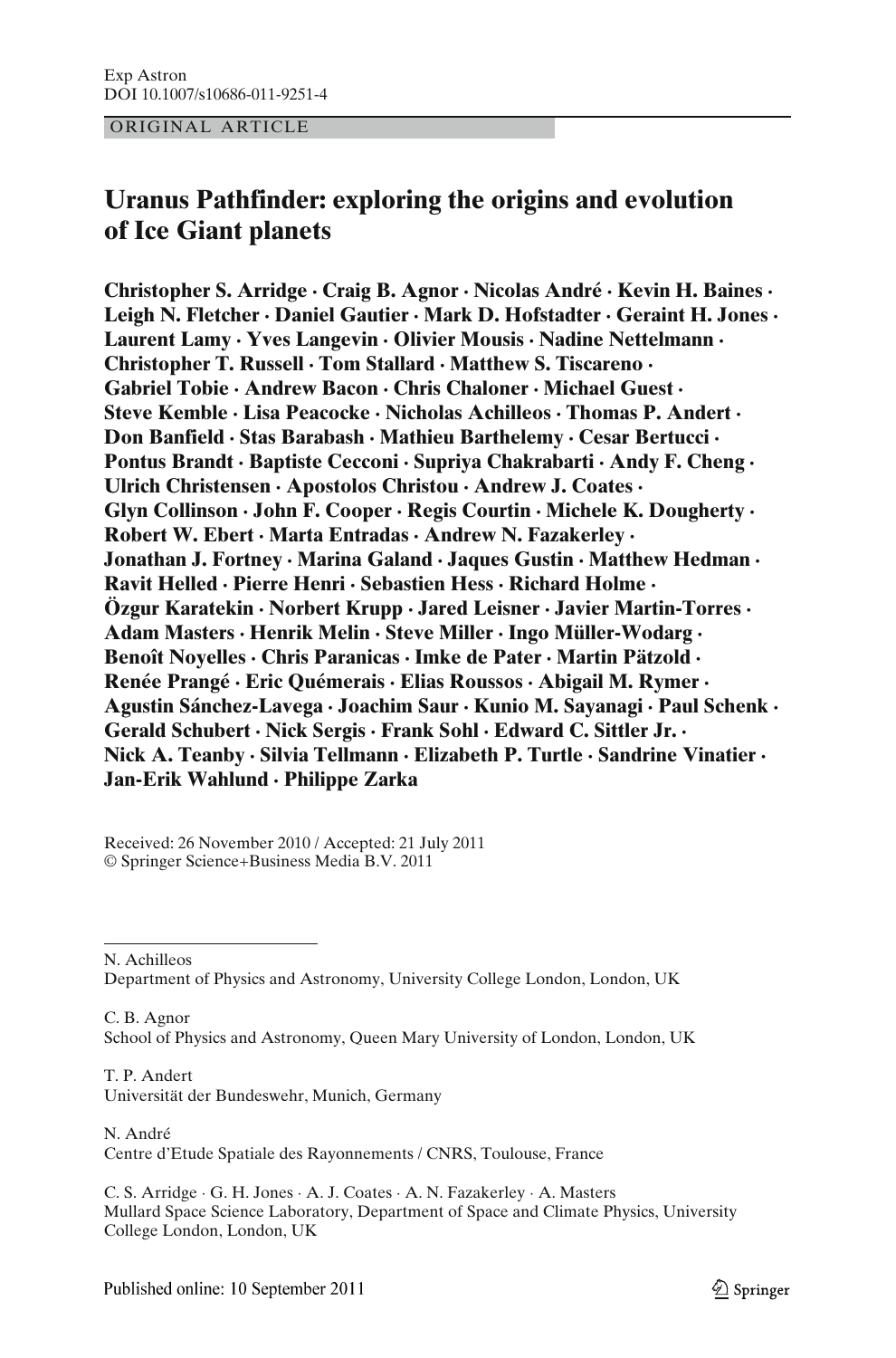**Abstract** The "Ice Giants" Uranus and Neptune are a different class of planet compared to Jupiter and Saturn. Studying these objects is important for furthering our understanding of the formation and evolution of the planets, and unravelling the fundamental physical and chemical processes in the Solar System. The importance of filling these gaps in our knowledge of the Solar System is particularly acute when trying to apply our understanding to the numerous planetary systems that have been discovered around other stars. The Uranus Pathfinder (UP) mission thus represents the quintessential aspects of the objectives of the European planetary community as expressed in ESA's Cosmic Vision 2015–2025. UP was proposed to the European Space Agency's M3 call for medium-class missions in 2010 and proposed to be the first orbiter of an Ice Giant planet. As the most accessible Ice Giant within the M-class mission envelope Uranus was identified as the mission target. Although not selected for this call the UP mission concept provides a baseline framework for the exploration of Uranus with existing low-cost platforms and underlines

C. S. Arridge (B) · G. H. Jones · A. J. Coates · A. N. Fazakerley · A. Masters The Centre for Planetary Sciences at UCL/Birkbeck, London, UK e-mail: csa@mssl.ucl.ac.uk

A. Bacon · C. Chaloner · M. Guest Systems Engineering and Asssessment Ltd., Bristol, UK

K. H. Baines · M. D. Hofstadter NASA Jet Propulsion Laboratory, Pasadena, CA, USA

M. S. Tiscareno · D. Banfield · M. Hedman Cornell University, Ithaca, NY, USA

S. Barabash Swedish Institute of Space Physics, Kiruna, Sweden

M. Barthelemy Université Joseph Fourier/CNRS-INSU / Institut de Planétologie et d'Astrophysique de Grenoble (IPAG), Grenoble, France

C. Bertucci Institute of Astronomy and Space Physics, University of Buenos Aires, Buenos Aires, Argentina

P. Brandt · A. F. Cheng · C. Paranicas · A. M. Rymer · E. P. Turtle Johns Hopkins University Applied Physics Laboratory, Laurel, MD, USA

D. Gautier · L. Lamy · B. Cecconi · R. Courtin · P. Henri · R. Prangé · S. Vinatier · P. Zarka LESIA, CNRS-Observatoire de Paris, Meudon, France

S. Chakrabarti Centre for Space Physics, Boston University, Boston, MA, USA

U. Christensen · N. Krupp · E. Roussos Max Planck Institute for Solar System Research, Katlenburg-Lindau, Germany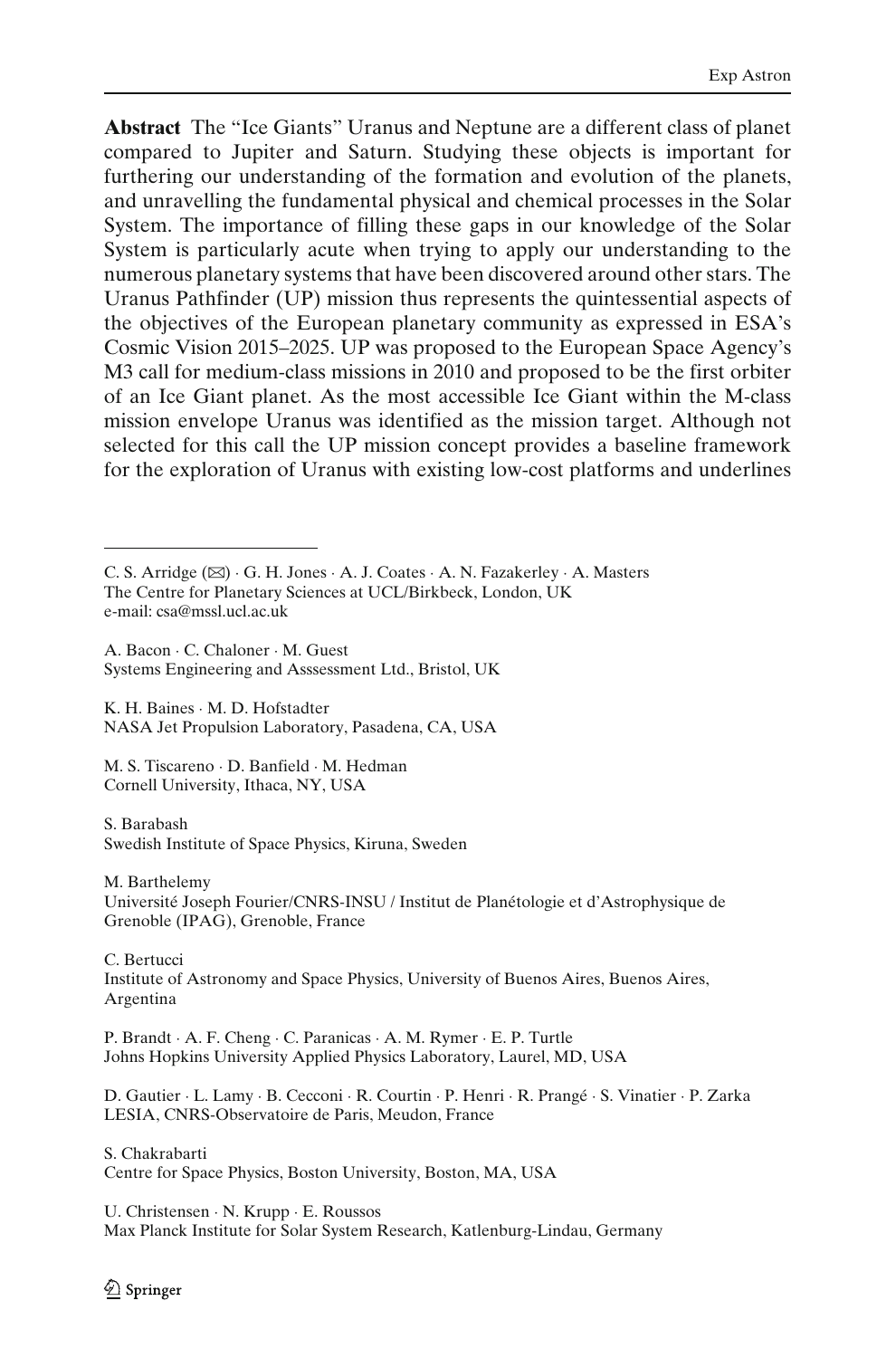the need to develop power sources suitable for the outer Solar System. The UP science case is based around exploring the origins, evolution, and processes at work in Ice Giant planetary systems. Three broad themes were identified: (1) Uranus as an Ice Giant, (2) An Ice Giant planetary system, and (3) An asymmetric magnetosphere. Due to the long interplanetary transfer from Earth to Uranus a significant cruise-phase science theme was also developed. The UP mission concept calls for the use of a Mars Express/Rosetta-type platform to launch on a Soyuz–Fregat in 2021 and entering into an eccentric polar orbit around Uranus in the 2036–2037 timeframe. The science payload has a strong heritage in Europe and beyond and requires no significant technology developments.

**Keywords** Uranus **·** Ice Giant **·** Orbiter **·** Giant planet atmosphere **·** Ring system **·** Interior **·** Dynamo **·** Magnetosphere **·** Natural satellite

A. Christou Armagh Observatory, Armagh, Northern Ireland, UK

M. K. Dougherty · M. Galand · I. Müller-Wodarg The Blackett Laboratory, Imperial College London, London, UK

R. W. Ebert Southwest Research Institute, San Antonio, TX, USA

M. Entradas · S. Miller Department of Science and Technology Studies, University College London, London, UK

L. N. Fletcher Department of Physics, University of Oxford, Oxford, UK

J. J. Fortney University of California, Santa Cruz, CA, USA

J. Gustin Laboratoire de Physique Atmosphérique et Planétaire, Université de Liège, Liège, Belgium

R. Helled · K. M. Sayanagi · G. Schubert Department of Earth and Space Sciences, University of California, Los Angeles, CA, USA

S. Hess University of Colorado, Boulder, CO, USA

R. Holme School of Environmental Sciences, University of Liverpool, Liverpool, UK

Ö. Karatekin Royal Observatory of Belgium, Brussels, Belgium

G. Collinson · J. F. Cooper · E. C. Sittler Jr. NASA Goddard Space Flight Centre, Greenbelt, MD, USA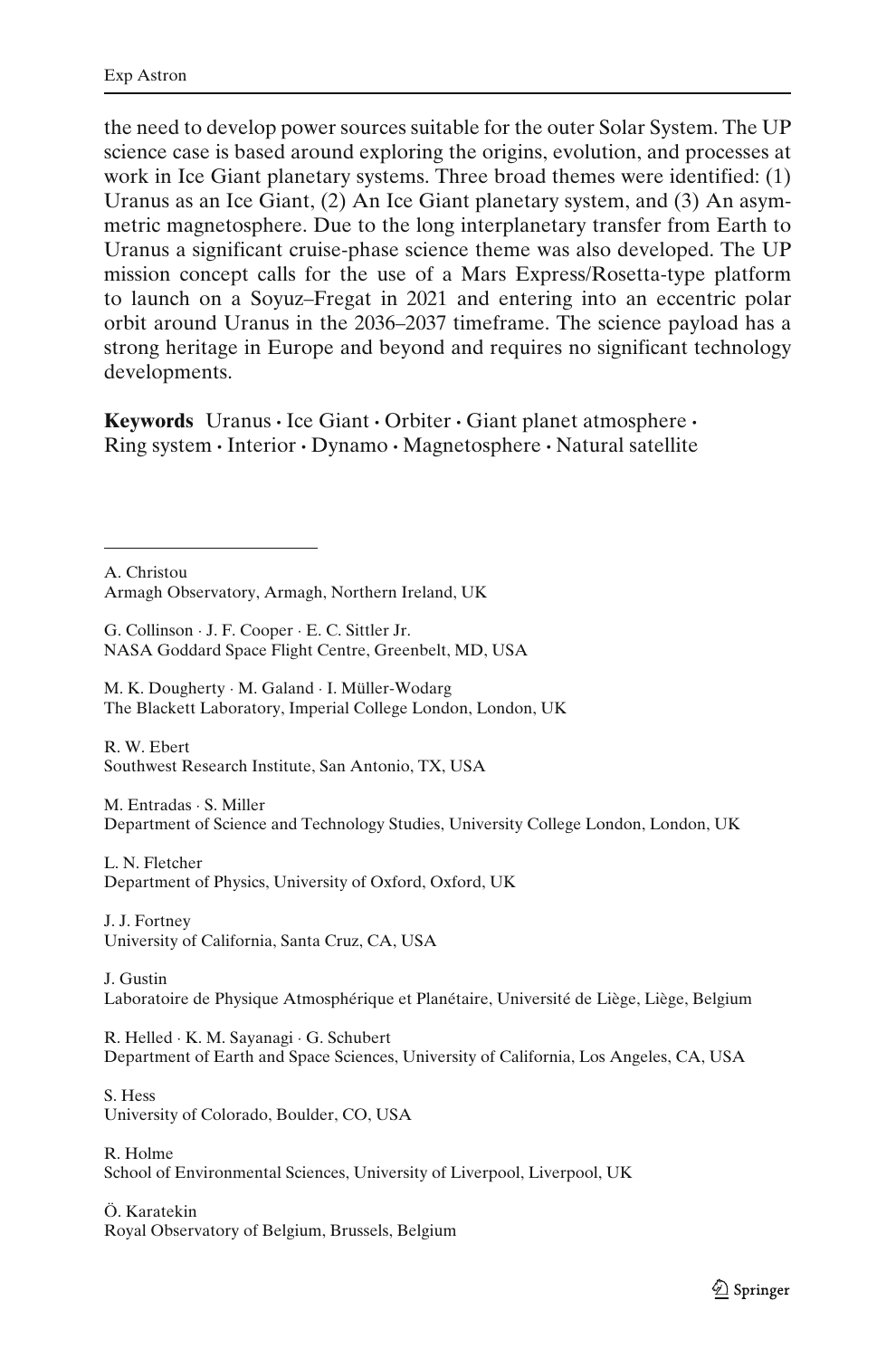### **Acronyms**

| ALMA        | Atacama Large Millimetre Array                  |
|-------------|-------------------------------------------------|
| <b>AOCS</b> | <b>Attitude and Orbit Control</b>               |
| ASRG        | <b>Advanced Stirling Radioisotope Generator</b> |
| <b>CMI</b>  | <b>Cyclotron Maser Instability</b>              |
| <b>CSDS</b> | <b>Cluster Science Data System</b>              |
| E-ELT       | European Extremely Large Telescope              |
| EJSM        | Europa Jupiter System Mission                   |
| ESA         | European Space Agency                           |
| ESO         | <b>European Southern Observatory</b>            |
| <b>ESOC</b> | European Space Operations Centre                |
| FUV         | Far Ultraviolet                                 |
| <b>GTO</b>  | <b>Geostationary Transfer Orbit</b>             |
| HGA         | High Gain Antenna                               |
| <b>IRTF</b> | <b>Infrared Telescope Facility</b>              |
| ISO         | <b>Infrared Space Observatory</b>               |
| JWST        | James Webb Space Telescope                      |
|             |                                                 |

S. Kemble · L. Peacocke EADS Astrium, Stevenage, UK

Y. Langevin Institut d'Astrophysique Spatiale, CNRS/Univ. Paris-Sud 11, Orsay, France

J. Leisner Department of Physics and Astronomy, University of Iowa, Iowa City, IA, USA

J. Martin-Torres Centre for Astrobiology, Madrid, Spain

T. Stallard · H. Melin Department of Physics and Astronomy, University of Leicester, Leicester, UK

O. Mousis Institut UTINAM, CNRS, OSU THETA, Université de Franche-Comté, Besançon, France

N. Nettelmann Universität Rostock, Rostock, Germany

B. Noyelles Namur Centre for Complex Systems (NAXYS), University of Namur, Namur, Belgium

I. de Pater University of California, Berkeley, USA

M. Pätzold · S. Tellmann Rhenish Institute for Environmental Research, University of Cologne, Cologne, Germany

E. Quémerais LATMOS, CNRS, Guyancourt, France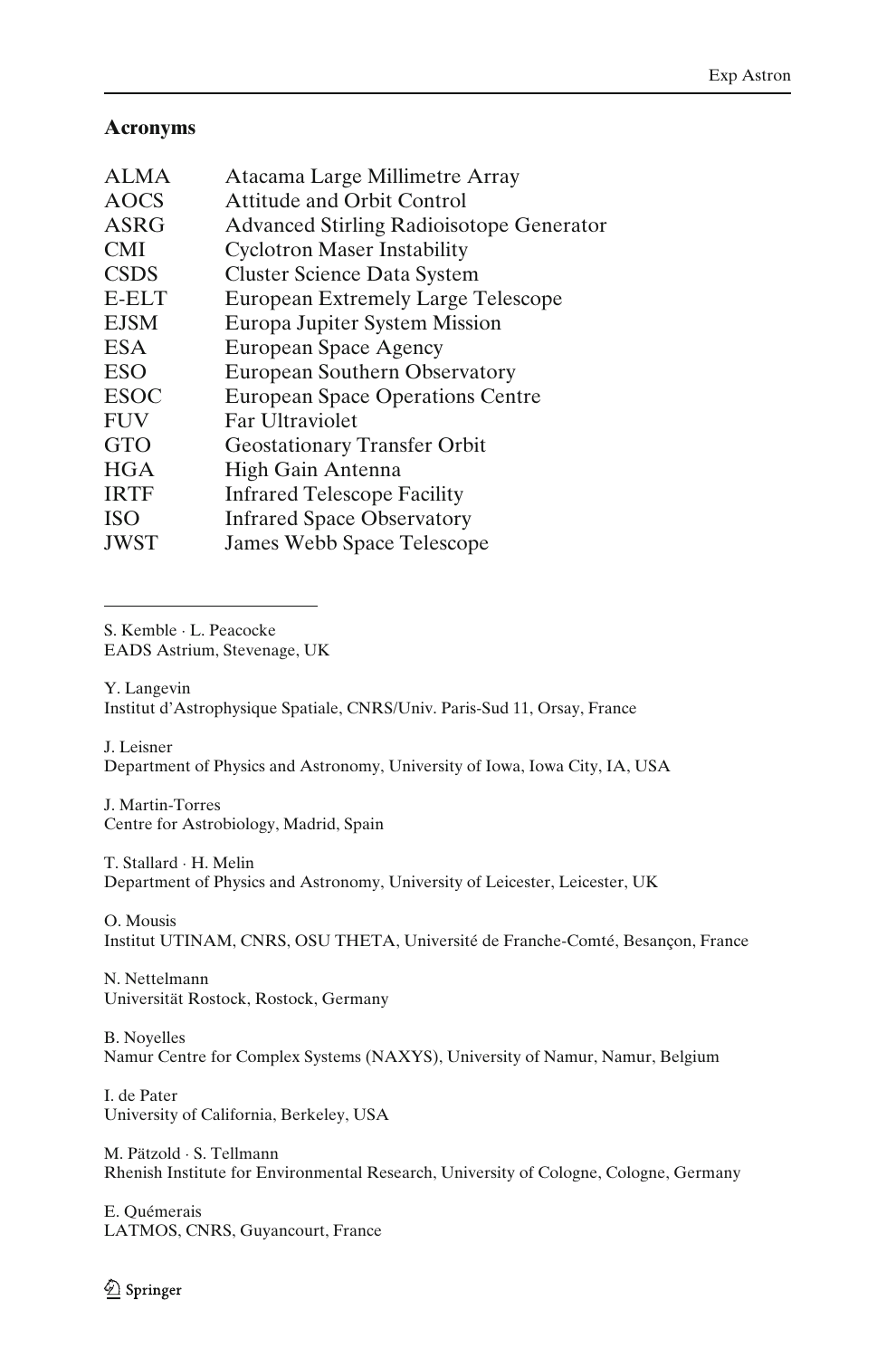| <b>LILT</b> | Low Intensity Low Temperature                     |
|-------------|---------------------------------------------------|
| <b>MAG</b>  | Magnetometer (UP Instrument)                      |
| MMRTG       | Multimission Radioisotope Thermal Generator       |
| <b>MWR</b>  | Microwave Radiometer (UP Instrument)              |
| <b>NAC</b>  | Narrow Angle Camera (UP Instrument)               |
| NIR/MSIC    | Visual and Near-Infrared Mapping Spectrometer and |
|             | Multispectral Imaging Camera (UP Instrument)      |
| <b>ORS</b>  | <b>Optical Remote Sensing</b>                     |
| <b>PDS</b>  | <b>Planetary Data System</b>                      |
| PI.         | Principal Investigator                            |
| <b>PPS</b>  | Plasma and Particle Science (UP Instrument)       |
| <b>PSA</b>  | <b>Planetary Science Archive</b>                  |
| <b>RPS</b>  | Radioactive Power Source                          |
| <b>RPW</b>  | Radio and Plasma Wave Experiment (UP Instrument)  |
| <b>RSE</b>  | Radio Science Experiment (UP Instrument)          |
| <b>SSR</b>  | Solid State Recorder                              |
| TMT         | Thirty Metre Telescope                            |
| <b>TRL</b>  | <b>Technology Readiness Level</b>                 |
| <b>UKR</b>  | Uranus Kilometric Radiation                       |
| <b>UOI</b>  | Uranus Orbit Insertion                            |
| UP          | Uranus Pathfinder                                 |

C. T. Russell

Institute for Geophysics and Planetary Physics, University of California Los Angeles, Los Angeles, USA

A. Sánchez-Lavega University of the Basque Country, Bilbao, Spain

J. Saur

Institute of Geophysics and Meteorology, University of Cologne, Cologne, Germany

P. Schenk Lunar and Planetary Institute, Houston, TX, USA

N. Sergis Office for Space Research, Academy of Athens, Athens, Greece

F. Sohl Institute of Planetary Research, DLR, Berlin, Germany

N. A. Teanby School of Earth Sciences, University of Bristol, Bristol, UK

G. Tobie LPG, CNRS, Université de Nantes, Nantes, France

J.-E. Wahlund Swedish Institute of Space Physics, Uppsala, Sweden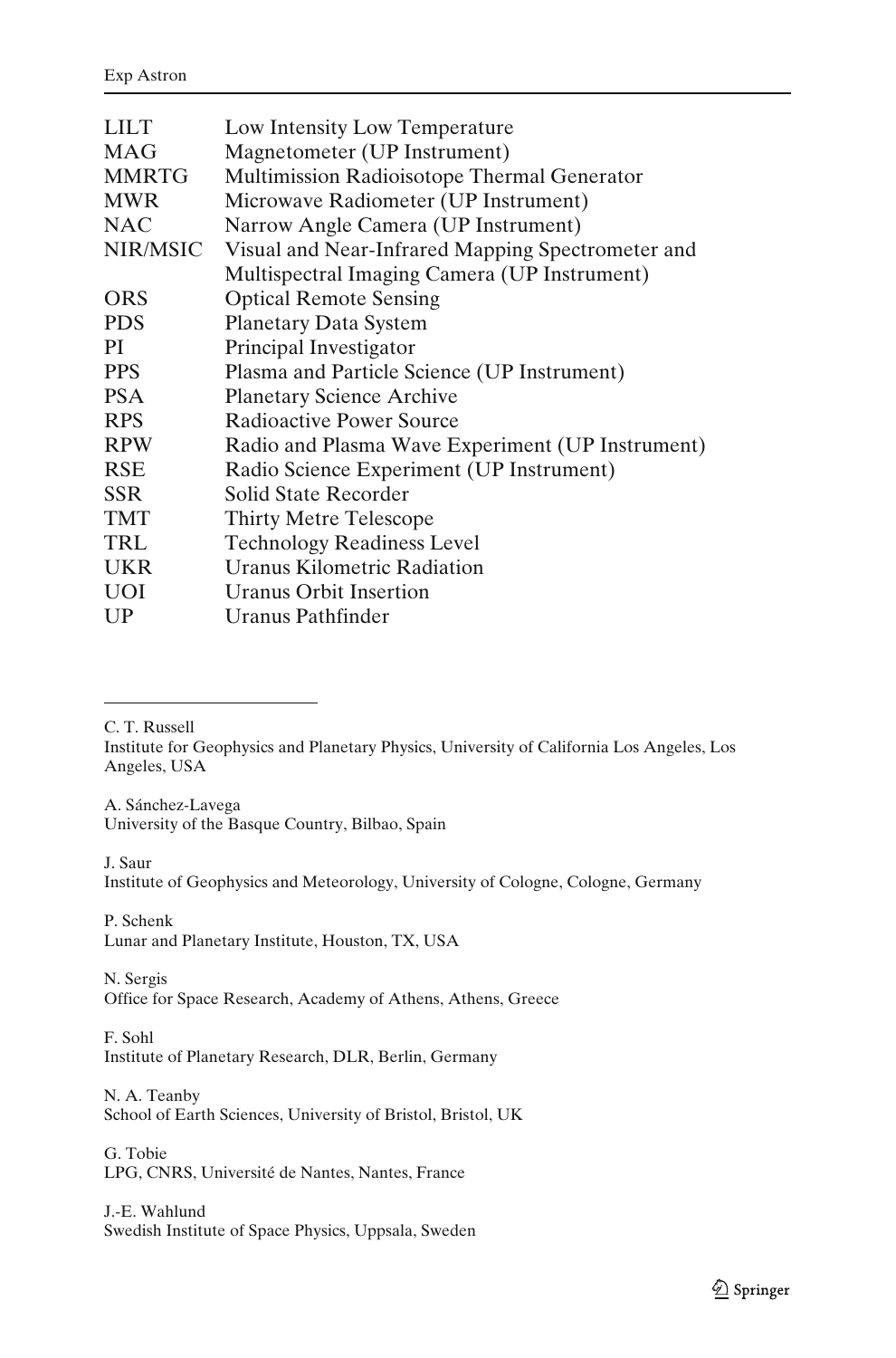| <b>UPMOC</b>  | <b>Uranus Pathfinder Mission Operations Centre</b> |
|---------------|----------------------------------------------------|
| <b>UPQL</b>   | Uranus Pathfinder Quicklook                        |
| <b>UPSOC</b>  | <b>Uranus Pathfinder Science Operations Centre</b> |
| <b>UTIRM</b>  | Thermal Infrared Bolometer (UP Instrument)         |
| <b>UVIS</b>   | Ultraviolet Imaging Spectrometer (UP Instrument)   |
| <b>VLA</b>    | Very Large Array                                   |
| <b>VLT</b>    | Very Large Telescope                               |
| <b>WFIRST</b> | Wide-Field Infrared Survey Telescope               |
|               |                                                    |

#### **1 Introduction**

The canonical architecture of the Solar System often groups the Gas Giant planets, Jupiter and Saturn, together with the Ice Giants, Uranus and Neptune, and refers to them as the giant planets. However, the importance of volatile materials (known as ices) such as methane in the interiors and atmospheres of Uranus and Neptune, the highly asymmetric configuration of their magnetic fields, and their different internal structure (amongst other things) clearly distinguish the Ice Giants as a very different class of planet. In order to unravel the origin and evolution of the Solar System one must understand all of its components. In this regard Uranus and Neptune are enigmatic objects with very poorly constrained interiors, magnetic fields, atmospheres, ring and satellite systems and magnetospheres, among just a few of the intriguing aspects of these systems. The importance of filling these gaps in our knowledge of the Solar System is particularly acute when trying to apply our understanding to the numerous planetary systems that have been discovered around other stars.

Uranus occupies a unique place in the history of the Solar System and the fundamental processes occurring within the uranian system confirm that its scientific exploration is essential in meeting ESA's Cosmic Vision goals (see Section [2,](#page-7-0) particularly Section [2.4](#page-17-0) and Table [2\)](#page-18-0). Table 1 illustrates the key properties of the uranian system. Uranus Pathfinder (UP) was proposed to the European Space Agency's Cosmic Vision 2015–2025 call for medium "M"

| <b>Table 1</b> Physical and orbital                            | Equatorial radius <sup>a</sup>       | $25\,559 \pm 4\,\mathrm{km}$ (=1 R <sub>U</sub> )                                |
|----------------------------------------------------------------|--------------------------------------|----------------------------------------------------------------------------------|
| parameters of Uranus                                           | Polar radius <sup>a</sup>            | $24973 \pm 20$ km                                                                |
|                                                                | Mass <sup>b</sup>                    | $14.5 M_{\rm E} \left( 1 M_{\rm E} = 5.97 \times 10^{24} \, \text{kg} \right)^d$ |
|                                                                | Rotation period <sup>c</sup>         | 17 h 14 m 24 s $(\pm 36 \text{ s})$                                              |
| <sup>a</sup> Seidelmann et al. [48]                            | Obliquity <sup>a</sup>               | $97.77^{\circ}$                                                                  |
| <sup>b</sup> Jacobson et al. [36]                              | Semi-major axis <sup>d</sup>         | 19.2 AU                                                                          |
| <sup>c</sup> Desch et al. $[14]$                               | Orbital period <sup>d</sup>          | 84.3 Earth years                                                                 |
| <sup>d</sup> NASA HORIZONS system:<br>http://ssd.jpl.nasa.gov/ | Dipole moment <sup>e</sup>           | $3.75 \times 10^{24}$ A m <sup>2</sup>                                           |
| ?horizons                                                      | Magnetic field strength <sup>e</sup> | Max: $1.0 \times 10^5$                                                           |
| $e$ Herbert [31]                                               | (in uranographic equator)            | Min: $7.7 \times 10^3$ nT                                                        |
| <sup>f</sup> http://ssd.jpl.nasa.gov/                          | Dipole tilte                         | $-59.8^\circ$                                                                    |
| ?sat_discovery (Accessed 29)                                   | Dipole offset <sup>e</sup>           | $0.31$ R <sub>U</sub> (southward)                                                |
| July 2011)                                                     | Natural satellites <sup>t</sup>      | 27 (9 irregular)                                                                 |
|                                                                |                                      |                                                                                  |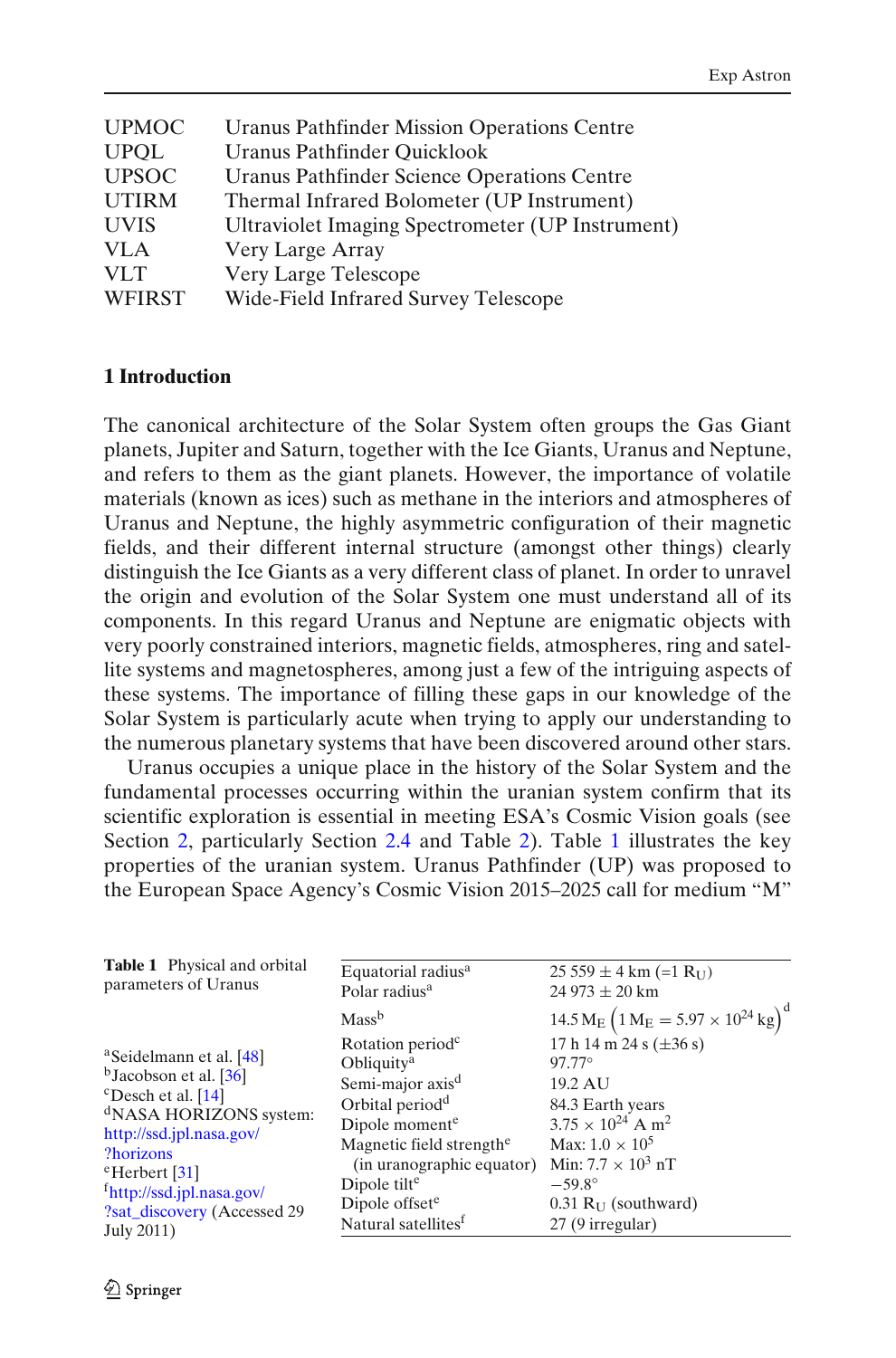class missions in 2010. The mission concept called for the first orbiter of an Ice Giant and would open a new window on the origin and evolution of the Solar System, and the fundamental physical processes at work at giant planets. UP thus embodies the quintessential aspects of ESA's Cosmic Vision 2015–2025 providing important information on the origin and evolution of Uranus as the archetypal Ice Giant representing the missing link between our Solar System and planets around other stars.

The importance of an Ice Giant mission was highlighted in the 2011 NRC Planetary Science Decadal Survey [\[54\]](#page-38-0) where it was noted "A mission combining an orbiter and a probe will revolutionize our understanding of Ice Giant properties and processes, yielding significant insight into their evolutionary history". Although Neptune and its large satellite Triton are very interesting Solar System targets, Squyres et al. [\[54\]](#page-38-0) note that risks associated with aerocapture at Neptune, the lack of optimal launch windows for Neptune over the coming decade, and long transfer times render a Uranus mission more attractive in the 2013–2023 time frame. The science priorities for a Uranus orbiter described by Squyres et al. [\[54](#page-38-0)] are similar to those for Uranus Pathfinder thus demonstrating considerable international consensus regarding the science goals and scientific return for such an orbiter. A mission to Uranus was discussed as a promising future mission in the previous decadal survey [\[3\]](#page-35-0).

The scientific goals of UP are centred on three key scientific themes: (1) Uranus as an Ice Giant; (2) Uranus and its environment: An Ice Giant planetary system; and (3) A distinctively asymmetric magnetosphere. Due to the long transfer time from Earth to Uranus, the UP mission concept also calls for a significant cruise phase science programme involving flybys of small Solar System objects and answering fundamental questions about the transport of mass, energy and momentum from the Sun out into the heliosphere. In addressing these four themes (three prime science plus cruise phase) UP directly addresses two of the Cosmic Vision 2015–2025 themes "What are the conditions for Planet Formation and the Emergence of Life?" and "How Does the Solar System Work?".

The UP mission concept is novel in attempting to explore such a distant Solar System target within the M class cost cap of 470  $M \in (FY 2010)$ . The nominal UP mission involves a launch on a Soyuz–Fregat launch vehicle in 2021 with a ≈15-year cruise before entering into a highly elliptical science orbit around Uranus. To reduce cruise phase costs UP would be placed into a quasi-hibernation mode, similar to Rosetta [\[26](#page-36-0)] and New Horizons [\[21\]](#page-36-0), and would make solar wind measurements en route to Uranus. UP would periodically come out of hibernation to downlink solar wind science data and spacecraft telemetry to Earth. The science payload has strong heritage within Europe and beyond and takes advantage of the latest in low-mass science instrumentation. With current technology a solely solar-powered mission to Uranus would be prohibitively expensive and challenging so as part of the mission concept development we have investigated radioisotope power sources (RPSs). The UP proposal shows that significant scientific missions can be carried out using RPSs that employ isotopes other than <sup>238</sup>Pu. The baseline RPS devices are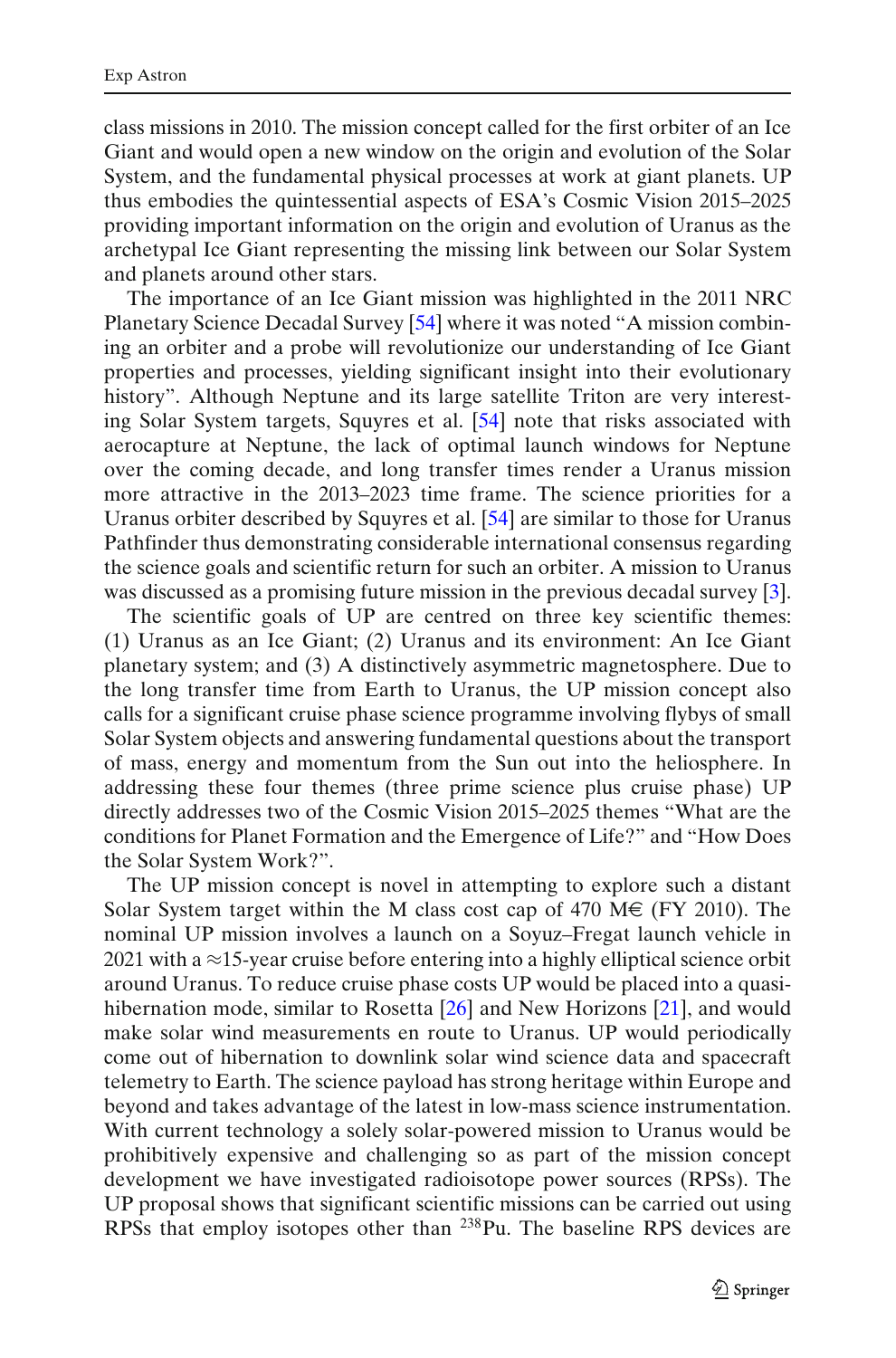<span id="page-7-0"></span>based around  $241$  Am which, as a waste product from the nuclear reactors, is readily available within Europe.

The mission has significant community support within Europe and worldwide as reflected by (i) the 169 scientists across the world (105 in Europe) lending their support to the mission; (ii) the key planetary objectives specified by numerous Uranus-related white paper submissions to NASA's Planetary and Heliophysical Decadal Surveys; and (iii) NASA's formal recognition of the relevance of Uranus Pathfinder for addressing key planetary science goals. Perhaps unsurprisingly, the level of community support is highest among earlyand mid-career scientists, although there is significant support from senior levels of the community, many of who were involved in the Voyager 2 encounter with Uranus. More details on the UP mission concept and community can be found at [http://bit.ly/UranusPathfinder.](http://bit.ly/UranusPathfinder)

#### **2 Scientific objectives**

The overarching theme for UP is the exploration of the origin, evolution and processes at work in Ice Giant planetary systems. Uranus is the centre of one of the Solar System's most interesting planetary systems and UP will study the fundamental processes at work on the planet itself (its interior and atmosphere) and in its planetary environment (magnetosphere, satellites and rings). The mission will provide observations and measurements that are vital for understanding the origin and evolution of Uranus as an Ice Giant planet, providing a missing link between our Solar System and planets around other stars. UP thus represents the quintessential aspects of the objectives of the European planetary community as expressed in ESA's Cosmic Vision 2015– 2025.

Ice Giant planets account for more than 7% of the mass of the Sun's planetary system, and helped to shape the conditions we see in the Solar System today. The number of Uranus-sized extrasolar planets discovered to date, weighted by the likelihood of observing them, indicates that such planets are common in the Universe. The Ice Giants are fundamentally different from the Gas Giants (Jupiter and Saturn) in a number of ways and yet our exploration of the Ice Giants in our own Solar System remains very incomplete, with a significant number of fundamental questions unanswered. The earliest possible date for the arrival of a new spacecraft mission at Uranus (not necessarily UP) leaves a  $>40$  year gap since the flyby of Voyager 2 in 1986 (e.g., [\[58](#page-38-0)], and references therein; [\[4,](#page-36-0) [59\]](#page-38-0), and other articles in J. Geophys. Res. Volume 92 Issue A13 pages 14873–15375) and underlines the urgent need for new measurements. UP will provide new insights into the formation, bulk composition, and evolution of Uranus-mass objects in our Solar System and beyond. The measurements of atmospheric composition, structure and dynamics by UP will be of enormous value for interpreting telescopic observations of many exoplanets. Understanding the magnetosphere and radio emissions of Uranus will also be of immense value in understanding exoplanet magnetospheres.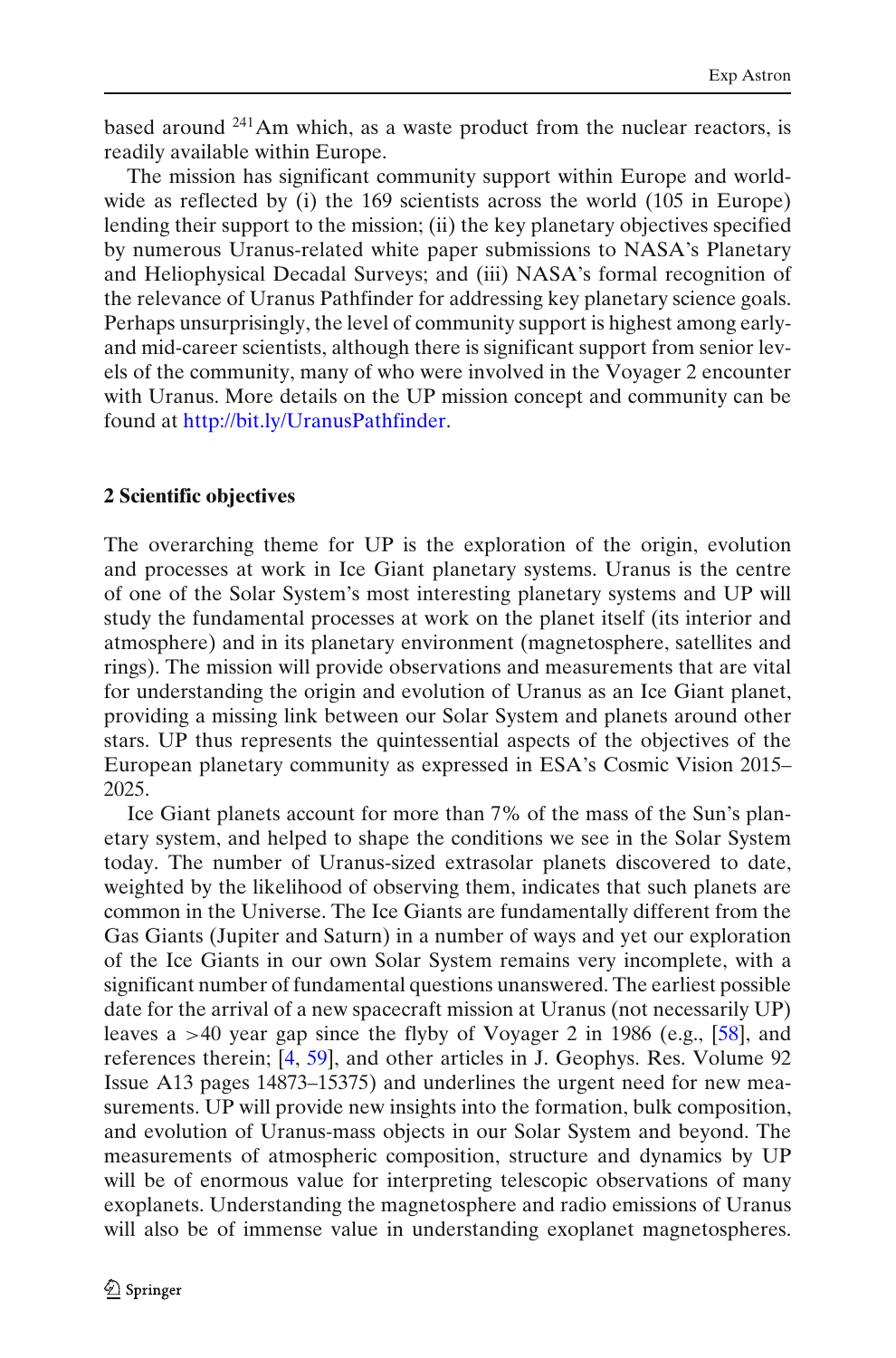

**Fig. 1** Illustration showing the rich variety of science goals for the UP mission: variety of natural satellites, complex ring system, highly asymmetric magnetic field and magnetosphere, atmosphere and interior. The *white arrow* indicates the spin axis of Uranus whereas the *red arrow* indicates the magnetic dipole axis. The orbits of the five major satellites are shown in *blue* with magnetic field lines in *yellow*

Figure 1 illustrates the rich variety of science goals for the UP. This illustration is drawn from the perspective of the Sun during the Voyage 2 encounter and highlights one of the unique aspects of Uranus: it's large 98° obliquity.

The prime scientific goals for UP are built upon three themes: (1) Uranus as an Ice Giant; (2) An Ice Giant planetary system; (3) An asymmetric magnetosphere. To focus this mission description on the prime science phase, the fourth theme consisting of cruise phase science will not be discussed here.

#### 2.1 Uranus as an Ice Giant

The bulk composition and internal structure of the Ice Giants reflect their different formation environments and evolutionary processes relative to the Gas Giants (e.g. [\[27](#page-36-0)]) providing a window into the early Solar System. Jupiter is an H/He planet with an ice and rock mass fraction of 4–12% as inferred from standard interior models [\[45\]](#page-37-0). Uranus and Neptune seem to consist mostly of "ices"  $(H_2O, NH_3, CH_4)$  and rocks, with smaller envelopes of  $H_2$  and He, but current observations are only able to provide an upper limit of 85% on the ice and rock mass fraction [\[19\]](#page-36-0).

The Nice model, proposed to explain the origin of the orbital parameters of the giant planets [\[65\]](#page-38-0) predicts that Uranus formed closer to the Sun than its present location (but possibly further out than Neptune) and then migrated outwards (along with Neptune) scattering planetesimals and triggering the late heavy bombardment of the inner solar system. The composition of Uranus contains clues to the conditions in the protosolar cloud and the locations in which the planet formed, thus providing vital inputs to the further study of migration and the mass in the protosolar cloud (e.g., [\[9](#page-36-0)]). For instance, a sub-solar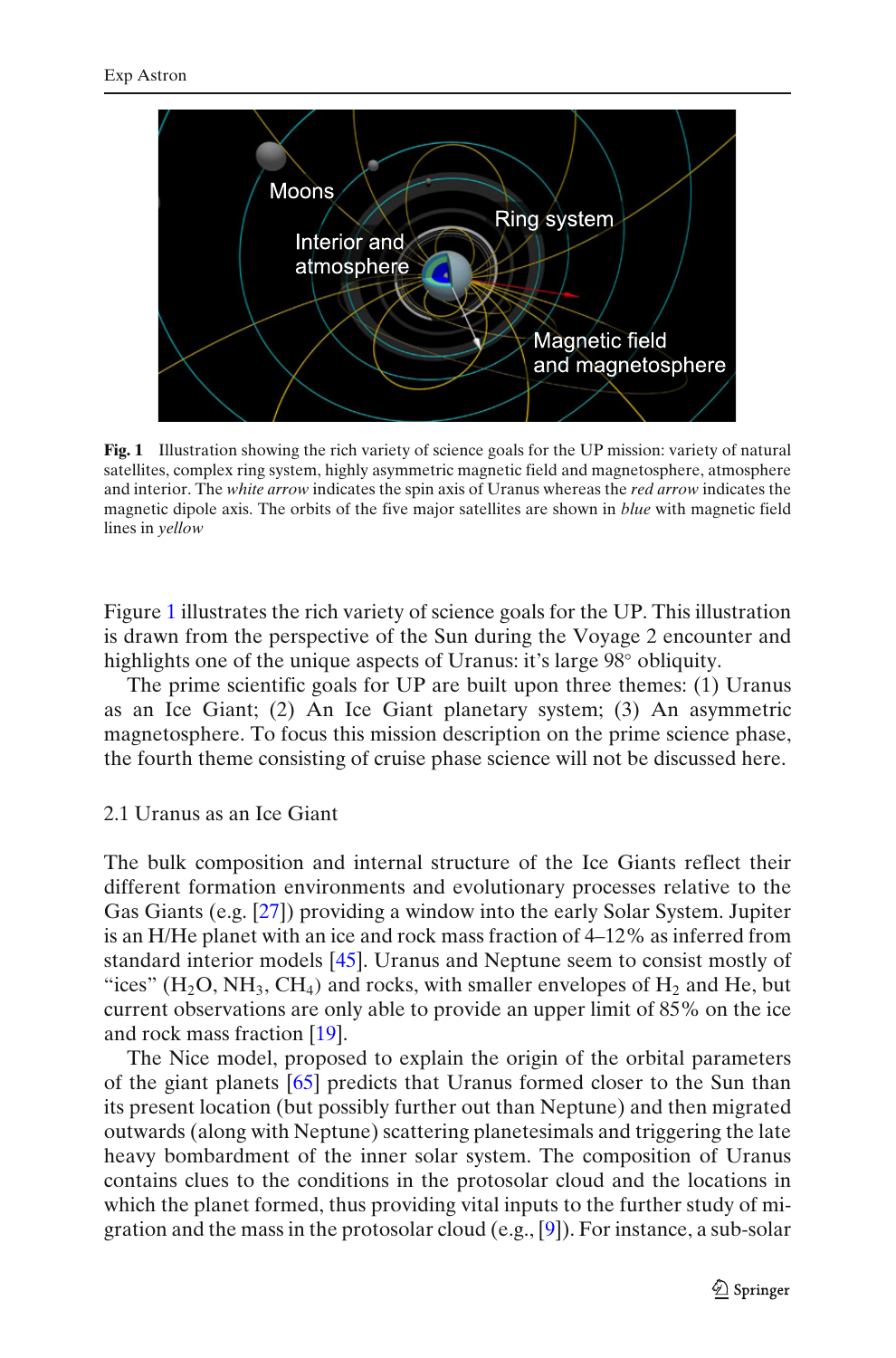<span id="page-9-0"></span>C:O ratio could indicate formation at a distance where water (but not  $CH<sub>4</sub>$ ) was frozen. The common picture of gaseous planet formation by first forming a 10  $M_E$  core  $(1 M_E = 5.97 \times 10^{24} \text{ kg})$  and then accreting a gaseous envelope is challenged by state-of-the-art interior models, which instead predict rock core masses below 5  $M_E$  [\[19,](#page-36-0) [45](#page-37-0)]. Uranus' obliquity and low heat loss may point to a catastrophic event and provides additional important constraints for planetary system formation theories (also see [\[5\]](#page-36-0)).

The composition of the uranian atmosphere from remote sensing and/or in situ probing (elemental enrichments, isotopic ratios and noble gases) can be extrapolated to provide important clues about the bulk composition of the deep interior, and provides a window onto conditions in the solar nebula during the era of planetary formation. UP will reveal the fundamental processes that shape the formation, evolution, dynamic circulation and chemistry of Ice Giant atmospheres. There is currently no interior model for Uranus that agrees with all the observations, representing a significant gap in our understanding of the Solar System (see Fig. 2a for one such model). To develop improved models of Uranus' interior better compositional data must be obtained [\[30\]](#page-37-0). Understanding the internal structure of Uranus (the nearest Ice Giant) is essential for estimating the bulk composition of the outer planets, in particular their ice-to-rock ratio.

Planet interiors are initially warm and cool down as they age. Gravitational energy from material accretion is converted to intrinsic, thermal energy during formation and is steadily radiated away through their atmospheres. Thermal evolution models probe the energy reservoir of a planet by predicting its intrinsic luminosity. Such models reproduce the observed luminosity of Jupiter and Neptune after 4.56 Ga of cooling, independent of detailed assumptions



**Fig. 2** Illustrations showing **a** a model of Uranus' interior that is consistent with the gravity and magnetic field data but not with Uranus' low luminosity (Nettelmann, private communication); **b** the configuration of Uranus' internal magnetic field [\[41\]](#page-37-0)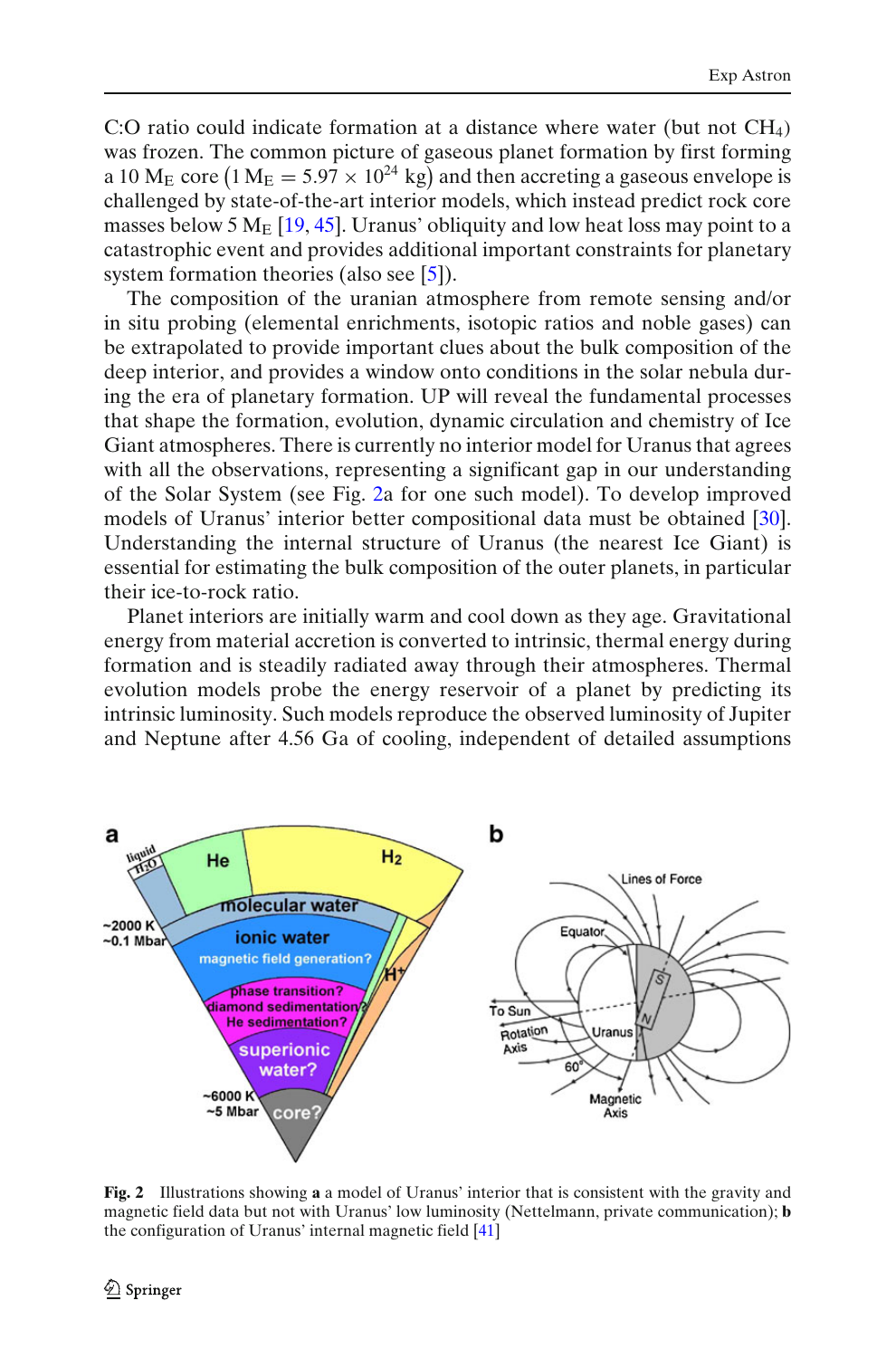<span id="page-10-0"></span>about their atmosphere, albedo, and solar irradiation. The same models, however underestimate Saturn's luminosity and overestimate it for Uranus [\[20](#page-36-0)]. Indeed, Uranus' is so cold and its intrinsic luminosity is so low that, according to standard thermal evolution theory, Uranus should be more than 3 billion years older than it is (where the observational uncertainty in luminosity accounts for about 2 billion years). The intrinsic luminosity of Uranus [\[43](#page-37-0)] also has implications for understanding planetary dynamos and magnetic field generation. The unusual, but poorly constrained [\[33\]](#page-37-0), configuration of Uranus' intrinsic magnetic field (see Fig. [2b](#page-9-0)) suggests some fundamental difference between the dynamos of Uranus and Neptune and those of the other planets [\[55](#page-38-0), [56](#page-38-0)]. The field is also expected to have undergone secular change since the Voyager 2 epoch [\[8](#page-36-0)].

The small envelopes of  $H_2$ –He and substantial enrichment of heavy elements in the Ice Giants, the cold atmospheric temperatures relative to the Gas Giants (Jupiter and Saturn), and the extreme obliquity yield unique physicochemical conditions that cannot be found elsewhere in the Solar System. Uranus therefore provides an extreme test of our understanding of many aspects of planetary atmospheres, including: dynamics, energy and material transport, seasonally varying chemistry and cloud microphysics, and structure and vertical coupling throughout giant planet atmospheres. Uranus' weather layer (the troposphere and lower stratosphere) can be studied via infrared, sub-millimetre and microwave remote sensing (see Fig. 3) to reveal the atmospheric temperature structure, gaseous composition and distribution of cloud opacity. These parameters can be used to trace the dynamics, circulation



**Fig. 3** Model of Uranus' interior compared with Uranus' appearance at multiple wavelengths, sensitive to reflection and scattering of reflected sunlight from uranian clouds and aerosols (first three are short-wavelength images from Voyager 2 (**a**), HST (**b**) and Keck (**c**)), and to thermal emission from atmospheric gases at longer wavelengths (last two images from the VLA (**d**) and VLT (**e**)). Although Uranus appeared relatively tranquil in images obtained by Voyager 2 due to obscuring tropospheric hazes, multi-wavelength imaging at longer wavelengths demonstrate the wide range of discrete cloud activity and the distributions of gaseous opacity sources on the Ice Giant. Credits: (**a**) NASA/JPL; (**b**) E. Karkoschka (University of Arizona, USA), Hubble Space Telescope and NASA; (**c**) H. Hammel (Space Science Institute, Boulder, USA), I. de Pater (University of California Berkeley, USA), W.M. Keck Observatory; (**d**) G. Orton (NASA JPL); (**e**) M. Hofstadter (NASA JPL)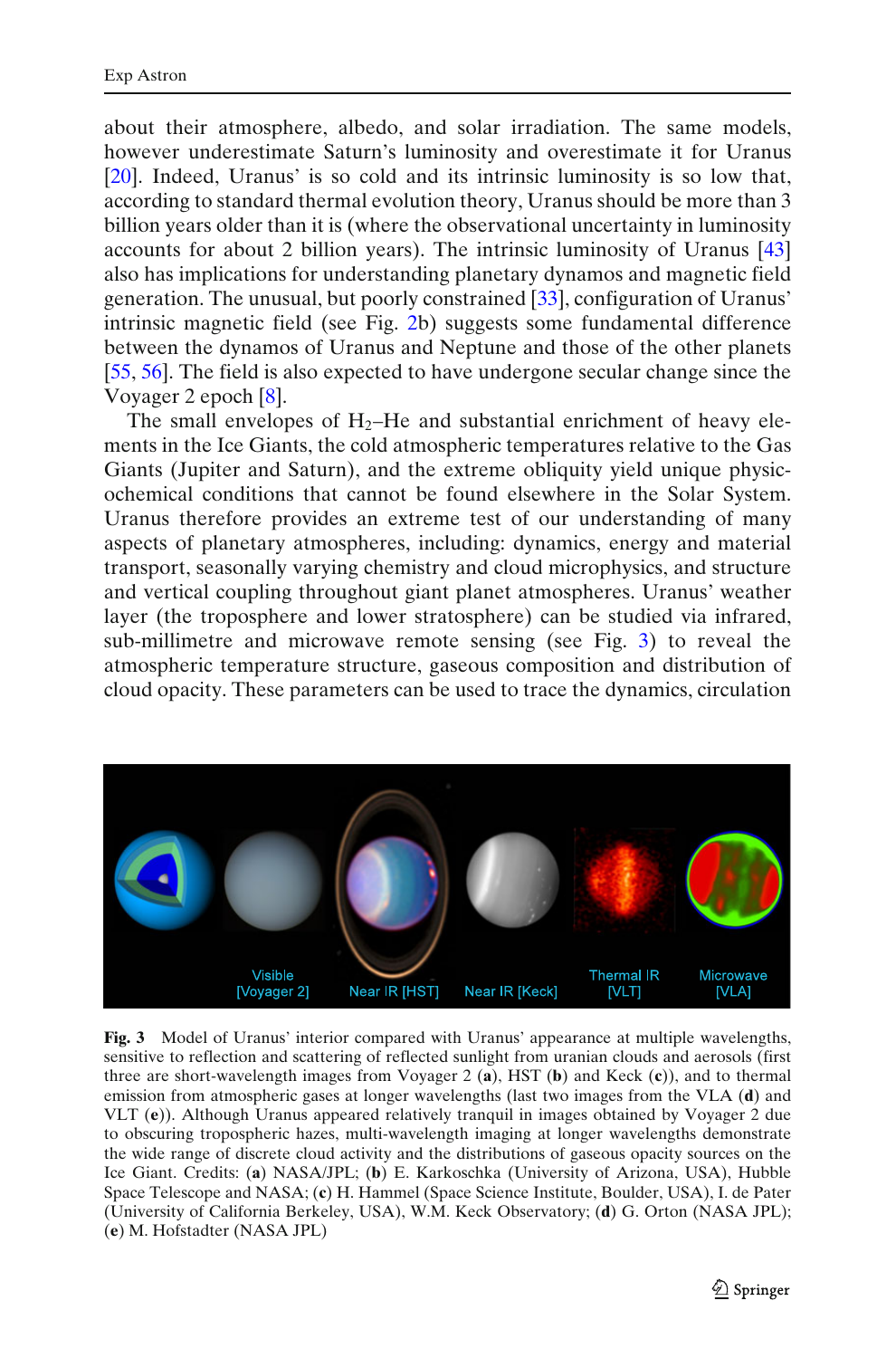and chemistry of the weather layer, both in terms of small-scale convective events (storms, plumes and vortices, like the discrete activity in Fig. [3](#page-10-0) and planetary-scale circulation. Unlike the Gas Giants, Uranus exhibits a strong westward jet at its equator and seasonally variable circumpolar collars. Vertical sounding in the troposphere and stratosphere, as well as cloud tracking and the monitoring of dynamical tracers (e.g., hydrocarbons, condensable volatiles, disequilibrium species and microwave opacity sources) are essential to explain the stark differences in energy and material transport on gas and Ice Giants. Finally, the spatiotemporal mapping of stratospheric hydrocarbons and oxygenated species would reveal (a) the rich variety of photochemical pathways at work at 19.2 AU, and (b) the sources and variability of exogenic materials (from meteoritic bombardment or other impact processes) to understand the connection between an Ice Giant atmosphere and its immediate planetary environment (theme 2). Methane is the prime condensable which forms clouds in the upper troposphere (near the 1 bar level) while a number of hydrocarbons (e.g., acetylene and ethane) can form hazes in the stratosphere  $\left($  <100 mbar level). Although it is not understood why the methane clouds are sparse and thin when methane comprises ∼15% of the atmospheric mass.

On Jupiter and Saturn, two end-point scenarios have been suggested as the forcing mechanism for the jets: (1) deep internal convection driven by internal heat flux, and (2) shallow turbulence in the surface "weather" layer driven by thunderstorms and solar heating (see review in [\[66](#page-38-0)]). The observed low internal heat flux from Uranus and low occurrence of atmospheric turbulence raises questions about the contributions from both of these mechanisms. However, under the influence of strong rotation, turbulence has been shown to generate and maintain jetstreams by, for example, Showman [\[52\]](#page-38-0) and Sayanagi et al. [\[47\]](#page-37-0), i.e., large-scale turbulence acts in pumping the jets rather than dissipating them. Thus, the apparent lack of turbulence in Uranus' atmosphere argues for a comparative study against the fully turbulent atmospheres of Jupiter and Saturn. Uranus Pathfinder's high-resolution atmospheric imaging campaign will seek the turbulent processes that force the wind system. Great dark spots have recently been observed on Uranus [\[28\]](#page-36-0) and turbulence in the form of small-scale eddies may also be involved in their formation, however, a complete theory is not yet available. Observations of Uranus' atmosphere is crucial for understanding the energy and momentum cycle that powers jetstreams and large vortices in Ice Giant atmospheres.

On the other hand, the temperature in Uranus' upper atmosphere (thermosphere and ionosphere) is several hundred degrees hotter than can be explained by solar heating. Moreover, this temperature is strongly correlated with season such that the upper atmosphere is more than 200 K hotter at solstice than at equinox [\[39\]](#page-37-0). Since the southern hemisphere was almost continually illuminated at solstice, the influence of the Sun must have a strong part to play in explaining the considerable temperature excess beyond the heating that the Sun can provide directly. The thermosphere and ionosphere form a crucial transition region between interplanetary space and the planet itself. Powerful currents, generated by electric fields imposed by the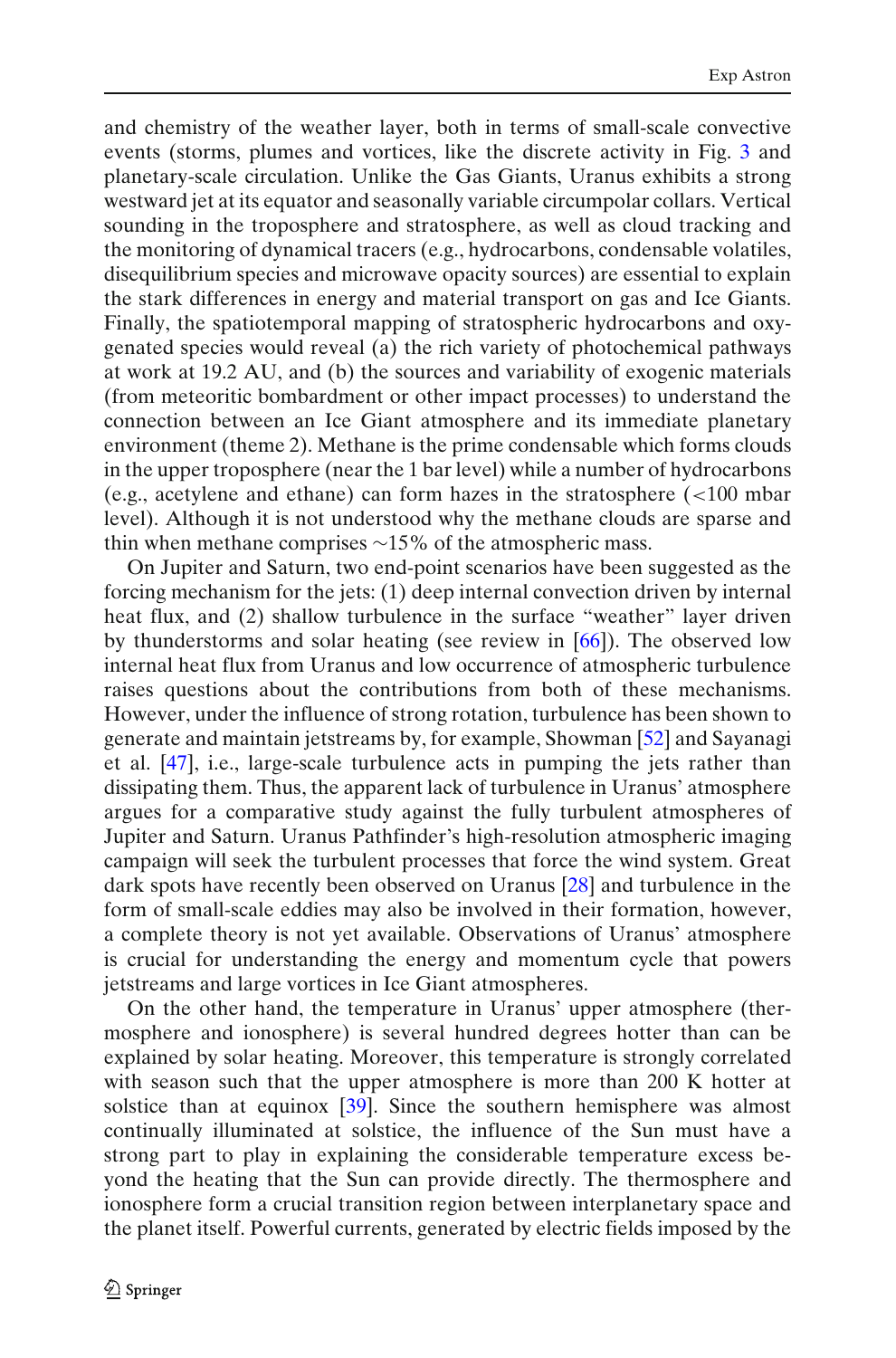magnetosphere of magnetised planets, may result in large energy inputs to the upper atmosphere due to Joule heating and ion drag. The energy from these sources may be tens to hundreds of times greater than that due to the absorption of solar extreme ultraviolet radiation. It seems likely that a key component of the required additional heating is driven by particle precipitation and/or the way in which varying magnetospheric configurations couple with the upper atmosphere to produce time-variable fields and currents. Magnetospheric particle precipitation driven by corotating plasma interactions with the moons and rings of Uranus may also play a role in the atmospheric energy budget. A similar excess temperature is also found in the saturnian and jovian upper atmospheres. Thus, this "energy crisis" is a fundamental problem in our general understanding of the workings of giant planet upper atmospheres. A mission to Uranus' unusually asymmetric magnetosphere provides an opportunity to understand how insolation and particle precipitation from the solar wind and magnetosphere contribute to the energy balance in the upper atmosphere.

### 2.2 An Ice Giant planetary system

Uranus has a rich planetary system of both dusty and dense narrow rings and regular and irregular natural satellites. This unique example of a planetary system holds important information to help us unravel the origin and evolution of the Solar System. Ground-based observations have found changes in the rings and satellites since the Voyager 2 flyby indicating fundamental instabilities in the coupled ring–moon system [\[50\]](#page-38-0) of clear importance for understanding the evolution of planetary systems. Study of the moons and rings of Uranus, in particular their composition and dynamical stability, the internal and subsurface structure of the moons, and the geological history of the moons (and how that relates to their formation) is important for understanding how the Solar System formed and evolved. The possibility that Uranus' irregular satellites are captured Centaurs, trans-neptunian objects, or comets (e.g., [\[13\]](#page-36-0)) would also contribute to understanding small Solar System bodies and may provide lessons for our understanding of the origin of life in the Solar System, particularly since objects exposed to the solar wind are subjected to very different space weathering processes than those protected from the solar wind within Uranus' magnetosphere.

### *2.2.1 Ring system*

The composition of the ring system provides significant constraints on planetary evolution models. Unfortunately, Voyager could not detect them in the infrared (the important wavelength range for ring composition) and so the composition of the rings is essentially unknown. The particle-size distribution of Uranus' main rings was studied from Voyager 2 radio occultations but detected a surprising lack of centimeter-size particles [\[22](#page-36-0)]. High spatial resolution imaging of the narrow rings is needed to unravel the dynamics of their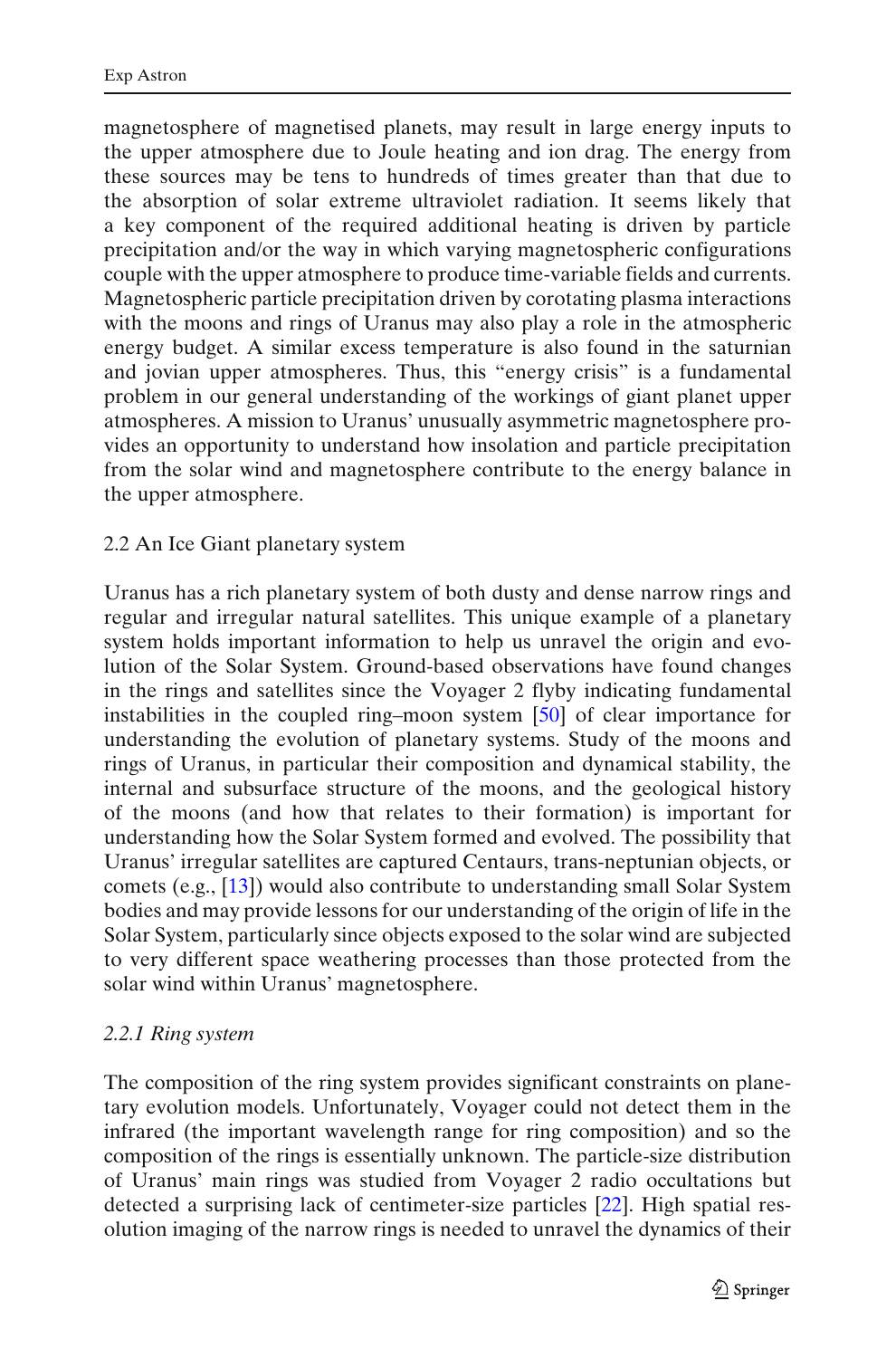**Fig. 4** This composite image of Uranus' main rings in forward-scattered (*left*) and back-scattered (*right*) light shows that a network of dust structures is interleaved among the planet's dense main rings. The offset in the  $\varepsilon$ ring is due to its eccentricity. As the left-hand image is the only high-phase image ever taken of Uranus' rings (by the post-encounter Voyager 2), the detailed workings of the dust structures remain largely unknown. Credit: NASA/JPL



confinement and to confirm theories of self-maintenance and of shepherding by moons, which are relevant to other disk systems including protoplanetary disks (e.g.,  $[16, 17, 22, 50]$  $[16, 17, 22, 50]$  $[16, 17, 22, 50]$  $[16, 17, 22, 50]$  $[16, 17, 22, 50]$  $[16, 17, 22, 50]$  $[16, 17, 22, 50]$ ). The dusty rings also present challenges for existing theories [\[40\]](#page-37-0). Voyager's single high-phase image of the rings revealed a plethora of otherwise unknown dust structures (Fig. 4). Since the Voyager encounter in 1986, large-scale changes have been discovered in these rings, such as the apparent "displacement" (or disappearance and creation of) the innermost zeta ring [\[12](#page-36-0)]. Of particular interest is the newly discovered mu ring at ∼4 R<sub>U</sub>, which appears to be as blue as Saturn's E ring [\[11](#page-36-0), [50](#page-38-0)]. More details of the structure of the rings and a first understanding of their evolution would be immensely valuable. Also of interest are the rings' interactions with Uranus' extended exosphere and their accretion/disruption interplay with the nearby retinue of small moons  $[11, 16, 50, 51]$  $[11, 16, 50, 51]$  $[11, 16, 50, 51]$  $[11, 16, 50, 51]$  $[11, 16, 50, 51]$  $[11, 16, 50, 51]$  $[11, 16, 50, 51]$  $[11, 16, 50, 51]$ .

# *2.2.2 Natural satellites*

Uranus' five largest moons (Miranda, Ariel, Umbriel, Titania, Oberon—see Fig. [5\)](#page-14-0) are comparable in size to the medium-sized moons of Saturn, although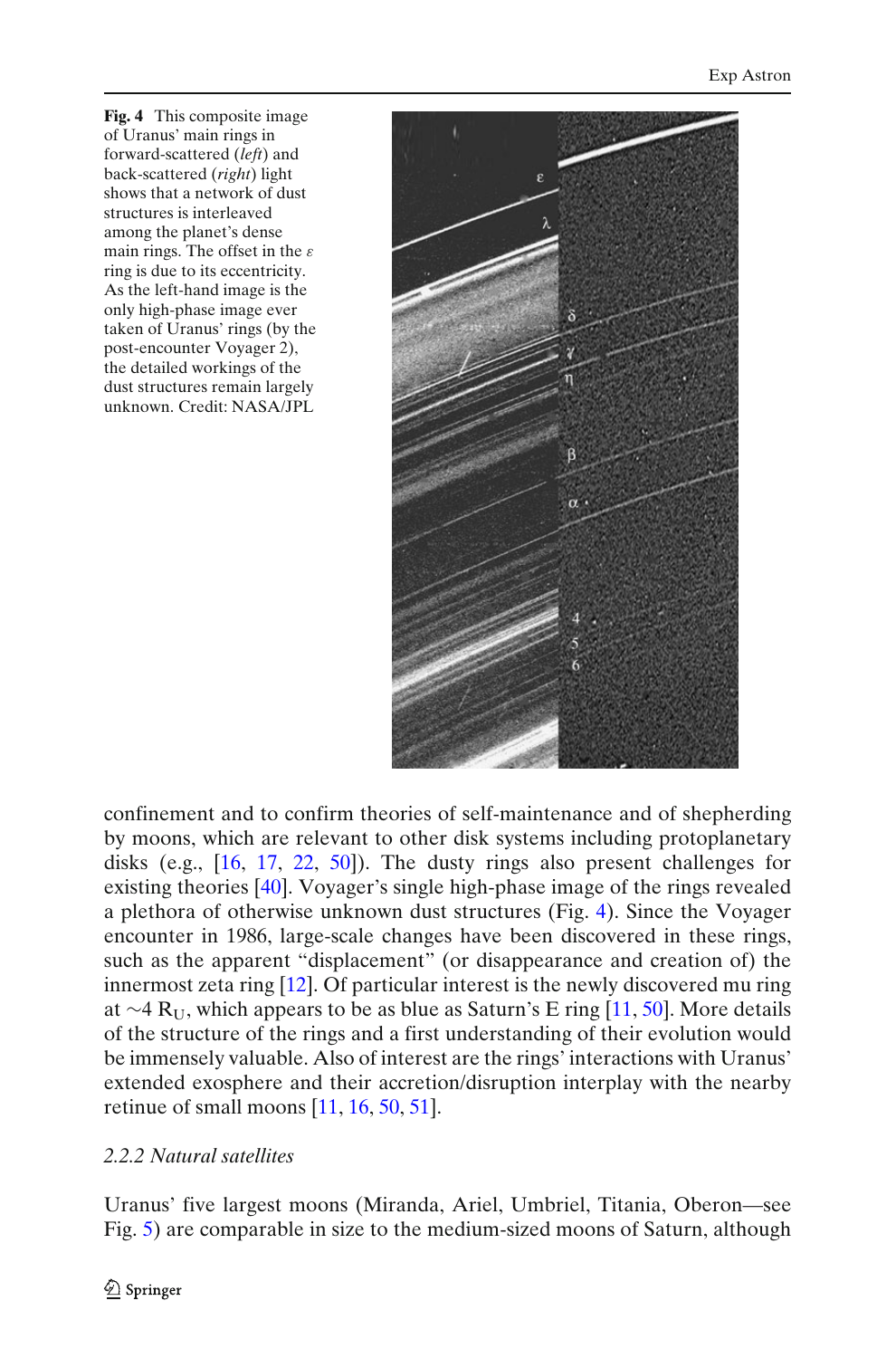<span id="page-14-0"></span>

**Fig. 5** Voyager 2 images of the five largest moons of Uranus. Voyager passed closest to the innermost of these satellites and so the imaging resolution is best at Miranda, while Titania and Oberon were not imaged at sufficiently high resolution to resolve details of tectonic structures (Credit: Paul Schenk/NASA/JPL)

their mean densities ( $\approx$ 1,500 kg m<sup>-3</sup>, on average) are higher. The moons also have similar orbital configurations to those at Saturn, but Uranus' large obliquity results in significantly different insolation patterns, with one pole directed towards the sun during solstice. The observations performed during the flyby of Voyager 2 revealed signs of endogenic resurfacing, particularly on Miranda and Ariel, associated with tectonic systems and possibly involving cryovolcanic processes. As in the jovian and saturnian systems, tidal and magnetospheric interactions are likely to have played a key role in the evolution of the uranian satellite system. For instance, intense tidal heating during sporadic passages through orbital resonances is expected to have induced internal melting in some of the icy moons [\[61,](#page-38-0) [62](#page-38-0)]. One such tidally-induced melting event may have triggered the geological activity that led to the late resurfacing of Ariel. The two largest moons, Titania and Oberon have diameters exceeding 1,500 km and past melting events may have left liquid water oceans beneath their outer ice shells (e.g. [\[35](#page-37-0)]). The strongly inclined magnetic dipole moment of Uranus with respect to its spin axis generates time-variable fields near the moons at their synodic rotation periods. These fields will produce induction magnetic fields, which are diagnostic of the moons interior, in particularly with respect to the possible salty liquid sub-surface oceans in Titania and Oberon [\[46](#page-37-0)]. The tilt of the magnetic equatorial plane with respect to the ring plane also means that magnetospheric plasma and energetic particle irradiation of the moons varies strongly in time, peaking periodically as the moons cross the magnetic equator [\[57](#page-38-0)]. This pulsed mode of irradiation may have impacts on chemical evolution and transient activity of the moon surfaces and may be remotely detectable in terms of ultraviolet, X-ray, gamma, and energetic neutral atom emissions.

As the main natural satellites in the system, these five moons are assumed to be locked in the Cassini State 1, consisting of the spin-orbit 1:1 resonance and an equilibrium obliquity (e.g., [\[25](#page-36-0), [48\]](#page-37-0)). Departures from this Cassini State would give indications on the internal structure of the satellites, as proposed by Peale et al. [\[42](#page-37-0)] for Mercury. Moreover, a measure of their rotation frequency could reveal an internal ocean, as it is the case for Titan [\[37\]](#page-37-0) and Europa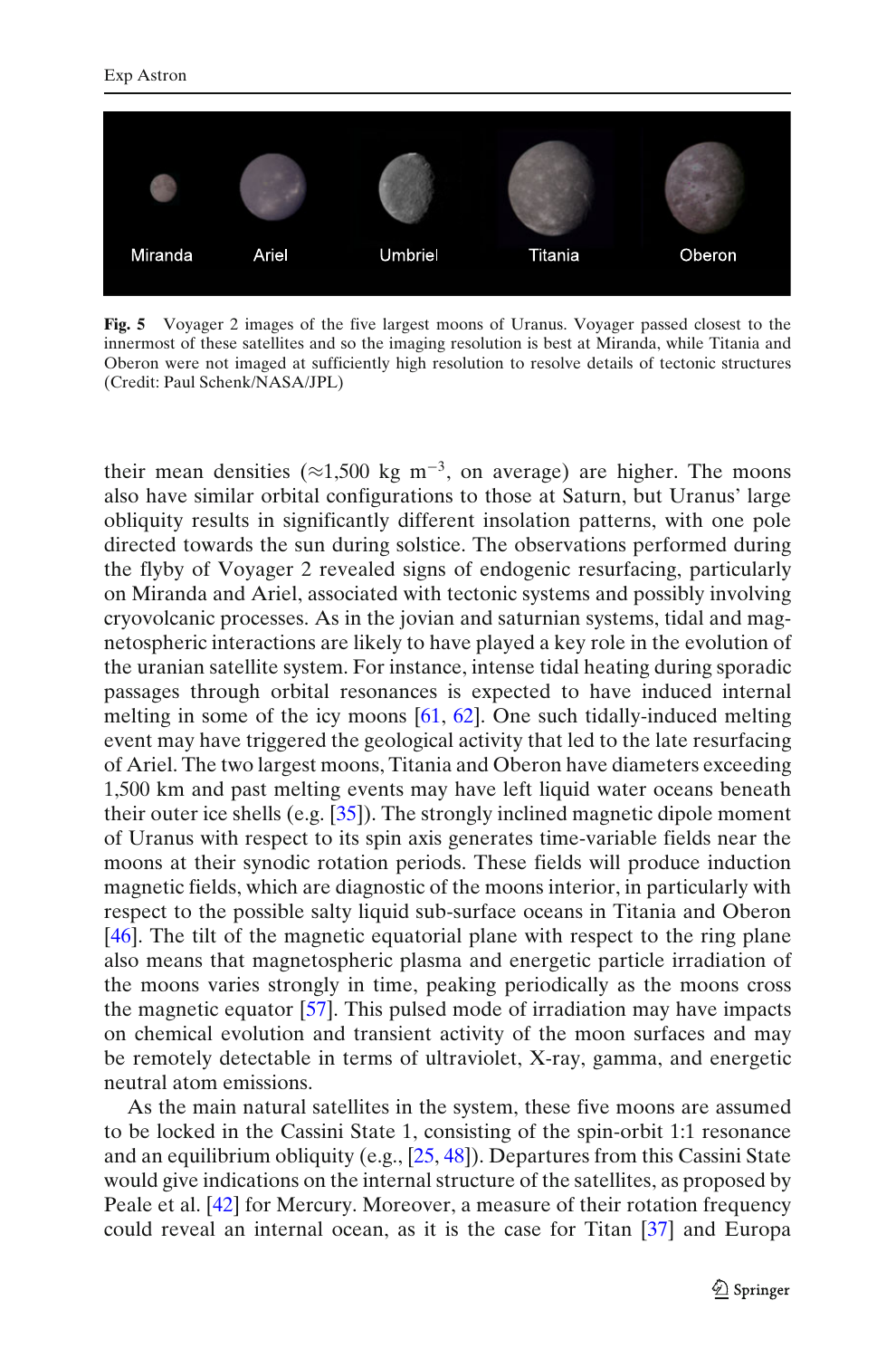[\[23](#page-36-0)]. In the case of Miranda, a signature of the recent disruption of an orbital resonance forcing its inclination [\[60\]](#page-38-0) could be seen in its obliquity.

Understanding the geologic evolution and tectonic processes of the five major satellites of Uranus suffers from incomplete Voyager imaging. Coverage was restricted to the southern hemispheres and the medium to low image resolutions (order of several kilometres per pixel, except for part of Miranda) only allow a limited characterisation of the major geologic units in the areas imaged by Voyager (e.g., [\[10](#page-36-0)]). The crater size-frequency distributions of the five satellites, used as a tool for age-dating of surface features and for assessing projectile populations and origins thereof, are known only for the southern hemispheres and at crater sizes larger than a few kilometres (e.g. [\[44\]](#page-37-0)). The bulk composition of the moons are fundamentally important in constraining the origin of these bodies, although large uncertainties still exist on these parameters (e.g. [\[35\]](#page-37-0)). The diversity of the medium-sized icy satellites in the uranian system demonstrates the complex and varied histories experienced by this class of object.

UP will reveal the nearly-unexplored uranian satellites by observing their Northern Hemispheres for the first time and by constructing extensive, multi-wavelength maps of the moons and rings that were not possible with Voyager 2.

#### 2.3 The asymmetric magnetosphere

The configuration of each planetary magnetosphere in the Solar System is determined by the relative orientations of the planet's spin axis, its magnetic dipole axis and the solar wind flow. In the general case, the angle between the magnetic dipole axis and the solar wind flow is a time-dependent quantity and varies on both diurnal and seasonal timescales. Uranus presents a particularly special and poorly-understood case because this angle not only varies seasonally but because of Uranus' large obliquity the extent of diurnal oscillation varies with season. At solstice this angle does not vary much with time and Uranus' magnetic dipole simply rotates around the solar wind flow vector. This magnetospheric configuration is not found anywhere else in the Solar System. These significant asymmetries produce large-scale diurnal reconfigurations of the system on timescales of hours resulting in a twisted magnetotail topology [\[2](#page-35-0), [63\]](#page-38-0). The near alignment of the rotation axis with the planet–Sun line during solstice means that plasma motions produced by the rotation of the planet and by the solar wind are effectively decoupled [\[49](#page-37-0), [67](#page-38-0)]. In Sittler et al. [\[53](#page-38-0)] from Voyager 2 plasma observations they showed evidence for injection events to the inner magnetosphere likely driven by reconnection events every planetary rotation period when the dipole field is oppositely directed to the interplanetary field. Therefore, in contrast to Jupiter and Saturn, solar wind plasma may be able to penetrate deep within the magnetosphere despite the planet being a fast oblique rotator.

Because of this unique extreme orientation, Uranus' magnetosphere varies from a pole-on to orthogonal configuration during a uranian year (84 Earth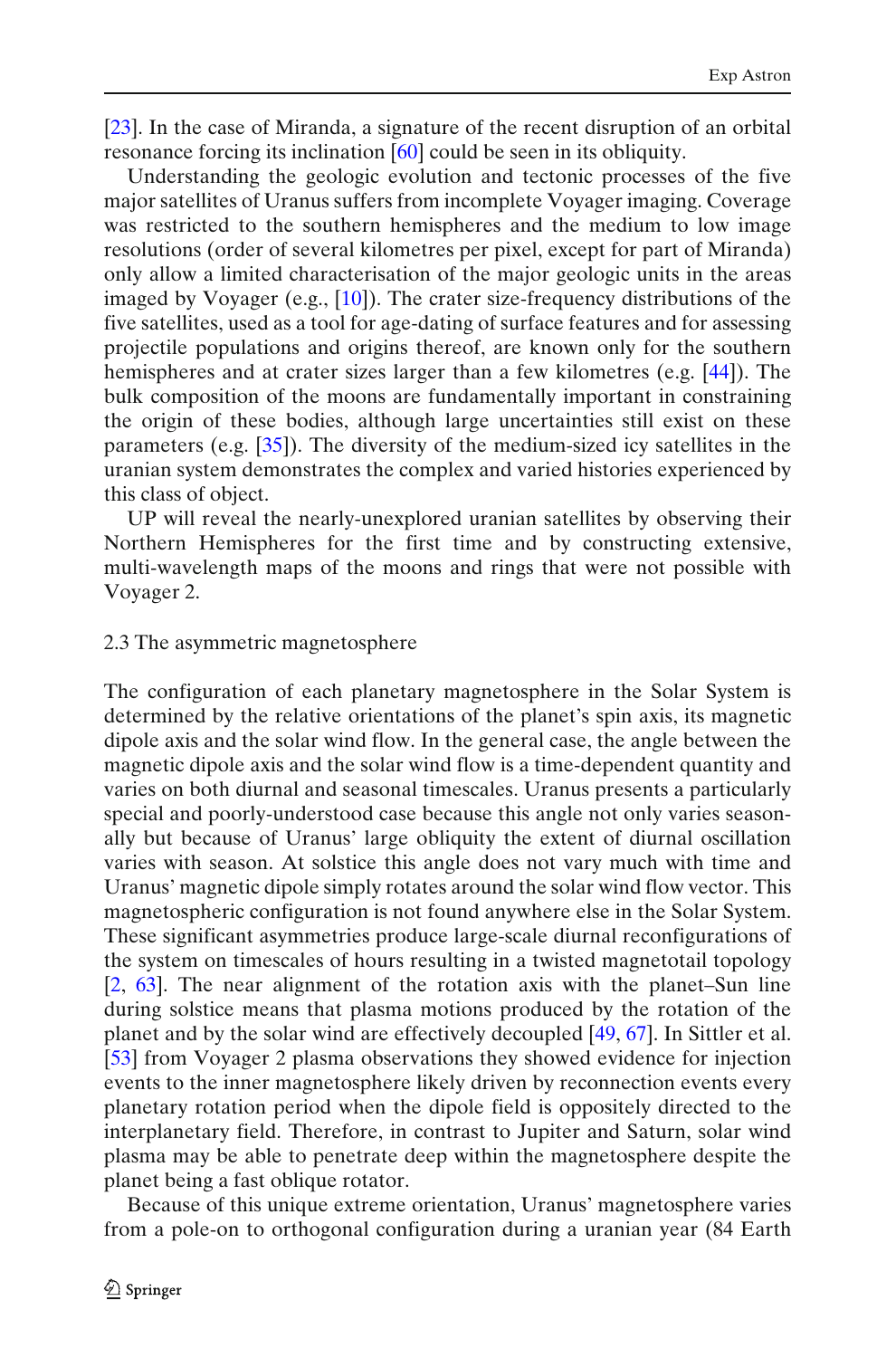<span id="page-16-0"></span>years) and changes from an "open" to a "closed" configuration during a uranian day. Such a rapidly reconfiguring magnetosphere with a highly asymmetric internal magnetic field at its core provides a challenge for current theories of how magnetospheres work. The UP mission, on-orbit for many months will bring new insights into understanding universal magnetospheric processes. Uranus also presents a special case because of its distant location in the heliosphere where the properties of the solar wind are very different from the other planets we've explored in detail. This provides opportunities to investigate fundamental processes such as magnetic reconnection and collisionless shocks under different parameter regimes and to extend our understanding of space weather.

These aspects make a study of Uranus' magnetosphere—particularly close to solstice near the orbit insertion date of UP—a very important objective for understand how the Solar System works. They are not only essential in helping to understand how asymmetric Ice Giant magnetospheres work, but are also highly relevant in providing "ground-truth" for understanding exoplanet magnetospheres. UP will bring crucial constraints and fresh insights into how magnetospheres work and will fill the urgent need for new understanding to place the recent surge of exoplanet observations into context.

Along with the planetary magnetic field, the ionosphere of Uranus is the internal core of the magnetosphere. Models indicate that Uranus' ionosphere is dominated by H<sup>+</sup> at higher altitudes and  $H_3^+$  lower down [\[6,](#page-36-0) [7](#page-36-0), [38](#page-37-0)], produced by either energetic particle precipitation or solar ultraviolet (UV) radiation. There has only been one spatially resolved observation of the UV aurora of Uranus [\[31\]](#page-37-0), using a mosaic of Voyager 2 Ultraviolet Spectrograph (UVS) observations which mapped emission from H Lyman- $\alpha$  and the EUV H<sub>2</sub> band (Fig. 6, left). The emission appears patchy and is generally centred on the magnetic poles, being the brightest about midnight magnetic local time. There have been subsequent attempts to observe the aurora both in the far ultraviolet (FUV) using the Hubble Space Telescope [\[1\]](#page-35-0) and in the IR using ground-based



**Fig. 6** (*Left*) H<sup>2</sup> band emission map showing auroral intensity, ranging between 0 and 450 Rayleighs, for both aurorae, overplotted on the mapped magnetospheric distances from the planet as L-shells in steps of two [\[31](#page-37-0)]. (*Right*) Source regions inferred for the most intense UKR component [\[68\]](#page-38-0)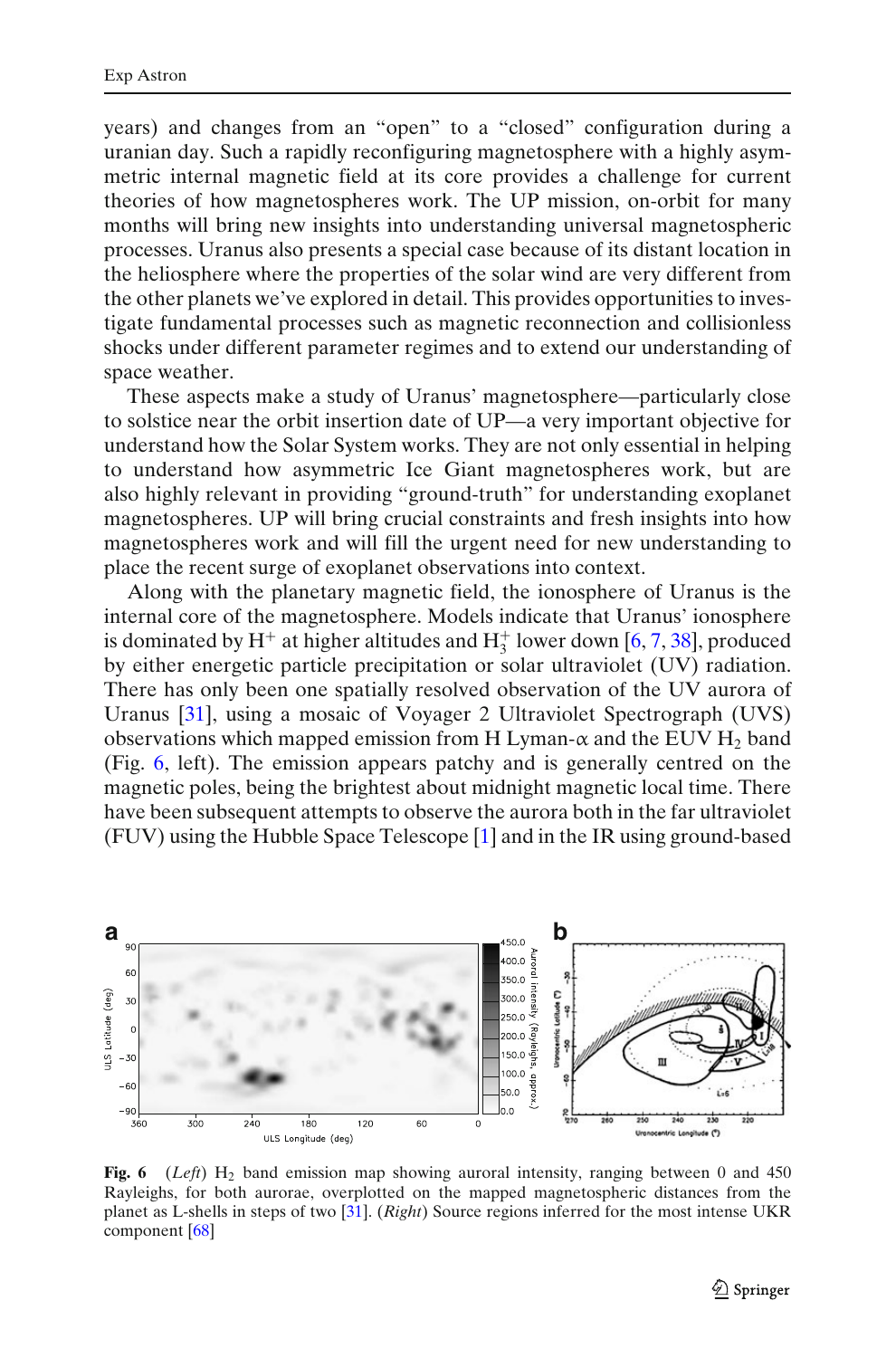<span id="page-17-0"></span>telescopes (e.g., [\[64\]](#page-38-0)) but any spatially resolvable auroral features remain undetected. Recent analysis of observations of  $H_3^+$  emissions from Uranus spanning almost 20 years [\[39](#page-37-0)] have revealed a phenomenon that is not seen at the other Gas Giants in our Solar System. As noted earlier, the temperature is strongly correlated with season, e.g., the upper atmosphere is more than 200 K hotter at solstice than at equinox. It seems likely that a key component of the required additional heating is driven by particle precipitation and/or the way in which varying magnetospheric configurations couple with the upper atmosphere.

Auroral emissions are also generated above the ionosphere at kilometric (radio) wavelengths (1–1,000 kHz) (known as Uranus Kilometric Radiation— UKR) which cannot be observed from Earth or by distant observers. Although the UKR emissions from the south pole are more intense than those from the north pole, the opposite was found to be true for emission in the  $H_2$  band from the aurora [\[32\]](#page-37-0). As at other planets, UKR is thought to be generated by the Cyclotron Maser Instability (CMI) around the magnetic poles and therefore is a remote marker of planetary rotation. UKR displays a rich variety of components characteristic of Ice Giants (see Fig. [6,](#page-16-0) right), including unique features such as time-stationary radio sources (e.g. [\[15\]](#page-36-0), and references therein, and  $[69]$ ).

Understanding the circumstances under which these radio emissions are generated is of prime importance for using them to the detection of exoplanetary magnetic fields (important for the development and protection of life). Unlike our Solar System, eccentric and complex orbital characteristics appear to be common in other planetary systems, so that the understanding of radio emission produced by Uranus could have profound importance for interpreting future radio detections of exoplanets (e.g. [\[70\]](#page-38-0)).

2.4 Summary: the scientific case for Uranus Pathfinder

In summary, there are significant and unexplained differences among Ice Giant, terrestrial, and Gas Giant planetary systems that point to very different formation and evolutionary histories. With its highly asymmetric magnetic field, large obliquity, and unusually low amount of emitted internal heat, Uranus is the Ice Giant that differs most from the other planets and provides several extreme tests of our understanding of planetary interiors, atmospheres, magnetospheres, rings and satellites. The interior, atmosphere, magnetosphere and planetary environment will be studied as one three-dimensional, intricately connected system. The response of Uranus to extremes of seasonal forcing due to its 98◦ obliquity will provide vital tests of our general understanding of atmospheres and magnetospheres and how they couple through the ionosphere. The rings and satellites will provide stark contrasts to those of Jupiter and Saturn enabling the study of a ring system unlike any other in the Solar System. Such work has important implications for our understanding of gravitating discs and planet–disc interactions. Furthermore, Uranus is the most accessible Ice Giant at an average heliocentric distance of 19.2 AU. Table [2](#page-18-0)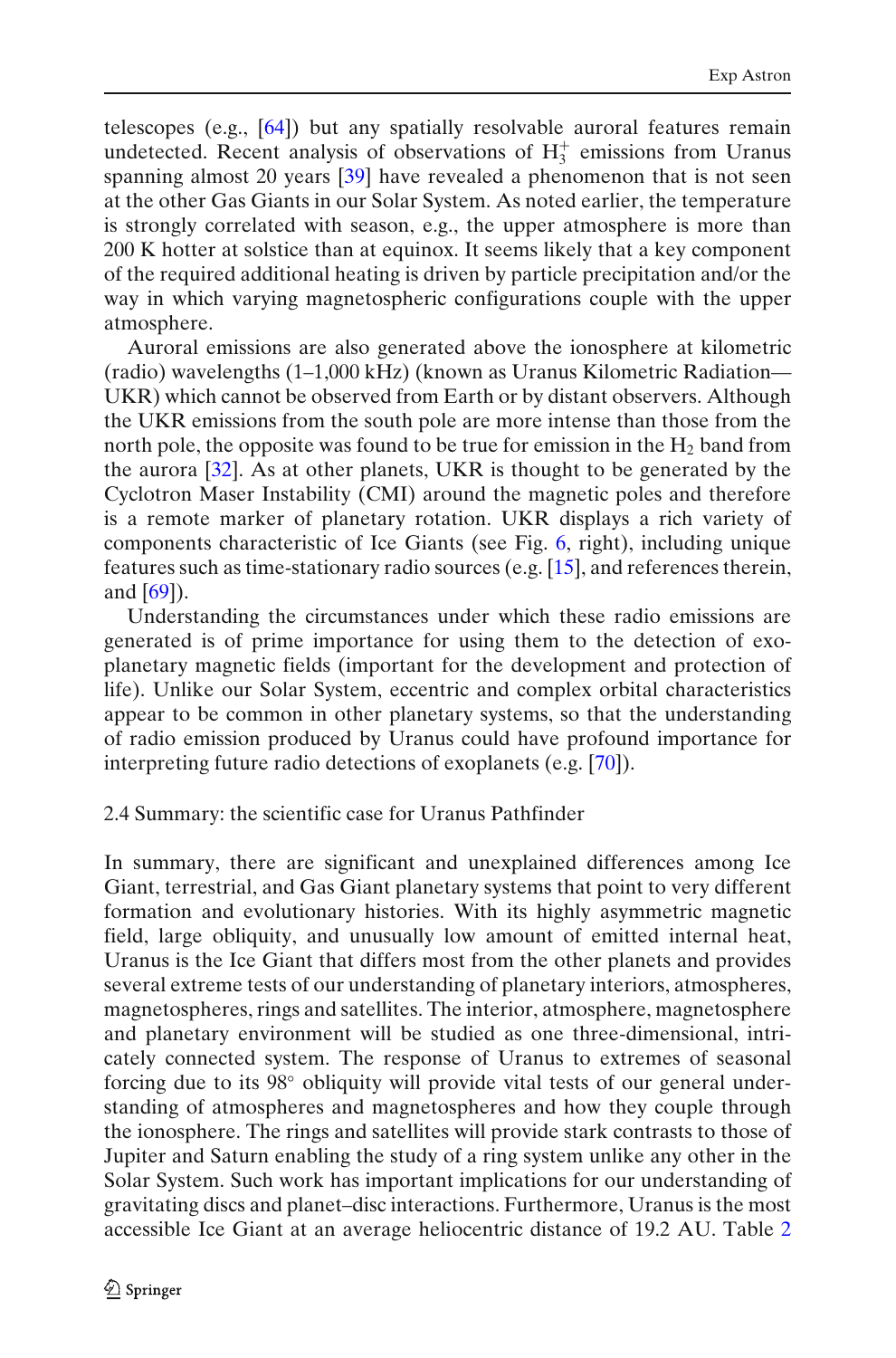| Theme                  | Science question                                                       | Cosmic vision   |
|------------------------|------------------------------------------------------------------------|-----------------|
| Uranus as an           | What is the internal structure and composition of Uranus?              | 1.1/1.2/1.3/2.2 |
| Ice Giant              | Why does Uranus emit very little heat?                                 | 1.1/2.2         |
| planet                 | What is the configuration $\&$ origin of Uranus' magnetic field?       | 1.3/2.1/2.2     |
|                        | What is the rotation rate of Uranus?                                   | 1.1/2.2         |
|                        | How is Uranus' weather and composition influenced by season?           | 2.2             |
|                        | What processes shape chemistry and cloud formation on an<br>Ice Giant? | 2.2             |
| Uranus'                | What is the composition of the uranian rings?                          | 2.2             |
| Ice Giant              | How do dense rings behave dynamically?                                 | 2.2             |
| planetary              | How do Uranus' dusty rings work?                                       | 2.2             |
| system                 | How do the rings and inner satellites interact?                        | 2.2/2.3         |
|                        | What is the nature and history of Uranus' moons?                       | 1.1/2.2/2.3     |
| Uranus'                | What is the overall configuration of the uranian magnetosphere?        | 1.1/1.3/2.1     |
| asymmetric<br>magneto- | How do the magnetosphere $\&$ ionosphere couple to the<br>solar wind?  | 1.3/2.1         |
| sphere                 | How are auroral radio emissions generated at Ice Giants?               | 1.2/2.1         |
| Cruise phase           | How does the outer heliosphere work?                                   | 2.1             |
| science                | What can we learn from in situ observations of Centaurs?               | 1.3/2.1/2.3     |

<span id="page-18-0"></span>**Table 2** The key scientific questions for UP and their relevance for ESA's Cosmic Vision 2015– 2025 goals

highlights the key science questions for UP and demonstrates each question's relevance for our exploration goals as expressed in ESA's Cosmic Vision 2015– 2025.

# **3 Mission profile**

The next stage in the evolution of Ice Giant exploration requires an orbiter to expand on the flyby science carried out by Voyager 2. Uranus Pathfinder proposes to be the first spacecraft to enter orbit around an Ice Giant planet and undertake an orbital tour of an Ice Giant planetary system

3.1 Launch, interplanetary transfer and orbit requirements

Due to the M-class mission cost cap, launch vehicles for the M-class programme are restricted to Soyuz–Fregat, Rockot KM and Vega, of which only the former has the necessary performance to launch UP with a reasonable transfer duration. Soyuz–Fregat is highly reliable and proven technology and poses a low risk of failure. The baseline spacecraft design described in Section [5](#page-24-0) is based on the Fregat ST fairing. There are a wide variety of launch opportunities for UP which are entirely compatible with the 2020–2022 launch window specified in the ESA M3 call.

Interplanetary transfers have been studied in detail. The UP interplanetary transfer utilises a sequence of gravity assists as is usual for deep space missions and many routes were identified. These included a variety of Venus, Earth, and Saturn gravity assists for example VVE (Venus–Venus–Earth), VEE,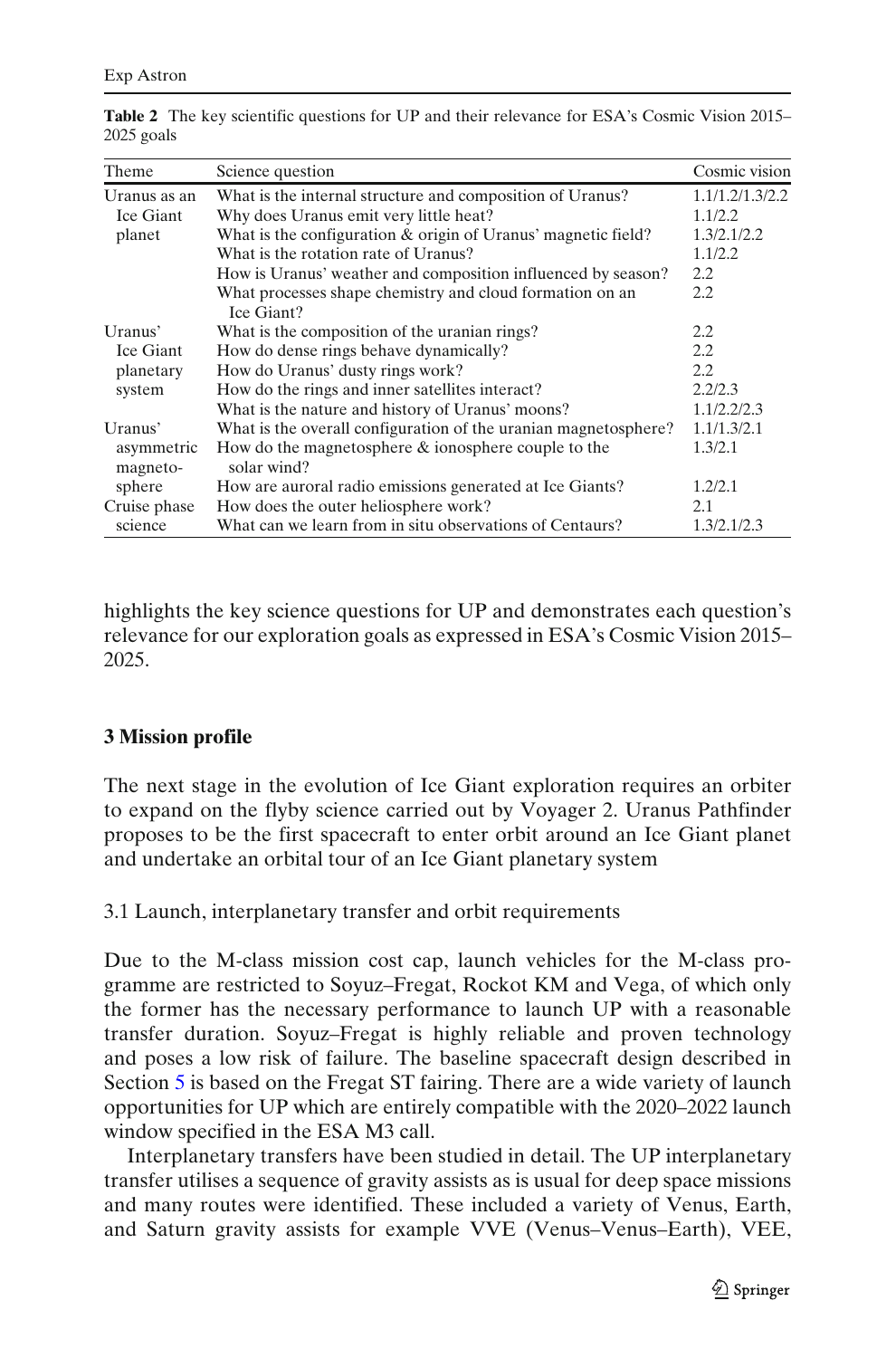<span id="page-19-0"></span>EVVE, VEES (Venus–Earth–Earth–Saturn) or VVEES with a variety of Earth resonance options. Delta-V requirements for a mission to Uranus are not significantly larger than for a mission to Saturn. Mars usually extends the transfer duration and Jupiter will not be in a favourable position over the M3 launch window. UP does not depend critically on any particular solution except for the demands that sufficient injected mass is available for the nominal scientific payload. Chemical propulsion has been assumed for these studies but solar electric propulsion is expected to yield improvements to the transfer time, available Uranus orbits, or available payload mass. All studied transfers assume a launch from Kourou.

Soyuz–Fregat is restricted to a small range of escape declinations it can efficiently access. In some cases an assumption was made that UP would inject into an equatorial geostationary transfer orbit (GTO). Escape is then achieved by the use of a propulsion module to achieve the required  $V_{\text{inf}}$  and declination. This propulsion module separates from the remaining spacecraft before further deep space manoeuvres. A generic loss of  $\Delta v$  to cover finite thrust and plane changing has been included in these escape sequences. The injection mass vs.  $C_3$  (characteristic energy) is consistent with ESOC analyses for Mars NEXT and Marco Polo missions.

Table 3 indicates several selections of interplanetary transfers. The duration of the interplanetary transfer is typically 15 years with a launch in 2021 and provides a spacecraft mass of  $>$ ∼800 kg. Figure [7](#page-20-0) illustrates one of these solutions.

The orbits provided by the transfers described above are almost polar (similar to the NASA Juno spacecraft at Jupiter) with a periapsis less than  $2 R_{\text{U}}$ , apoapsis between 123 and 391  $R_{\text{U}}$ , and periods between 60 and 313 days. These orbits are quite adequate for the science demands of UP although they

| Launch                          | 2021                                     | 2021                                                          | 2021                                               |
|---------------------------------|------------------------------------------|---------------------------------------------------------------|----------------------------------------------------|
| Uranus Orbit Insertion<br>(UOI) | 2037                                     | 2036                                                          | 2037                                               |
| Transfer duration (years)       | 15.5                                     | 15.0                                                          | 15.8                                               |
| Sequence                        | V–E–E–S                                  | $V-V–E–E$                                                     | $E-V-DV-V-E$                                       |
| Transfer margins                | 5% margin of delta-V                     |                                                               | 5% fuel margin                                     |
|                                 |                                          | 100 m/s delta-V for navigation                                | 100 m/s delta-V for launch                         |
|                                 | Loss factor of 20% applied               |                                                               | Dispersion error and navigation.                   |
|                                 | to capture delta-V.                      |                                                               | 5% gravity loss.                                   |
| Orbit                           |                                          |                                                               |                                                    |
| Periapsis                       | $1.8 \text{ R}_{\text{U}}$ (45,000 km)   |                                                               | 1.1 $R_U$ (28,100 km)                              |
| Apoapsis                        | 391 R <sub>II</sub> (10 <sup>7</sup> km) |                                                               | 123 R <sub>II</sub> $(3.1 \times 10^6 \text{ km})$ |
| Period                          | 313 days                                 |                                                               | 60 days                                            |
| Remarks                         | ring plane crossing                      | Stays outside main rings during                               | Inside $\mu$ ring during ring plane<br>crossing.   |
|                                 |                                          | Assumes launch to GTO with<br>additional propulsion stage for | Direct escape—consistent with<br>Mars Express      |
|                                 |                                          | escape (similar to Marco Polo)                                |                                                    |

**Table 3** Summary of the key characteristics of three selected interplanetary transfers for Uranus Pathfinder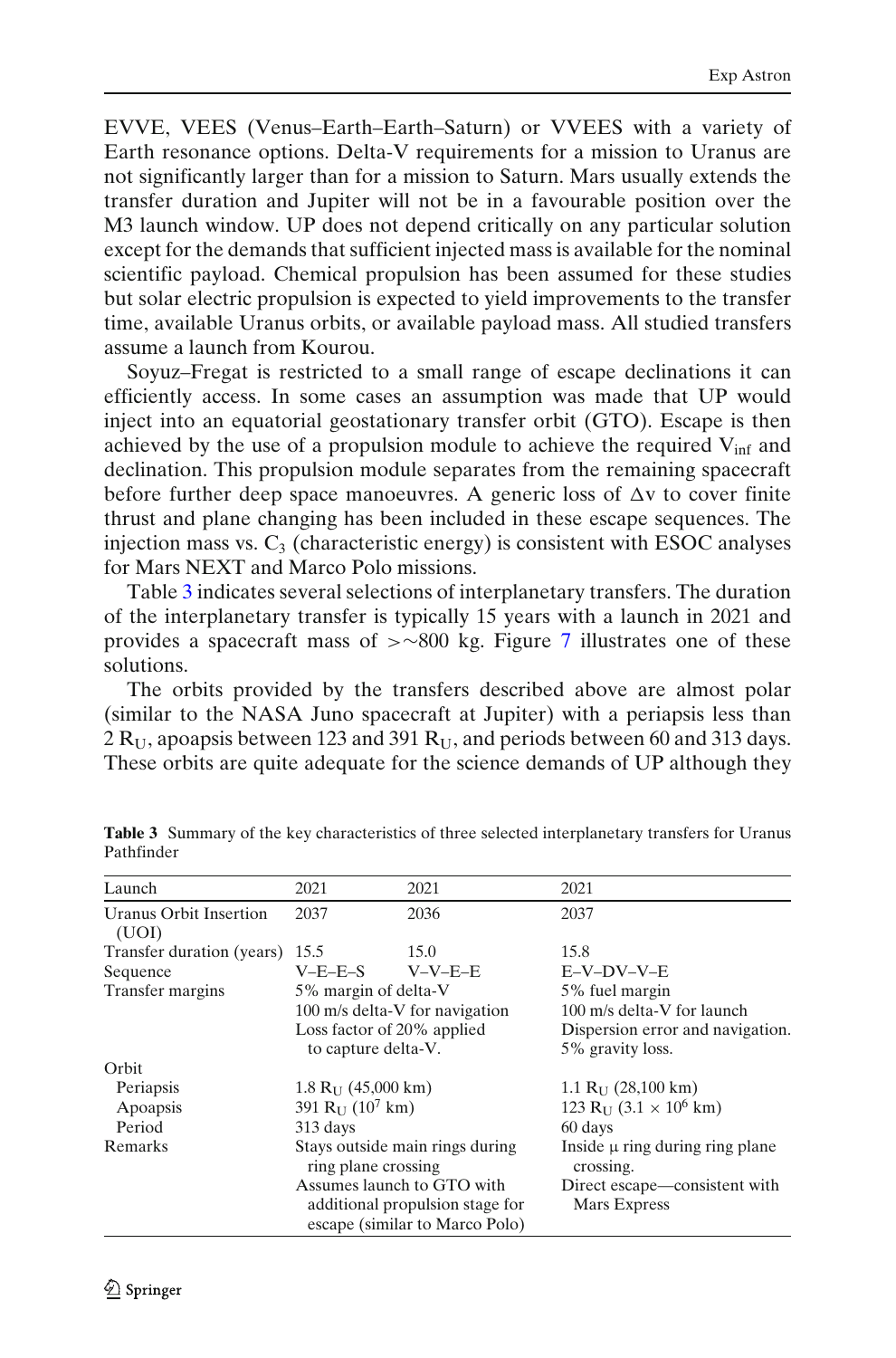<span id="page-20-0"></span>

**Fig. 7** Example trajectory for UP

complicate the development of an orbital tour for the uranian system. The details of such a satellite tour were not studied as part of the development of the UP concept but are of particular importance for Theme Two of the science case. The study of such a tour is a requirement for the assessment phase. Studies for the NASA Planetary Decadal Survey [\[34\]](#page-37-0) have shown that such a tour is possible with a near-polar orbiting spacecraft. Close flybys of at least one of the major moons (preferably Titania or Oberon due to the possible presence of internal oceans) would represent an opportunity for significant advances in studying the origin and evolution of the natural satellites of Ice Giants.

The ring system of Uranus is poorly understood and presents a significant hazard uncertainty inside 52,000 km (2.06  $R_{\text{U}}$ ). In Table [3](#page-19-0) we demonstrate an interplanetary transfer which has a periapsis at 28,100 km (but a ring plane crossing at 36,700 km inside the  $\zeta$  ring). Such an option would be suitable for UP if more information on the ring system becomes available during the study phase. To improve our knowledge of Uranus' gravity field requires a periapsis inside 1.5  $R_{\text{U}}$  where the spacecraft can be tracked outside of eclipse inside of 1.1  $R_U$  there is sufficient drag from the atmosphere to degrade the gravity measurements. In principle the periapsis for two of the solutions in Table [3](#page-19-0) could be reduced later in the mission thus permitting a more expanded programme of gravity science. This might be achieved using moon flybys.

The relatively low telemetry rates at Uranus' heliocentric distance require an orbital period sufficiently long to allow downlink of science data taken near periapsis. The orbits provided by the interplanetary transfer options in Table [3](#page-19-0) span a range of reasonable options to satisfy these demands. Longer orbits also restrict the amount of data that can be taken since the power available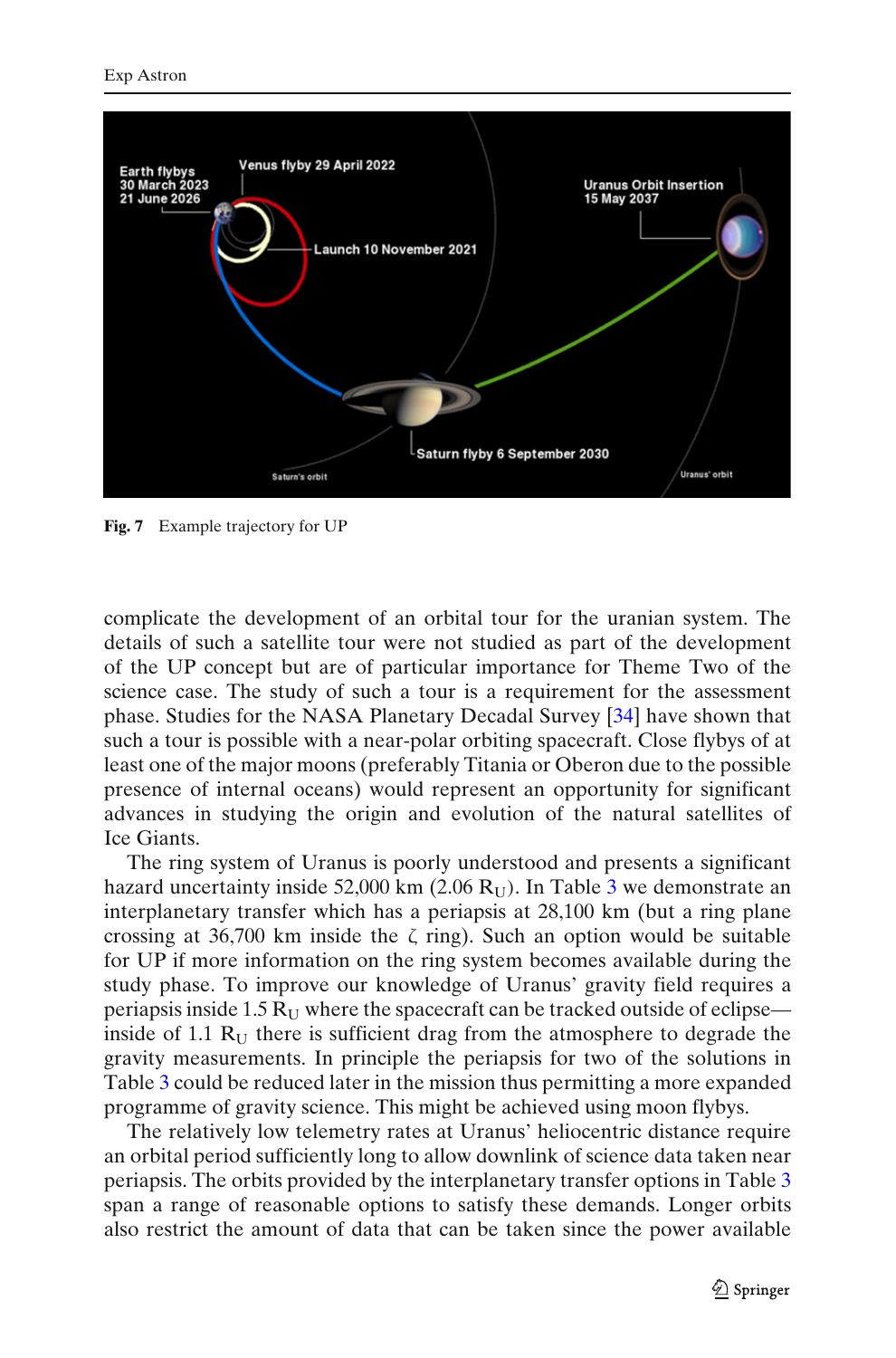| Ground station<br>and band | Figure of<br>merit $(dB)$ | Telemetry<br>rate (kbit/s) | Volume per 8 h<br>down-link (Mbit) |
|----------------------------|---------------------------|----------------------------|------------------------------------|
| New Norcia $(X)$           | 49.5                      | 2.0                        | 56                                 |
| Cebreros $(X)$             | 50.8                      | 2.7                        |                                    |
| Cebreros $(Ka)$            | 55.7                      | 8.3                        | 230                                |

<span id="page-21-0"></span>**Table 4** Telemetry rates and data volumes per downlink for a variety of ground stations and bands

from radioactive power sources will diminish over time, limiting the number of orbits that can be executed. During the assessment phase a trade study will be conducted to estimate the amount of science data obtained during periapsis as a function of the orbital period.

#### 3.2 Ground segment and mission operations concept

Ground activities during the UP cruise phase must be minimised due to the long interplanetary transfer, with launch and early operations managed at low cost within ESOC following the model of Rosetta. ESA ground station usage will be limited to tracking and cruise data downlink every few weeks similar to New Horizons. The science operations centre (UPSOC) will be established during the six months prior to Uranus orbit insertion (UOI) to support important upstream observations before orbit insertion.

Telemetry, tracking and control for UP is based around X- and Ka-band communications to ESA ground stations. Table 4 shows estimates of telemetry rates and data volumes for UP. These estimates assume a 3.5 m high gain antenna (HGA) with 30 W power input and 50% travelling wave tube antenna efficiency (15 W transmitted power). We have calculated the telemetry rates and data volumes possible from two ESA ground stations in both X and Ka band. The table also shows the figures of merit (antenna gain/noise ratio) used for each station. In each case these telemetry rates have been subjected to a 20% margin. We obtain data volumes of between 56 and 230 Mbit per 8 h downlink. These (X-band) values are consistent with calculations for Laplace/EJSM/JGO scaled for Earth–Uranus distance and transmitter power. For UP we have conservatively baselined 75 Mbit per downlink over Ka band. This data volume is sufficient to meet the science goals set out in Section [2.](#page-7-0)

Figure [8](#page-22-0) illustrates the ground segment for UP. The spacecraft will be managed by the mission operations centre (UPMOC) and will utilise existing ESA technologies for efficient mission management (e.g., SCOS2000). The science operations centre (UPSOC) will have responsibility for archiving, provision of quicklook data, and for providing the interface between the instrument teams and UPMOC. Observing plans will be developed by the instrument teams and UPSOC and passed to UPMOC for uplink to UP. Observing plans for each periapsis pass will be developed near apoapsis and uplinked on the inbound leg of each orbit. Mission operations during cruise will be minimised to reduce costs, with UP in a spin-stabilised survey mode monitoring the solar wind.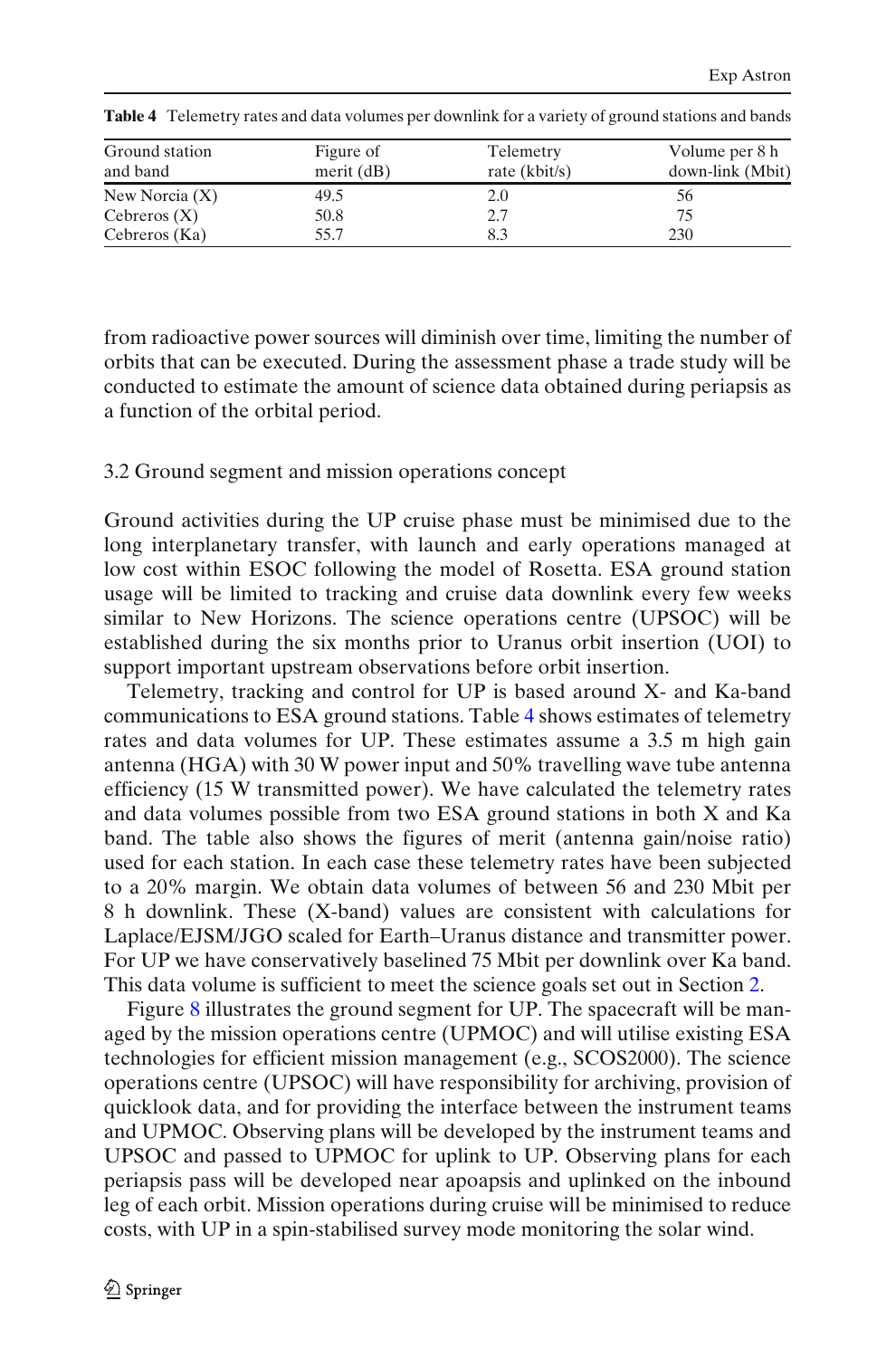<span id="page-22-0"></span>

**Fig. 8** Ground segment for UP

Science operations will be managed from an operations centre located at the European Space Operations Centre (ESOC). A system of project scientists, principal investigators, co-investigators, interdisciplinary scientists and working groups will be set up to exploit the huge science return from UP. The UP ground segment emphasises the significant interaction between the UP project and the wider scientific community, including specific community groups such as Europlanet. The data handling pipeline for UP follows the familiar and well-established pipeline for existing ESA missions (e.g., Mars Express, Venus Express, Rosetta, Cluster) and does not require additional development costs. Data will be stored on solid state recorders (SSR) on the spacecraft for regular downlink and will be processed by UPMOC and provided to UPSOC who will generate level 0 and quicklook data products, the former of which will be archived in ESA's Planetary Science Archive (PSA) and NASA's Planetary Data System (PDS). The quicklook data products will be served by a "quick look" service UPQL similar to the successful CSDS service implemented for the ESA Cluster mission. This will provide quick look access to raw imaging and time-series data to facilitate efficiently achieving the UP science goals. Level 0 data will be further calibrated and reduced by instrument teams who will provide higher level data products for archiving within PSA, PDS and other national data centres as appropriate. These higher level products will be provided a year after their receipt on the ground. A Data Archive Working Group and Archive Scientist will oversee this process. The data rights policy for UP is in compliance with established ESA rules concerning information and data rights and release policy. Instrument teams will have a proprietary six month period in which they can exploit their datasets after which the data will be placed in the public domain in PSA and PDS.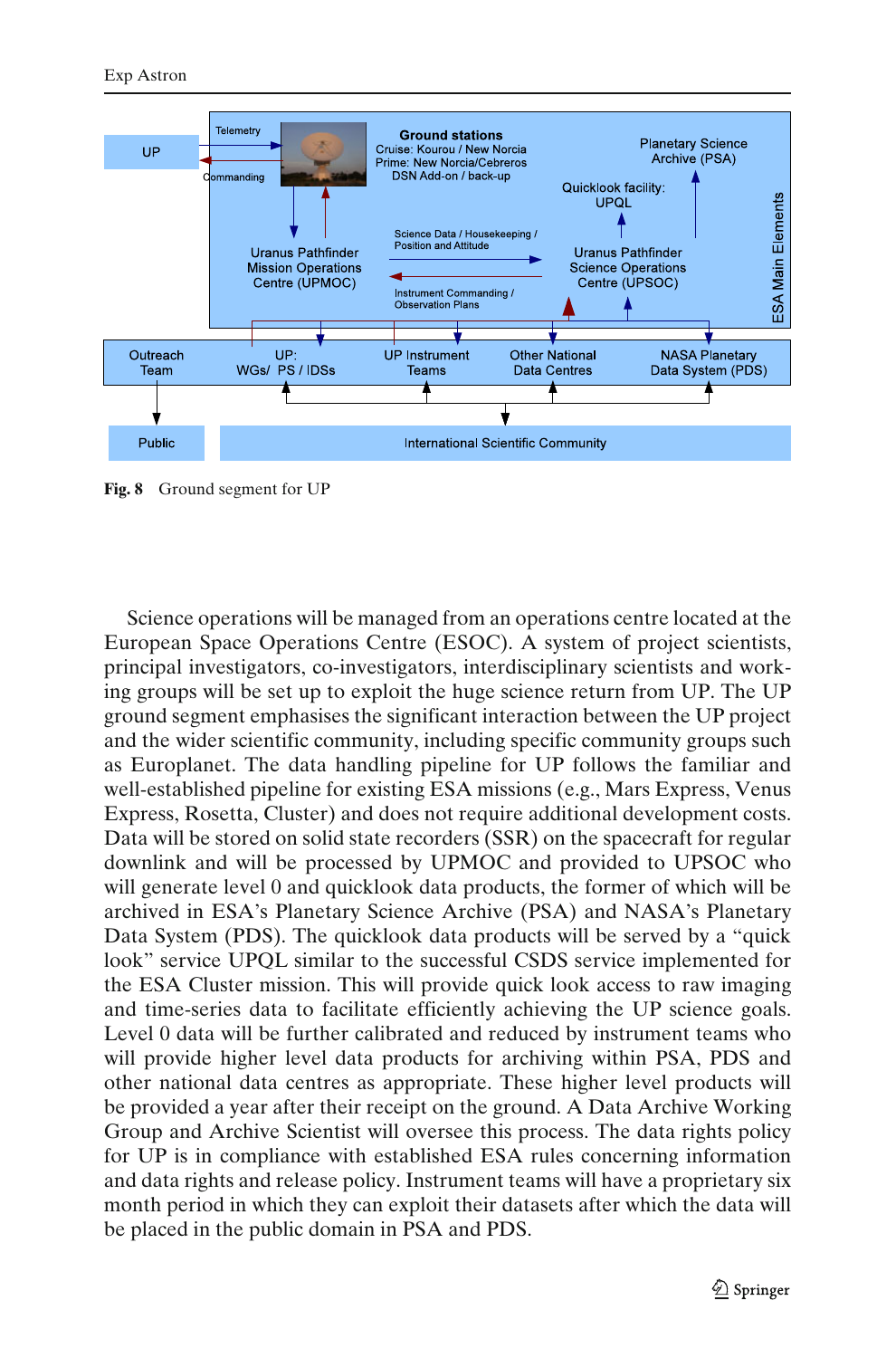### 3.3 Support from ground-based observations

Since Voyager 2 visited Uranus, scientists have relied on remote sensing observations from the ultraviolet through the microwave to constrain models of Uranus' atmosphere, rings and satellite system. These observations have been acquired by space-based observatories (Hubble, Spitzer, Herschel, ISO, etc.) and ground-based facilities (Keck, Gemini, VLT, IRTF and the VLA). In some cases these provide crucial information that could not be obtained from any reasonable Uranus orbiter (such as high spectral resolution). In other cases, they provide a long temporal baseline of contextual imagery to show how the uranian system evolves with time between spacecraft encounters.

Following well-established programmes of ground-based support for Galileo, Cassini, New Horizons and Juno, the UP consortium will apply for a sequence of regular observations from a range of observatories in the years preceding UOI. Observatories in the 8–10 m class (e.g., ESO/VLT, Subaru and Keck) could all contribute to the growing database of observations of Uranus. We also envisage enlisting the capabilities of the E-ELT (European Extremely Large Telescope), the ALMA sub-millimeter array and the TMT (Thirty Metre Telescope), as and when they can be tested for their sensitivity to Uranus. These observations will provide important contextual information for the UP mission and will extend UP's exploration beyond the nominal mission lifetime as ground-based observers follow up on the key discoveries of the ESA UP mission.

UP will also operate in synergy with other missions which may be flying in the 2036 timeframe, including the successors to the visible and infrared spacebased observatories of the coming decade (e.g., JWST, WFIRST), proposed US missions to the outer Solar System (e.g., Argo to Neptune/Triton, see [\[29](#page-37-0)] and [\[54\]](#page-38-0)), and missions in the inner heliosphere.

### **4 Proposed model scientific payload**

The UP model scientific payload incorporates a focused set of high TRL (technology readiness level) scientific instruments with heritage from recent missions (e.g., Cassini, Rosetta, Mars Express, Dawn, New Horizons) and future missions (e.g., Juno, Laplace/EJSM). To aid in managing the demands of a resource-limited spacecraft such as UP the scientific payloads will be combined following the model set by Rosetta. Careful placement of scientific instruments will also aid in making the most use of particular spacecraft attitudes—for example we envisage that all the optical remote sensing (ORS) instruments will be placed on the same side of the spacecraft and approximately boresighted similar to New Horizons and the Cassini orbiter. Table [5](#page-24-0) documents the scientific payload for UP and shows the rich European flight heritage of this payload and its high TRL. The requirements of these instruments for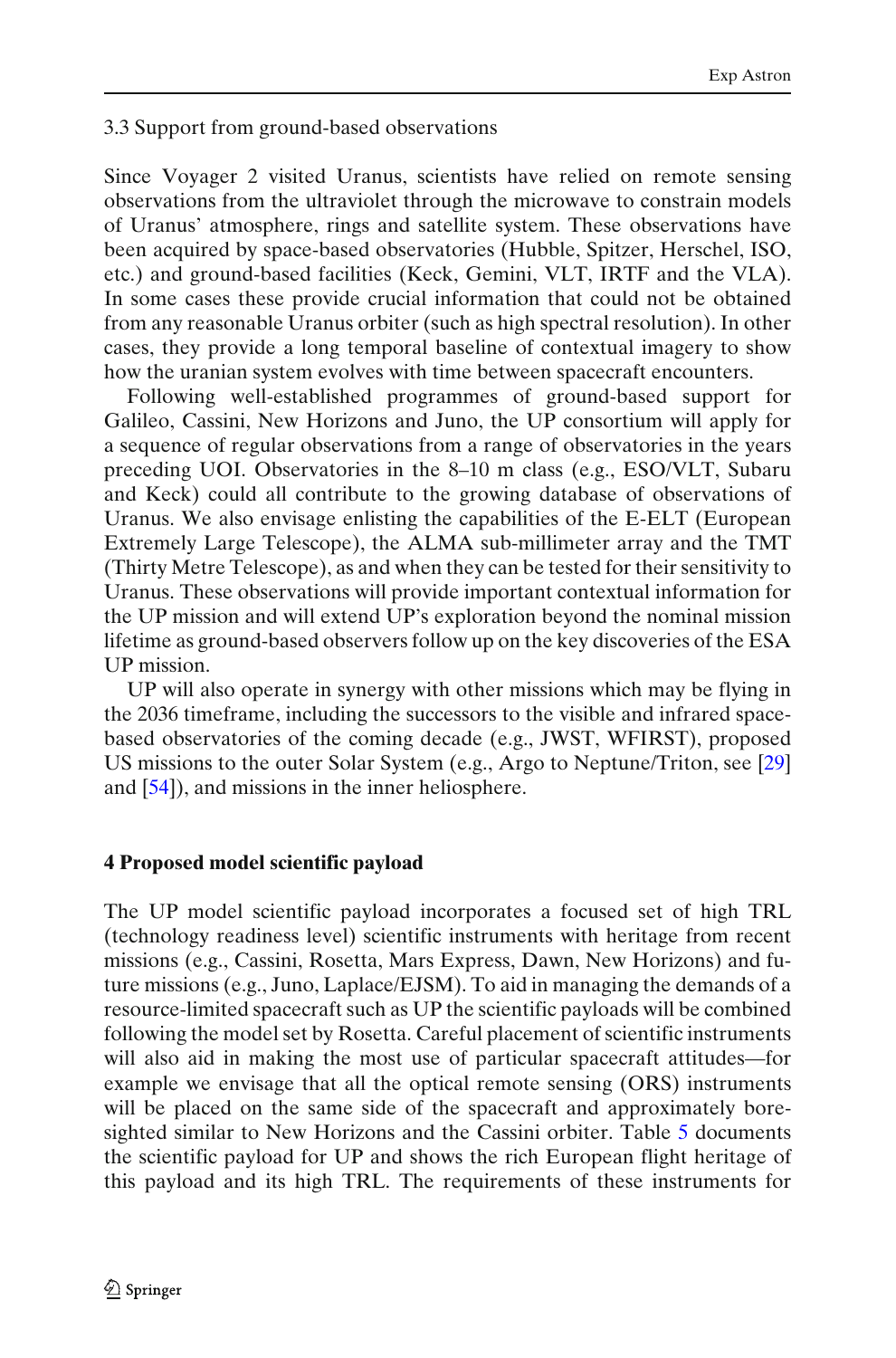| Instrument                                    | TRL. | Heritage                          |
|-----------------------------------------------|------|-----------------------------------|
| Magnetometer (MAG)                            | 9    | Cassini/MAG,                      |
|                                               |      | Double Star/MAG                   |
|                                               |      | Rosetta/RPC                       |
|                                               |      | Solar Orbiter                     |
| Plasma and Particle Science (PPS)             | 8/9  | Rosetta/RPC-IES                   |
|                                               |      | Cassini/CAPS-ELS                  |
|                                               |      | New Horizons/PEPPSI               |
|                                               |      | <b>THEMIS/SST</b>                 |
| Radio and Plasma Wave Experiment (RPW)        | 8/9  | Cassini/RPWS,                     |
|                                               |      | STEREO/Waves.                     |
|                                               |      | RBSP.                             |
|                                               |      | BepiColombo/MMO/PWI               |
| Microwave Radiometer (MWR)                    | 7/8  | Juno/MWR                          |
| Thermal Infrared Bolometer (UTIRM)            | 5    | LRO/Diviner                       |
|                                               |      | BepiColombo (detectors)           |
| Visual and Near-Infrared Mapping Spectrometer | > 5  | New Horizons/RALPH                |
| (NIR/MSIC)                                    |      | Mars Express/OMEGA                |
|                                               |      | <b>Juno/JIR AM Rosetta/VIRTIS</b> |
|                                               |      | Dawn/VIR                          |
|                                               |      | Cassini/VIMS                      |
| Ultraviolet Imaging Spectrometer (UVIS)       | > 5  | BepiColombo/PHEBUS                |
|                                               |      | Mars Express/SPICAM-UV            |
|                                               |      | Venus Express/SPICAV-UV           |
|                                               |      | Cassini/UVIS                      |
| Narrow Angle Camera (NAC)                     | > 5  | EJSM-JGO/HRC                      |
|                                               |      | Mars Express/SRC                  |
|                                               |      | New Horizons/LORRI                |
| Radio Science Experiment (RSE)                | 9    | Venus Express/VeRa                |
|                                               |      | Rosetta/RSI                       |

<span id="page-24-0"></span>**Table 5** Model scientific payload for UP with TRL and heritage

A TRL of 5 indicates that the technology has been tested in a simulated environment, a TRL of 7 indicates the availability of a prototype that is close to the planned operational system, and a TRL of 9 indicates that the system in its final form has been used under actual mission conditions

meeting the scientific goals (Table [2\)](#page-18-0) of UP are given in the traceability matrix in Table [6.](#page-25-0) The total mass for these instruments, including appropriate design maturity margins ranging between 5% and 30%, is 62.6 kg and they draw 88.1 W when fully operating.

### **5 Spacecraft key issues and technological developments**

UP is compatible with existing mission platforms such as Rosetta and Mars/Venus Express [\[18,](#page-36-0) [24](#page-36-0)] and will be built using this existing heritage. The critical issues that drive the design of the spacecraft and mission are a) spacecraft mass, b) electrical power source, c) thermal control, d) expected data volumes and bandwidth, and e) minimising costs during the cruise phase. In this section we address these critical issues and some spacecraft design issues.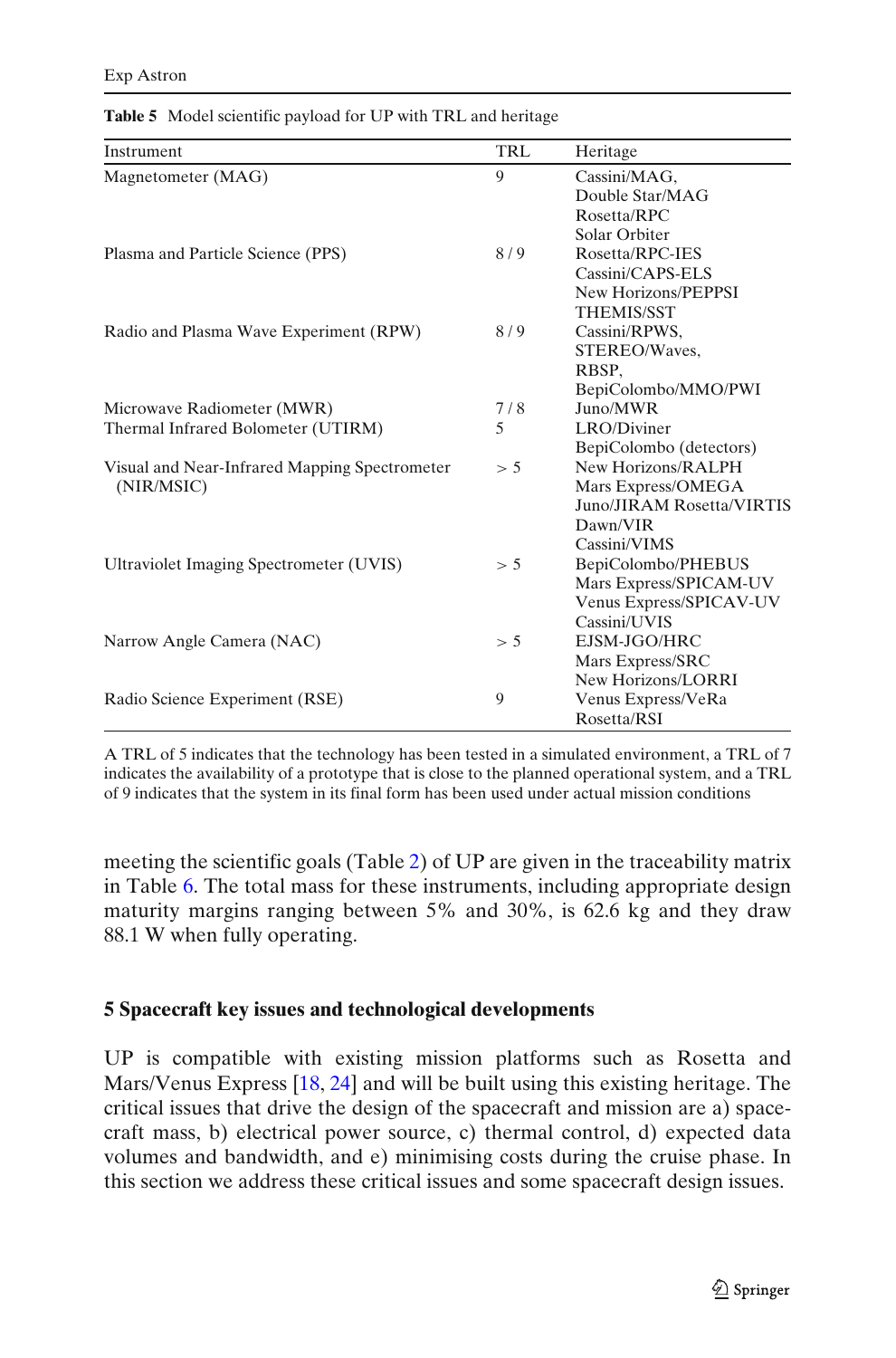<span id="page-25-0"></span>Table 6 Traceability matrix showing how each instrument in the Uranus Pathfinder model payload maps to the key science questions for the science case presented in Section 2 **Table 6** Traceability matrix showing how each instrument in the Uranus Pathfinder model payload maps to the key science questions for the science case presented in Section [2](#page-7-0)

| How is Uranus' weather structure and composition influenced<br>What is the internal structure and composition of Uranus?<br>What processes shape atmospheric chemistry and cloud<br>Why does Uranus emit very little heat?<br>What is the configuration and origin of Uranus' highly<br>What is the composition of the uranian rings? |  |  |  |  |
|---------------------------------------------------------------------------------------------------------------------------------------------------------------------------------------------------------------------------------------------------------------------------------------------------------------------------------------|--|--|--|--|
|                                                                                                                                                                                                                                                                                                                                       |  |  |  |  |
|                                                                                                                                                                                                                                                                                                                                       |  |  |  |  |
|                                                                                                                                                                                                                                                                                                                                       |  |  |  |  |
|                                                                                                                                                                                                                                                                                                                                       |  |  |  |  |
|                                                                                                                                                                                                                                                                                                                                       |  |  |  |  |
|                                                                                                                                                                                                                                                                                                                                       |  |  |  |  |
|                                                                                                                                                                                                                                                                                                                                       |  |  |  |  |
|                                                                                                                                                                                                                                                                                                                                       |  |  |  |  |
|                                                                                                                                                                                                                                                                                                                                       |  |  |  |  |
|                                                                                                                                                                                                                                                                                                                                       |  |  |  |  |
|                                                                                                                                                                                                                                                                                                                                       |  |  |  |  |
|                                                                                                                                                                                                                                                                                                                                       |  |  |  |  |
|                                                                                                                                                                                                                                                                                                                                       |  |  |  |  |
|                                                                                                                                                                                                                                                                                                                                       |  |  |  |  |
| What is the overall configuration of the uranian magnetosphere?                                                                                                                                                                                                                                                                       |  |  |  |  |
| How does magnetosphere-ionosphere-Solar Wind coupling                                                                                                                                                                                                                                                                                 |  |  |  |  |
|                                                                                                                                                                                                                                                                                                                                       |  |  |  |  |
| auroral radio emissions generated at ice giants?                                                                                                                                                                                                                                                                                      |  |  |  |  |
| What is the nature and history of Uranus' moons?<br>How do the rings and inner satellites interact?                                                                                                                                                                                                                                   |  |  |  |  |

Exp Astron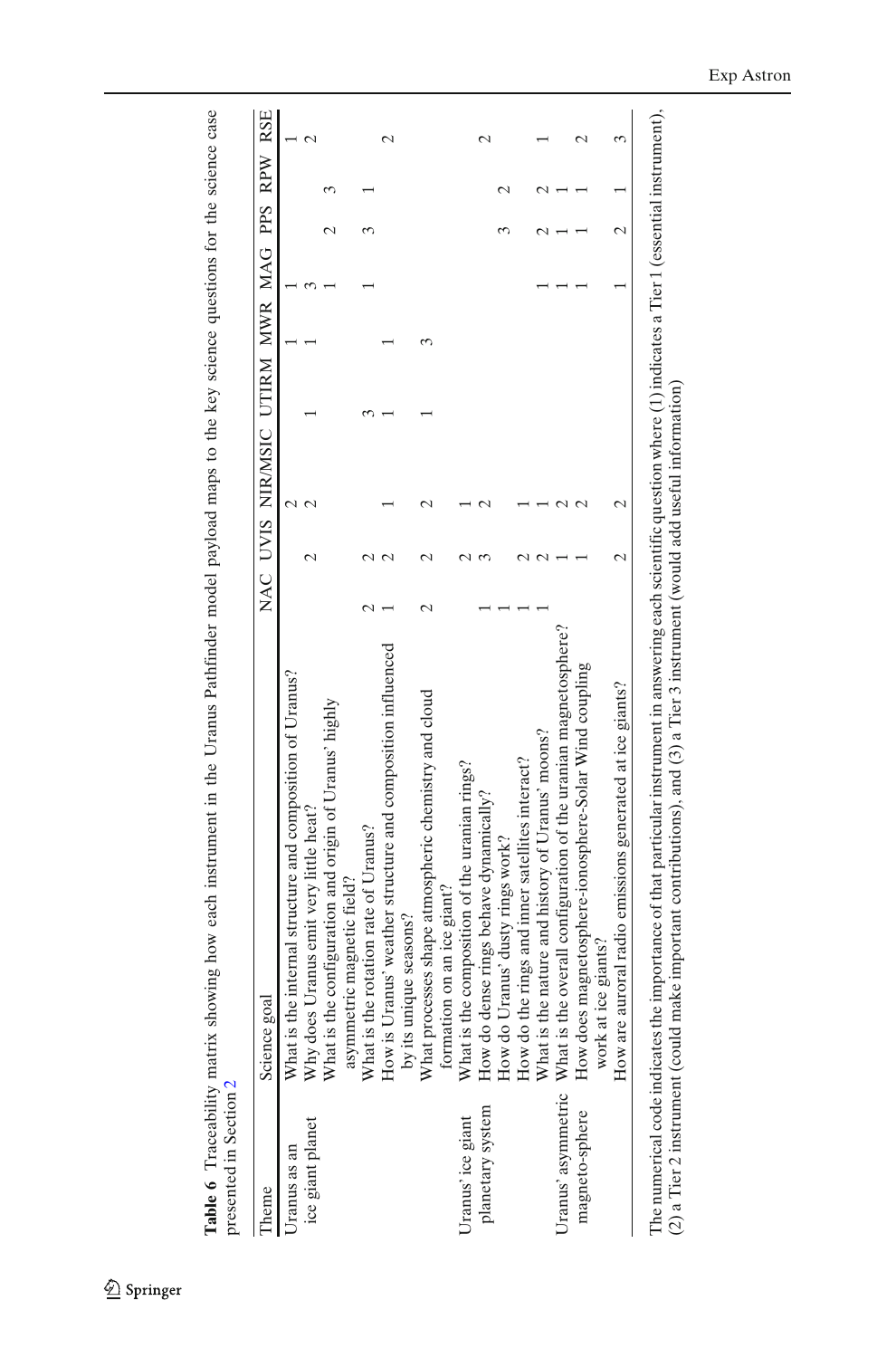# 5.1 Electrical power

Estimating that 200 W of electrical power is required to operate the spacecraft platform and scientific payload we can estimate the area of solar panels required to operate UP as a solar powered mission. The power from the solar panels can be written as  $P = \varepsilon A(L/4 \pi r^2)$  where L is the luminosity of the Sun, r is the distance from the Sun to the Earth,  $\varepsilon$  is the efficiency of the solar panels, and A is the area of the solar panels. Using the solar panels on Rosetta as a baseline [\[26\]](#page-36-0) where  $A = 64$  m<sup>2</sup>,  $r = 5.25$  AU and P = 395 W we can write  $P_{UP}/P_{Rosetta} = (5.25/19.2)^2 A_{UP}/A_{Rosetta}$ . Hence, following this scaling the UP solar panels need to be at least  $440 \text{ m}^2$  and in practice much higher due to the fall-off in solar panel efficiency at low intensities and low temperatures (LILT). This is not feasible within the M-class programme due to launch mass, low TRL for LILT solar arrays, and operational complexity. Hence, UP requires electrical power from radioactive power sources (RPS). This is the key technological development for UP and such technology is already in development through ESA contracts. The development of a European RPS system is driven by a) the costs of fuel production and the management of associated safety aspects, b) the requirement that these devices be at TRL 5–6 (including launch safety) by 2015, c) thermal and physical accommodation on a spacecraft, and d) operation for more than 15 years. These specifications make them viable candidates for UP.

In terms of radioisotopes,  $^{238}$ Pu and  $^{241}$ Am are the best candidates, although the decay heat per unit mass of <sup>241</sup>Am (0.11 W kg<sup>-1</sup>) is 1/5 that of <sup>238</sup>Pu (0.57 W kg<sup>-1</sup>). This difference in efficiency must be managed at a system level which implies that a Stirling-type converter must be used for  $a^{241}$ Am-based device. The baseline RPS devices are based around  $^{241}$ Am (in the form of  $Am_2O_3$ ), which is obtained from processed spent fuel rods from nuclear reactors. The <sup>241</sup>Am is the decay product of <sup>241</sup>Pu (with a half life of 14.4 years) which is present in the form of  $PuO<sub>2</sub>$  in spent fuel and so pure  $241$  Am is directly obtained and does not require complex processes to separate <sup>243</sup>Am and <sup>241</sup>Am directly from the spent fuel rods. This processed spent fuel has been in storage in France and the United Kingdom for 20 years and thus a supply for pure  $^{241}$ Am is readily available within Europe and will not be a barrier to the use of an ESA RPS on UP (see the following press release for more information [http://www.nnl.co.uk/news/](http://www.nnl.co.uk/news/nnl-wins-1-million-space-batteries-contract.html) [nnl-wins-1-million-space-batteries-contract.html](http://www.nnl.co.uk/news/nnl-wins-1-million-space-batteries-contract.html) Accessed 26 July 2011).

Should this programme fail to produce a viable RPS unit in time for the M3 programme our mitigation strategy is to use a NASA-provided Multi-Mission Radioisotope Thermoelectric Generator (MMRTG) or Advanced Stirling Radioisotope Generator (ASRG) device to power the spacecraft and scientific payload. Our power and mass budgets allow for this eventuality, and the switch to this alternative power source does not present a mission-critical issue, nor does it affect the ability of the mission to carry out its scientific programme. As noted above, the specific power of an  $^{241}$ Am-based device is less than that of a <sup>238</sup>Pu-based device because the specific thermal power of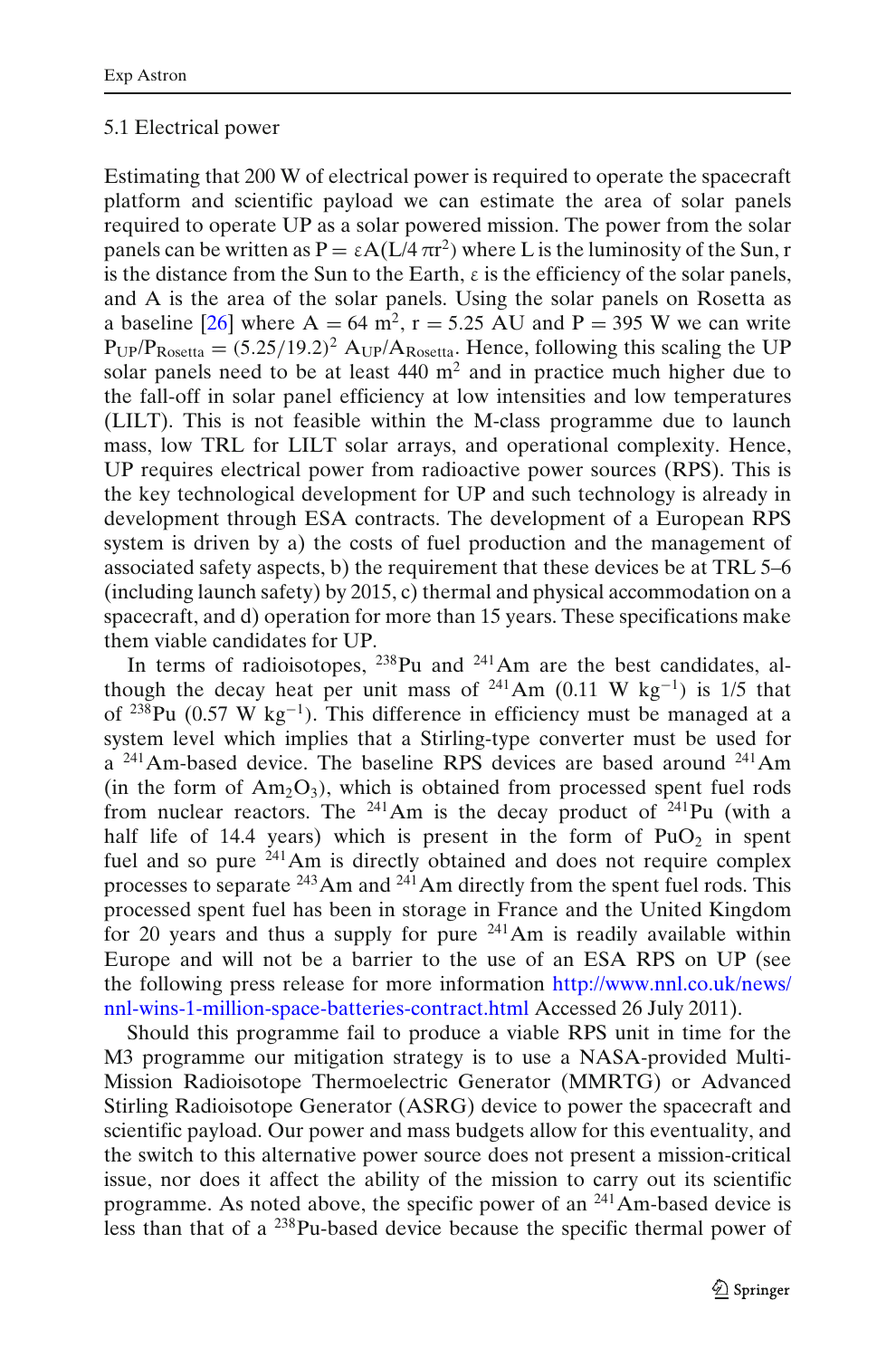$^{238}$ Pu is five times that of  $^{241}$ Am. Also,  $^{241}$ Am is a more prodigious neutron and gamma ray emitter than  $^{238}$ Pu thus requiring more shielding mass. Hence, the use of a  $241$ Am device represents a "worst case" scenario in terms of specific electrical power; switching to an alternative MMRTG or ASRG device represents a gain in platform/payload mass and available electrical power.

# 5.2 Thermal control

Thermal control is an important driver of every mission and UP is no exception; for UP this is challenging due to extreme differences in thermal environment between Venus and Uranus and the continuous supply of thermal energy from RPS units. Such thermal control issues can be adequately managed by modifying existing designs from Rosetta and Mars/Venus Express. Established combinations of heaters, radiators and louvers will enable these thermal issues to be addressed. We have estimated that ∼45 W will be required to maintain an internal spacecraft temperature of −10◦C against losses to space. This estimate is based on a spacecraft of similar size to Mars Express covered with multilayer insulation (MLI). We do not assume that this power can be derived from dissipation of heat from internal equipment and include 45 W in the power budget for electrical heaters (in addition to instrument heaters). Efficient mission operations will ease these demands. Shunt resistors to manage the power from the RPS units can be externally or internally mounted to help heat the spacecraft. Spot heating might be provided by radioactive heating units (RHU), potentially based on  $^{241}$ Am.

# 5.3 Planetary protection

Planetary projection requirements are less stringent at Uranus permitting the use of existing spacecraft bus designs (e.g., Rosetta, Mars Express). Uranus is listed as Class II for planetary protection purposes and so the study phase only requires mission analysis and design to minimise the risk of a collision between the orbiter and any sites of potential prebiotic interest, such as the moons Titania and Oberon.

# 5.4 Radiation constraints

Uranus has a fairly benign radiation environment (compared to Jupiter) and has radiation belts of roughly the same intensity as Saturn but which are less intense than at Earth. SPENVIS (SHIELDDOSE-2) was used to estimate a total mission radiation dose of 20 kRad behind 4 mm of aluminium. Most of this dose comes from the cruise phase (18 kRad) and was estimated from near-Earth interplanetary space. The radiation dose per orbit of Uranus (0.2 kRad) was estimated from terrestrial radiation models with the UP orbits scaled down by the relative planetary sizes. This gives a dose of 2 kRad for the prime mission of ten orbits.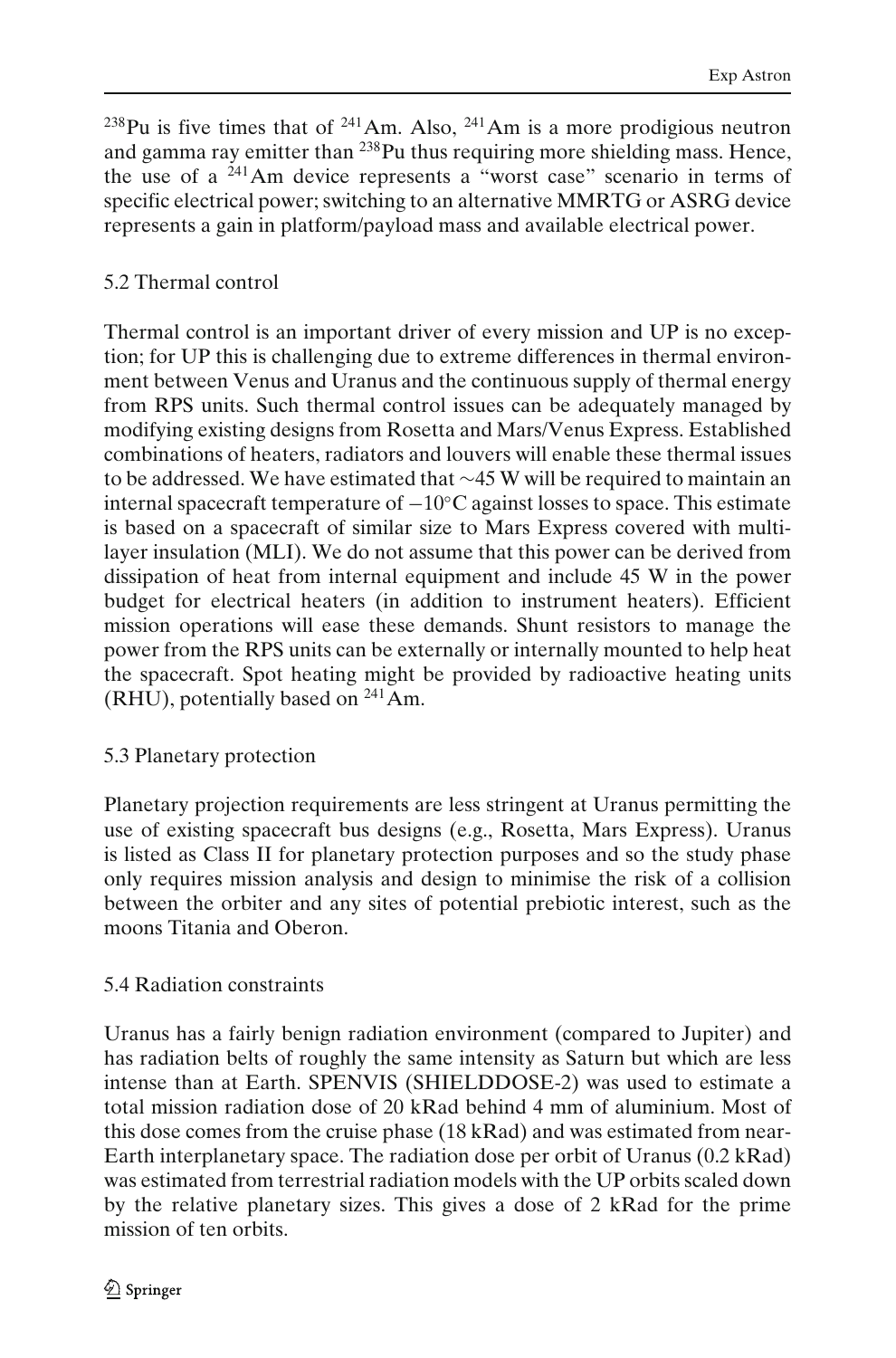# <span id="page-28-0"></span>5.5 Attitude and orbit control

Attitude and orbit control (AOCS) for UP will be achieved by a combination of thrusters and reaction wheels with solid heritage from Mars/Venus Express and Rosetta. During cruise phase the spacecraft will be spin stabilised to minimise deterioration of the reaction wheels and simplify operations. During the prime mission UP will be three-axis stabilised using a combination of reaction wheels and thrusters. Three-axis stabilisation is required for the relatively long integration times required by ORS instruments. The use of RPS units for electrical power gives UP a low inertia compared to a spacecraft using solar arrays thereby allowing UP to slew rapidly to view multiple targets.

### 5.6 On-board data management

On-board processing will be restricted due to mission mass and power constraints but each instrument, particularly those that operate in a survey mode such as the magnetometer, will have some intelligent processing capability able to retain interesting data at a higher cadence than nominal. The estimated data volumes total 4.1 Gbit per orbit. On-board storage of data on SSRs for downlink at a later date is common amongst deep space missions and UP will use solutions similar to Venus Express and Rosetta; UP will have 12 Gbit of on-board capacity in three 4-Gbit SSR modules, facilitating redundancy in case

| Subsystem            | Downlink [W] | <b>MAG/RPW/PPS [W]</b> | ORS [W]        |
|----------------------|--------------|------------------------|----------------|
| Platform             | 162          | 132                    | 132            |
| Avionics             | 24           | 24                     | 24             |
| Communications       | 36           | 6                      | 6              |
| <b>AOCS</b>          | 24           | 24                     | 24             |
| Propulsion actuators | 12           | 12                     | 12             |
| Thermal control      | 54           | 54                     | 54             |
| Power                | 12           | 12                     | 12             |
| Science payload      | 21.8         | 36.6                   | 56.4           |
| <b>MAG</b>           | $2^*$        | 5.3                    | $\overline{2}$ |
| <b>PPS</b>           | $2^*$        | 7.7                    | $2^*$          |
| <b>RPW</b>           | $2^*$        | 7.8                    | $2^*$          |
| <b>MWR</b>           | $2^*$        | $2^*$                  | $2^*$          |
| <b>UTIRM</b>         | $2^*$        | $2^*$                  | 5.2            |
| NIR/MSIC             | $2^*$        | $2^*$                  | 7.8            |
| <b>UVIS</b>          | $2*$         | $2*$                   | 14.4           |
| <b>NAC</b>           | $2^*$        | $2^*$                  | 15.2           |
| <b>RSE</b>           | 5.8          | 5.8                    | 5.8            |
| Total                | 183.8        | 168.6                  | 188.4          |
| <b>Net</b>           | 8.2          | 23.4                   | 3.6            |

**Table 7** Power budget for Uranus Pathfinder including design maturity margins

All powers are given in watts and include margins on the power source (providing 192 W maximum including margin) and on each individual instrument. Because the 192 W provided by the RPS units cannot operate all instruments simultaneously a number of operational scenarios are given and shows that the power supplied by the RPS units is sufficient to enable science operations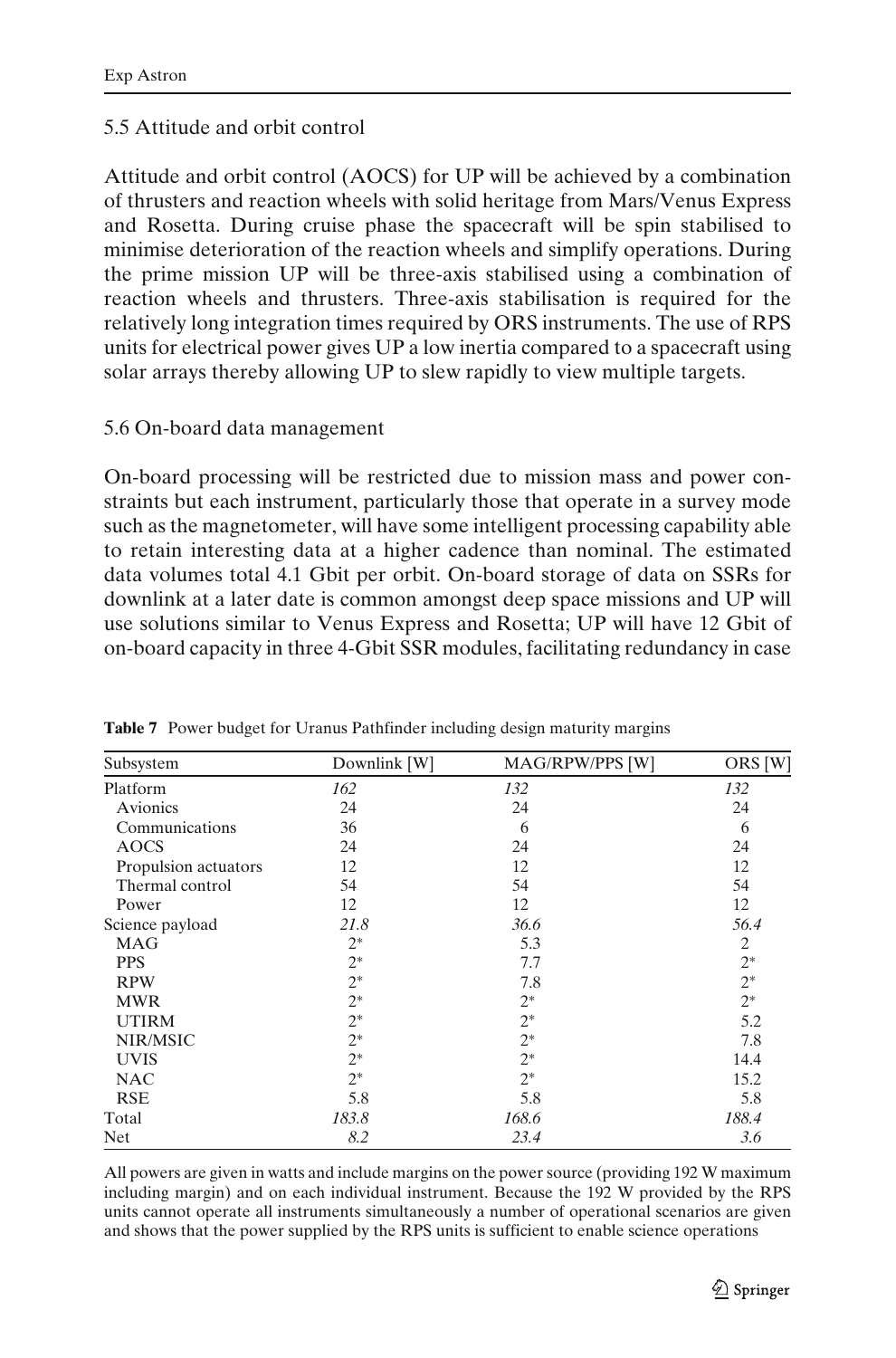of the failure of a module. UP can downlink 75 Mbit per day (Table [4\)](#page-21-0). Over a 60-day orbit, where downlinking only occurs on 56 days to account for periapsis science operations, 4.2 Gbit can be downlinked exceeding the demands of the scientific payload. The mission would still be viable if two of the three SSRs failed.

# 5.7 System budgets

Our estimate of the available power from two RPS units is 192 W including margins. During downlink manoeuvres we estimate that the platform draws 162 W whilst nominally drawing 132 W. Clearly this requires significant observation planning and resource management since the full scientific payload draws 88 W. Table [7](#page-28-0) presents several examples of operational power management scenarios during different spacecraft operations/scientific campaigns.

The total dry mass for UP (including all margins) evaluated to 836.1 kg and meets the launch capability of Soyuz–Fregat with an 8% margin (see Table 8)

| Subsystem                                                | Mass (including           |
|----------------------------------------------------------|---------------------------|
|                                                          | $\frac{1}{\text{margin}}$ |
| Scientific payload                                       | 62.6                      |
| Magnetometer (MAG)                                       | 2.2                       |
| Plasma and Particle Science (PPS)                        | 7.2                       |
| Radio and Plasma Wave Experiment (RPW)                   | 6.3                       |
| Microwave Radiometer (MWR)                               | 14.4                      |
| Thermal Infrared Bolometer (UTIRM)                       | 1.3                       |
| Visual and Near-Infrared Mapping Spectrometer (NIR/MSIC) | 11.6                      |
| Ultraviolet Imaging Spectrometer (UVIS)                  | 6                         |
| Narrow Angle Camera (NAC)                                | 12                        |
| Radio Science Experiment (RSE)                           | 1.6                       |
| Radioisotope power system                                | 192                       |
| Structure (inc. harness and mechanisms)                  | 81.6                      |
| Communications                                           | 60                        |
| Data handling                                            | 24                        |
| <b>AOCS</b>                                              | 60                        |
| <b>AOCS</b> fuel                                         | 40                        |
| Thermal control                                          | 48                        |
| Radiation shielding                                      | 12                        |
| Propulsion and associated structure                      | 116.2                     |
| Nominal dry spacecraft mass                              | 696.8                     |
| System level margin (20%)                                | 139.4                     |
| Total dry mass                                           | 836.1                     |
| Propellant mass                                          | 690.1                     |
| Total wet mass                                           | 1526.3                    |
| Escape stage mass (inc. margin)                          | 218                       |
| Escape stage propellant                                  | 1080.4                    |
| Total launch mass                                        | 2824.7                    |
| Launch vehicle performance                               | 3080                      |
| Excess launch capability                                 | 255.8 (8%)                |

**Table 8** Mass budget for Uranus Pathfinder including design maturity margins

Minor differences between the quoted total masses and those obtained from summing the masses of the components are due to rounding values from the mass budget spreadsheet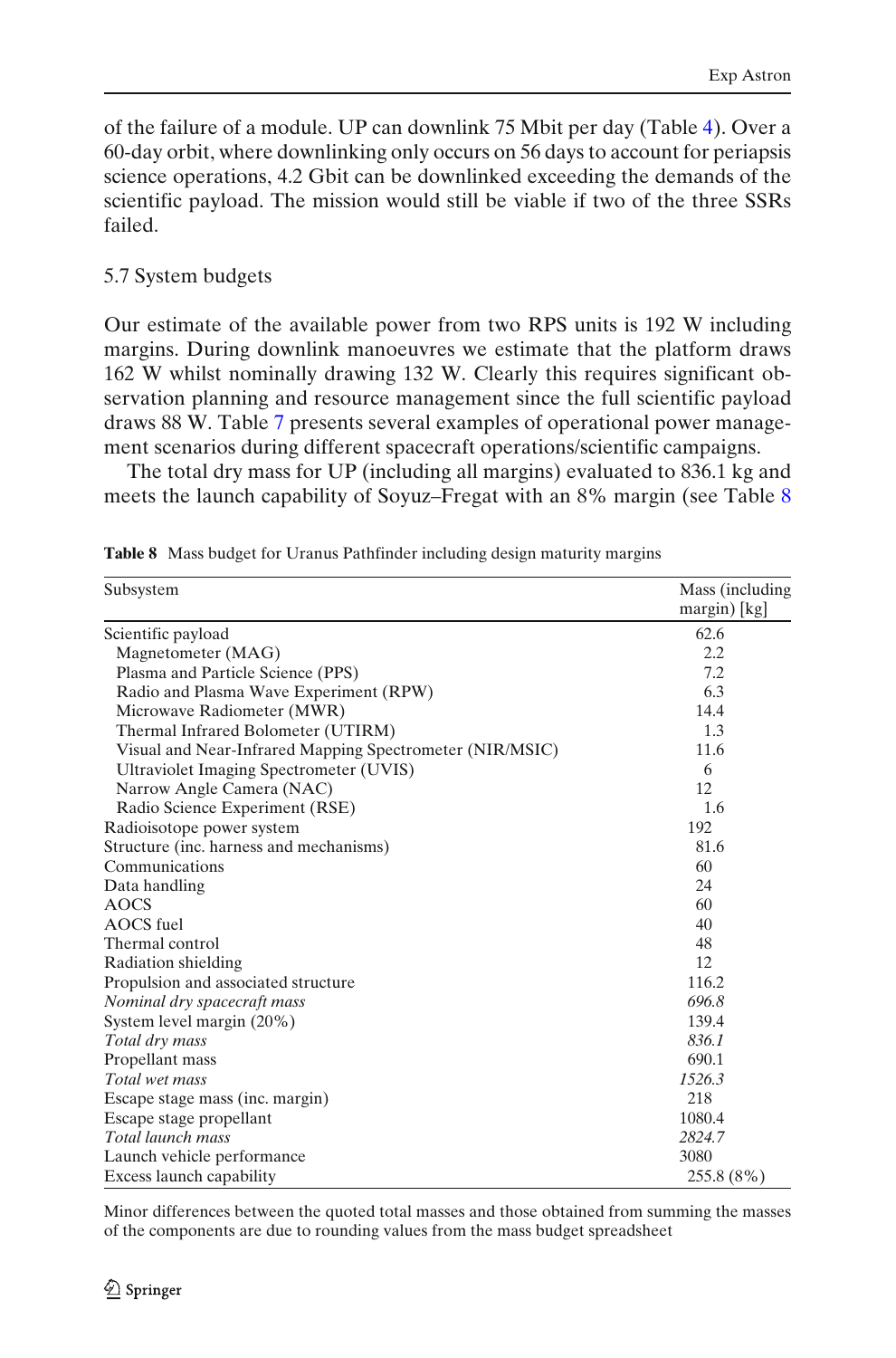for the mass budget for UP). The overall system configuration was designed around a Mars Express-type platform and so it is not entirely unexpected that the total dry mass is very similar to that for Mars Express. This clearly shows that important and distant Solar System targets can be reached by a Soyuz– Fregat launch vehicle.

### **6 Communications and outreach**

A European mission to a mysterious and distant world like Uranus provides a unique public engagement opportunity. Pictures of distant bodies in the Solar System capture the public's imagination and attract school children and higher-level students to physics and astronomy. Planetary research also continues to grab headlines in the press, both in traditional print and new media. Uranus' moons are named after literary characters from the works of William Shakespeare and Alexander Pope, providing a particularly exciting opportunity to engage with a wider community than any previous mission by exploiting this link to the arts. We envisage a range of activities, particularly in schools and linked to national educational curricula.

Europe has extensive expertise and experience in delivering an outreach programme centred on giant planets through the ESA–NASA Cassini– Huygens mission. The UK in particular has had many successes in engaging the public in Cassini–Huygens through programmes organised through the Royal Observatory, Greenwich and the Royal Astronomical Society, and also recently in a variety of activities related to the ESA Herschel mission. Outreach in the amateur astronomy community would also enable interesting and potentially valuable "citizen science projects". The outreach team will also utilise links with national public engagement stakeholders (e.g., Germany Physical Society, Royal Society, European Space Education and Research Office).

The long duration of the UP mission provides an excellent public engagement opportunity in which school children "Pathfinder kids" can follow the mission developments as they proceed through their classes learning evermore details about planetary exploration and the processes occurring therein. Special public engagement campaigns centred around key mission milestones such as the gravity assists and UOI will maintain public interest and awareness. This also provides a perfect example for showing the public the length of space missions necessitated by the enormous scale of the solar system, but also the resulting ambitious goals that can be achieved.

# **7 Conclusions**

Uranus is an enigmatic world of extremes, a key component of our Solar System that the Cosmic Vision should seek to explore and explain if we hope to understand the origins, evolution and fundamental physicochemical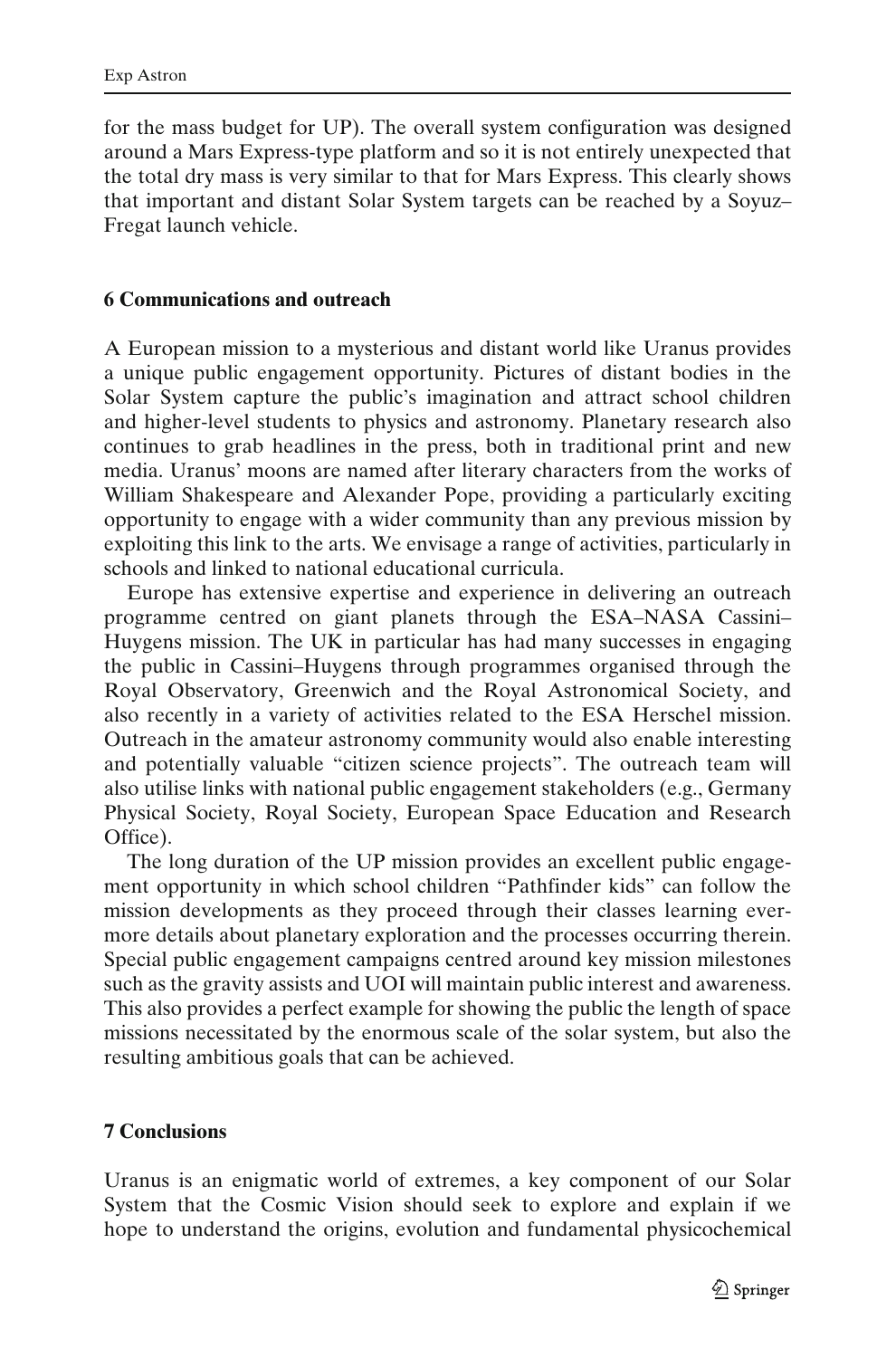processes, both in our planetary system and in those around other stars. Exploring the physicochemical processes at work within our Solar System will provide insights into its formation and evolution, helping to answer scientific questions of the highest importance, including some of the main objectives of ESA's Cosmic Vision 2015–2025. A mission to the Uranus system directly addresses important aspects of two of the Cosmic Vision themes: "What are the conditions for Planet Formation and the Emergence of Life?" and "How Does the Solar System Work?" Furthermore, in addressing the origins and evolution of Uranus-mass objects we directly address topics that are important for current and future exoplanet research. The use of a comprehensive but focused suite of advanced scientific instrumentation on a robust ESA orbiter, with significant flight heritage from Rosetta, Mars/Venus Express and Bepi-Colombo, will provide significant potential for new discoveries and solutions to unresolved questions on the frontier of the outer Solar System.

UP can be implemented effectively using existing spacecraft platforms such as Mars Express/Rosetta but can also significantly drive technology developments such as European capability in radioisotope power and heat sources. Similar to any space mission, UP obviously benefits from international collaboration. In the case of UP this would enable a larger mission, shorter interplanetary transfer, the possibility for an atmospheric descent probe, and the leverage of international expertise which is naturally spread across the globe. The UP Consortium contains the complete body of expertise for successful exploitation of an Ice Giant orbiter mission. The UP mission concept reveals how much can be achieved within the ESA "medium-class" mission cost cap and demonstrates the heights to which ESA's Cosmic Vision can and should reach.

Although UP has not been selected for the assessment phase for the M3 programme a Uranus mission has been highly rated by the 2011 NRC Planetary Decadal Survey 2013–2023 with a Uranus "flagship" class mission rated third in priority. Future European opportunities will be exploited should a NASAled Uranus mission not be selected. The UP mission concept and science case demonstrates the need to explore the outer Solar System and the technical challenges which that entails. Technological advances in the fields of low-mass instrumentation, solar power, radioisotope power sources, and ion propulsion will enable such missions to be carried out whilst lowering risk and cost.

**Acknowledgements** CSA was supported by a Science and Technology Facilities Council Postdoctoral Fellowship. LNF was supported by a Glasstone Fellowship at the University of Oxford. We wish to thank EADS Astrium and Systems Engineering and Assessment Ltd. for their assistance with this study.

### **Appendix A**

The 165 individuals (109 in Europe, in 67 institutes in 13 countries) listed below support the UP mission.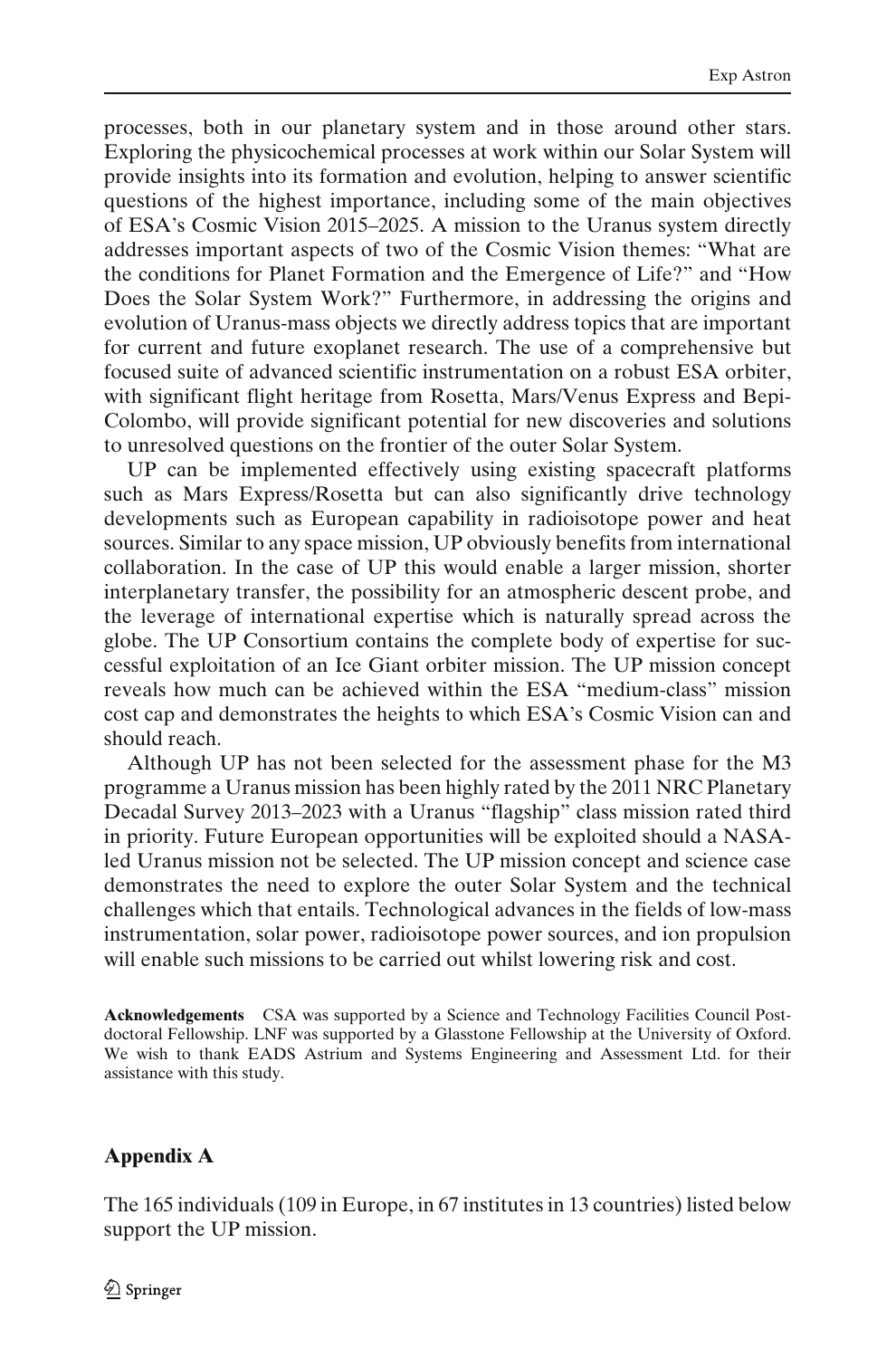# **Argentina**

*Instituto de Astronomía y Física del Espacio* Cèsar Bertucci

# **Belgium**

*Royal Observatory of Belgium* Ozgur Karatekin *Université de Liège* Aikaterini Radioti, Bertrand Bonfond, Denis Grodent, Jacques Gustin, Jean-Claude Gérard *University of Namur* Benoît Noyelles

# **Czech Republic**

*Institute of Atmospheric Physics, Prague* Benjamin Grison, Jan Soucek, Ondrej Santolik, Vratislav Krupar

### **France**

*Centre d'Etude Spatiale des Rayonnements* Nicolas André *CNRS-UJF, Laboratoire de Planétologie de Grenoble, Bâtiment D de physique, Grenoble* Mathieu Barthélémy *IAS, Université Paris Sud* Yves Langevin *IMCCE* Valery Lainey, Jacques Laskar, Nicolas Rambaux *Laboratoire AIM, Université Paris Diderot/CEA/CNRS* Sebastien Charnoz *LATMOS* Francois Leblanc, Eric Quémerais *LESIA, L'Observatoire de Paris* Baptiste Cecconi, Carine Briand, Daniel Gautier, Laurent Lamy, Olga Alexandrova, Philippe Zarka, Pierre Henri, Regis Courtin, Renée Prangé, Sandrine Vinatier *LPCEE, Orléans* Aurélie Marchaudon *LPG, CNRS-Université de Nantes* Gabriel Tobie *LPP, Ecole Polytechnique* Patrick Canu *Observatoire de Besançon* Jean-Marc Petit, Olivier Mousis *ONERA*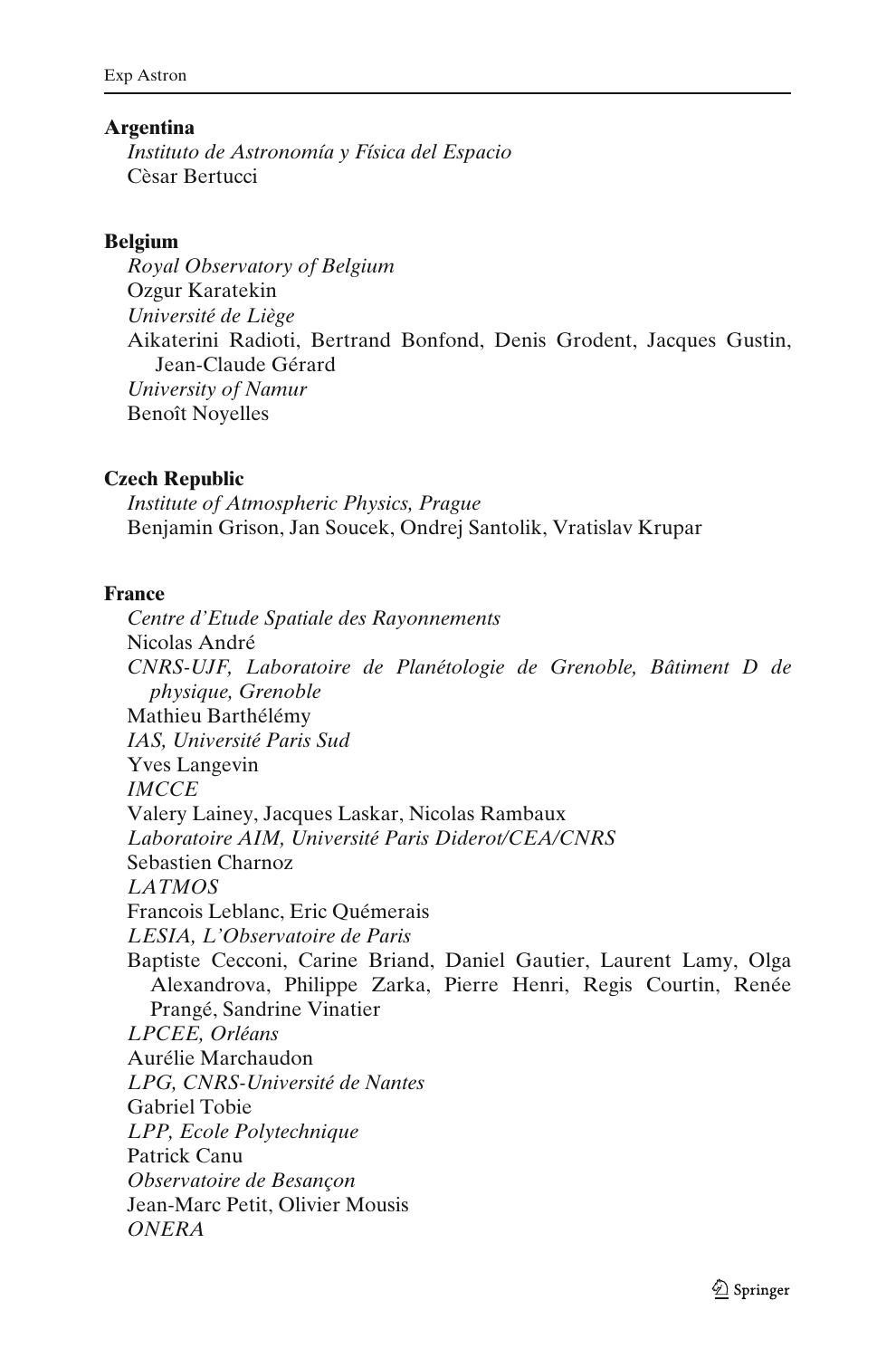Christophe Bruno *Université de Versailles* Ronan Modolo

### **Germany**

*DLR* Frank Sohl *Freie Universität Berlin* Gerhard Neukum, Stephan van Gasselt *Max Planck Institute for Solar System Research* Ulrich Christensen, Norbert Krupp, Elias Roussos *Technical University Braunschweig* Karl-Heinz Glassmeier *Universität der Bundeswehr München* Thomas Andert, Bernd Häusler *University of Cologne* Fritz M Neubauer, Martin Pätzold, Joachim Saur, Silvia Tellmann *Universität Rostock* Nadine Nettelmann

### **Greece**

*Academy of Athens* Nick Sergis

#### **Hungary**

*KFKI Research Institute for Particle & Nucl. Physics* Geza Erdös, Karoly Szego, Sándor Szalai

#### **Israel**

*Tel Aviv University* Aharon Eviatar

### **Japan**

*JAXA* Sarah Badman, Satoshi Kasahara

### **Spain**

*Centro de Astrobiologia, Madrid* Javier Martin-Torres *ESA ESAC* Stefan Remus *University of the Basque Country* Ricardo Huesco, Santiago Perez-Hoyos, Agustín Sánchez-Lavega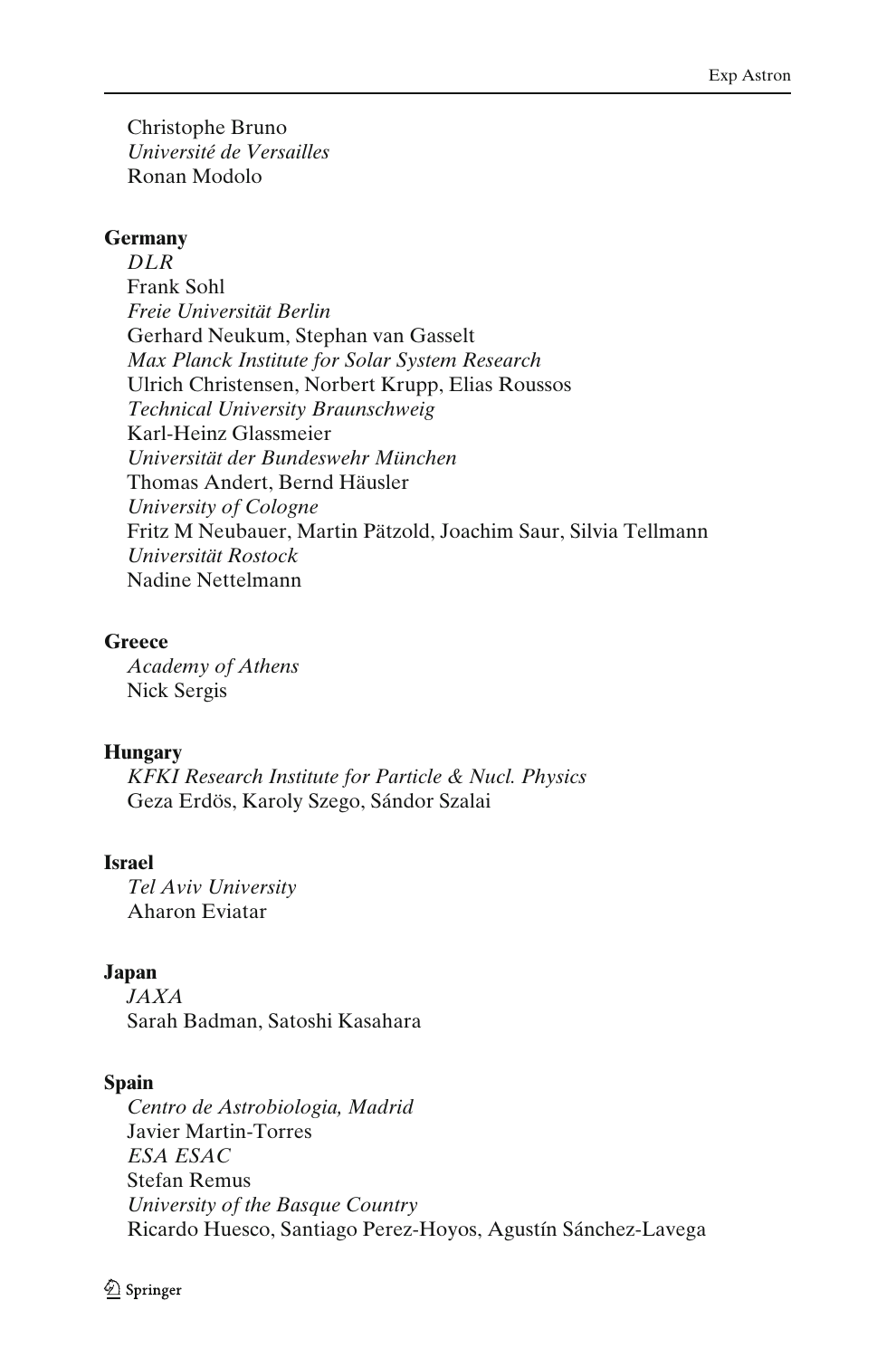### **Sweden**

*Swedish Institute of Space Physics, Kiruna* Stas Barabash, Yasir Soobiah *Swedish Institute of Space Physics, Uppsala* Jan-Erik Wahlund

# **United Kingdom**

*Aberystwyth University* Mario Bisi, Andy Breen, Tony Cook *Armagh Observatory* Tolis Christou *Imperial College London* Leah-Nani S. Alconcel, Michele K. Dougherty, Marina Galand, Caitríona M. Jackman, Daniel Went, Ingo Müller-Wodarg *Open University* Dave Rothery *Queen Mary University of London* Carl D. Murray, Craig B. Agnor *University College London* Nicholas Achilleos, Chris Arridge, Andrew Coates, M. Entradas, Andrew Fazakerley, Colin Forsyth, A. Dominic Fortes, Patrick Guio, Geraint H. Jones, Sheila Kanani, Gethyn R Lewis, Steve Miller, Adam Masters, Chris Owen, Alan Smith, Andrew P. Walsh *University of Bristol* Nick Teanby *University of Leicester* David Andrews, Emma Bunce, Stanley W H Cowley, Stephanie Kellett, Henrik Melin, Steve Milan, Jon Nichols, Tom Stallard *University of Liverpool* Richard Holme *University of Oxford* Neil Bowles, Leigh Fletcher, Pat Irwin *University of Reading* Matt Owens

# **United States of America**

*Boston University* Supriya Chakrabarti, Luke Moore *Cornell University* Don Banfield, Matt Hedman, Matthew Tiscareno, Phil Nicholson *Georgia Tech* Carol Paty *Gordon College* Richard W. Schmude, Jr. *Johns Hopkins University-APL*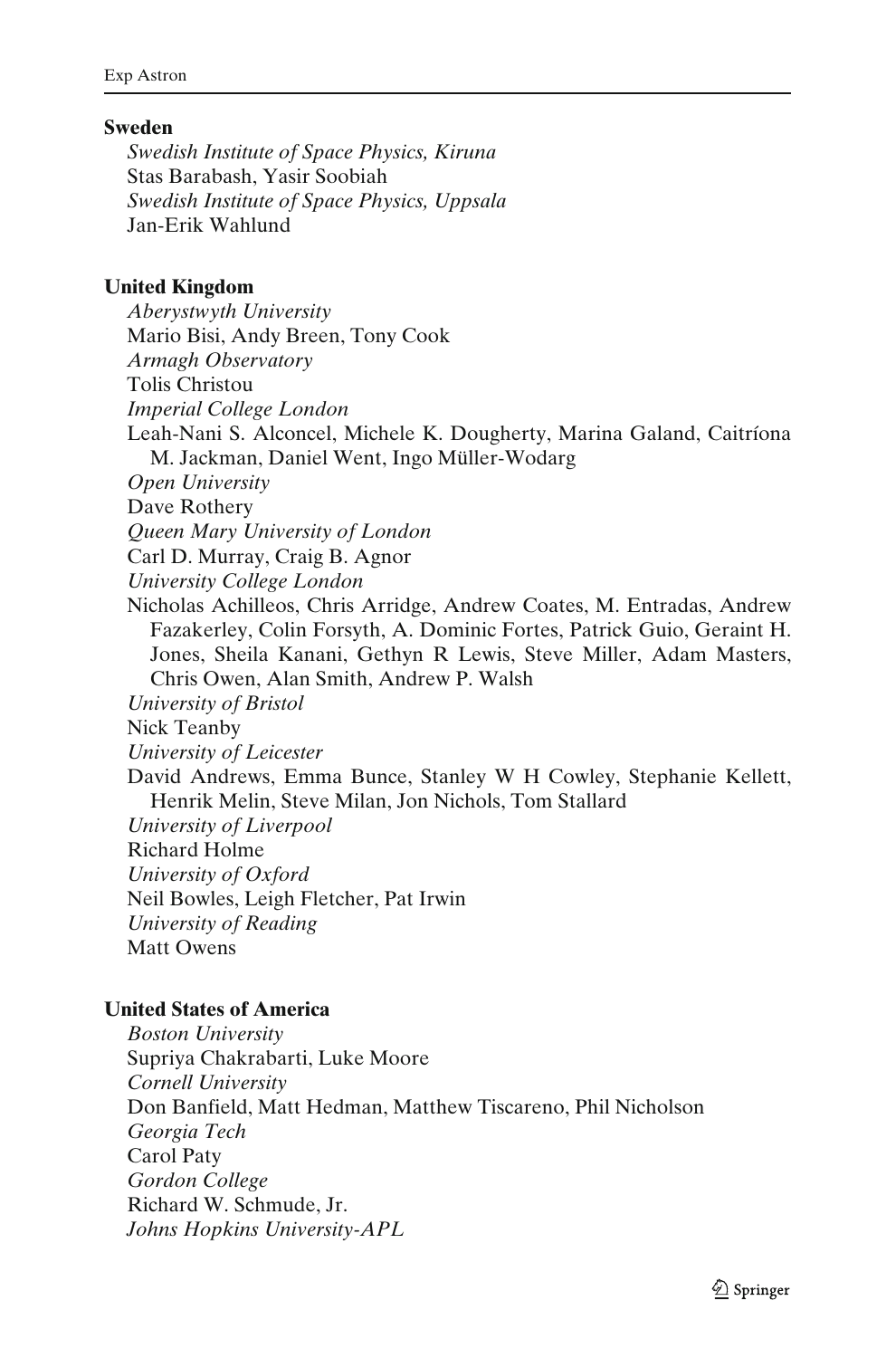<span id="page-35-0"></span>

| Pontus Brandt, Andrew Cheng, Chris Paranicas, Abigail M Rymer, H. Todd<br>Smith, Elizabeth P Turtle |
|-----------------------------------------------------------------------------------------------------|
| LPI, University of Arizona                                                                          |
| Robert H Brown, Paul Schenk                                                                         |
| <b>NASA Goddard Space Flight Centre</b>                                                             |
| Carrie M Anderson, Matt Burger, Glyn Collinson, John F Cooper, Brigette<br>Hesman, Edward C Sittler |
| NASA Jet Propulsion Laboratory                                                                      |
| Kevin Baines, A. Jim Friedson, Mark Hofstadter, Conor Nixon, Jim                                    |
| Norwood, Glenn Orton, Robert T Pappalardo, Ed Smith                                                 |
| <b>New Mexico State University</b>                                                                  |
| Reta Beebe, Nancy Chanover                                                                          |
| Rice University                                                                                     |
| Tom Hill                                                                                            |
| <b>SETI</b> Institute                                                                               |
| Mark Showalter                                                                                      |
| Southwest Research Institute, San Antonio                                                           |
| Scott Bolton, Mihir Desai, Dave McComas, Prachet Mokashi, Daniel                                    |
| Santos-Costa                                                                                        |
| Space Science Institute (Boulder)                                                                   |
| <b>Julianne Moses</b>                                                                               |
| University of California, Berkeley                                                                  |
| Imke de Pater                                                                                       |
| University of California Los Angeles                                                                |
| Jerry Schubert, Ravit Helled, Chris Russell, Krishan Khurana, Margaret                              |
| Kivelson, Kunio Sayanagi                                                                            |
| University of California Santa Cruz                                                                 |
| Jonathan Fortney                                                                                    |
| University of Colorado, Boulder                                                                     |
| Sébastien Hess, Rob Wilson                                                                          |
| University of Iowa                                                                                  |
| Jared Leisner, William Kurth, Patricia Schippers, Ulrich Taubenschuss                               |
| <b>Washington University</b>                                                                        |
| <b>Bill McKinnon</b>                                                                                |

# **References**

- 1. Ballester, G.E.: Magneotspheric interactions in the major planets. In: Wamsteker, W., Gonzalez Riestra, R. (eds.) Ultraviolet Astrophysics Beyond the IUE Final Archive, Proceedings of the Conference held in Sevilla, Spain, from 11–14 November 1997, ESA SP, vol. 413, p. 21. ESA Publications Division (1998)
- 2. Behannon, K.W., Lepping, R.P., Sittler Jr., E.C., Ness, N.F., Mauk, B.H.: The magnetotail of Uranus. J. Geophys. Res. **92**(A13), 15354–15366 (1987). doi[:10.1029/JA092iA13p15354](http://dx.doi.org/10.1029/JA092iA13p15354)
- 3. Belton, M.J.S., et al.: New Frontiers in the Solar System: An Integrated Exploration Strategy. Solar System Exploration Survey Space Studies Board, National Research Council. The National Academies Press, Washington, D.C.. (2003) ISBN: 0-309-50836-3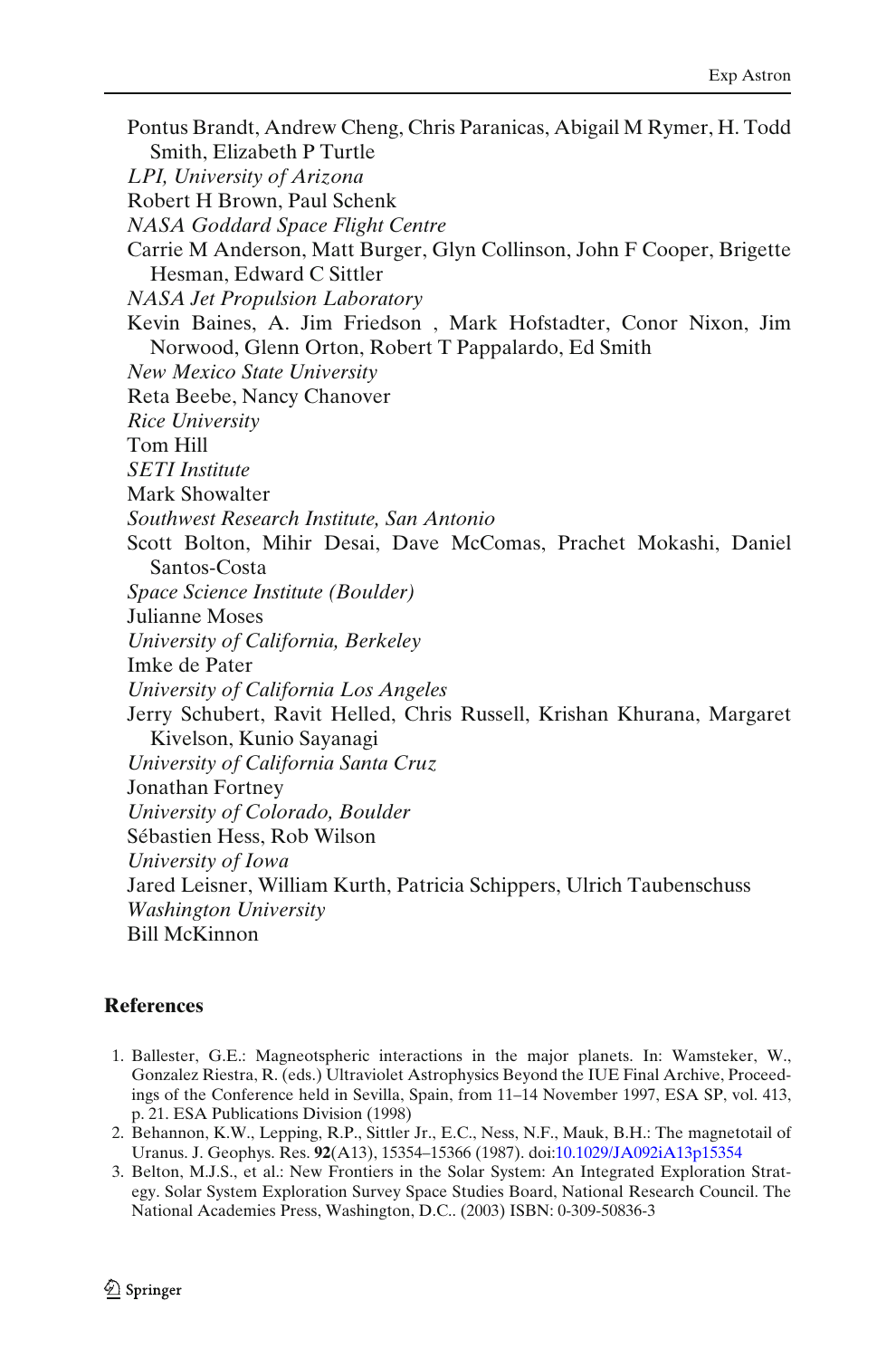- <span id="page-36-0"></span>4. Bergstralh, J.T., Miner, E.D., Matthews, M.S. (eds.): Uranus. University of Arizona Space Science Series. University of Arizona Press. (1991) ISBN: 978-0816512089
- 5. Boué, G., Laskar, J.: A collisionless scenario for Uranus tilting. Astrophys. J. **712**, L44 (2010). doi[:10.1088/2041-8205/712/1/L44](http://dx.doi.org/10.1088/2041-8205/712/1/L44)
- 6. Capone, L.A., Whitten, R.C., Prasad, S.S., Dubach, J.: The ionospheres of Saturn, Uranus, and Neptune. Astrophys. J. **215**, 977–983 (1977). doi[:10.1086/155434](http://dx.doi.org/10.1086/155434)
- 7. Chandler, M.O., Waite, J.H.: The ionosphere of Uranus—a myriad of possibilities. Geophys. Res. Lett. **13**, 6–9 (1986). doi[:10.1029/GL013i001p00006](http://dx.doi.org/10.1029/GL013i001p00006)
- 8. Christensen, U.R., Tilgner, A.: Power requirement of the geodynamo from ohmic losses in numerical and laboratory dynamos. Nature **429**(6988), 169–171 (2004). doi[:10.1038/nature02508](http://dx.doi.org/10.1038/nature02508)
- 9. Crida, A.: Minimum mass solar nebulae and planetary migration. Astrophys. J. **698**, 606–614 (2009). doi[:10.1088/0004-637X/698/1/606](http://dx.doi.org/10.1088/0004-637X/698/1/606)
- 10. Croft, S.K., Soderblom, L.A.: Geology of the Uranian satellites. In: Bergstrahl, J.T., Miner, E.D., Matthews, M.S. (eds.) Uranus, pp. 561–628. University of Arizona Press, Tucson (1991)
- 11. de Pater, I., Hammel, H.B., Gibbard, S.G., Showalter, M.R.: New dust belts of Uranus: one ring, two ring, red ring, blue ring. Science **312**(5770), 92–94 (2006). doi[:10.1126/science.](http://dx.doi.org/10.1126/science.1125110) [1125110](http://dx.doi.org/10.1126/science.1125110)
- 12. de Pater, I., Hammel, H.B., Showalter, M.R., van Dam, M.A.: The dark side of the rings of Uranus. Science **317**(5846), 1888 (2007). doi[:10.1126/science.1148103](http://dx.doi.org/10.1126/science.1148103)
- 13. Delsanti, A., Jewitt, D.: The solar system beyond the planets. In: Blondel, Ph., Mason, J. (eds.) Solar System Update, pp. 267–294. Springer, Germany (2006)
- 14. Desch, M.D., Connerney, J.E.P., Kaiser, M.L.: The rotation period of Uranus. Nature **322**, 42–43 (1986)
- 15. Desch, M.D., Kaiser, M.L., Zarka, P., Lecacheux, A., Leblanc, Y., Aubier, M., Ortega-Molina, A.: Uranus as a radio source. In: Bergstrahl, J.T., Miner, E.D., Matthews, M.S. (eds.) Uranus. University of Arizona Press, Tucson (1991)
- 16. Duncan, M.J., Lissauer, J.J.: Orbital stability of the uranian satellite system. Icarus **125**(1), 1–12 (1997). doi[:10.1006/icar.1996.5568](http://dx.doi.org/10.1006/icar.1996.5568)
- 17. Elliot, J.L., Nicholson, P.D.: The rings of Uranus. In: Brahic, A., Greenberg, R. (eds.) Planetary Rings. University of Arizona Press, Tucson (1984)
- 18. Ferri, P., Denis, M.: Utilising Rosetta commonality to reduce mission operations cost for Mars Express. Acta Astronaut. **52**(2–6), 353–359 (2003). doi[:10.1016/S0094-5765\(02\)00175-3](http://dx.doi.org/10.1016/S0094-5765(02)00175-3)
- 19. Fortney, J., Nettelmann, N.: The interior structure, composition, and evolution of giant planets. Space Sci. Rev. **152**(1–4), 423–447 (2010). doi[:10.1007/s11214-009-9582-x](http://dx.doi.org/10.1007/s11214-009-9582-x)
- 20. Fortney, J.J., Ikoma, M., Nettelmann, N., Guillot, T., Marley, M.S.: Self-consistent model atmospheres and the cooling of the solar system's giant planets. Astrophys. J. **729**, 32 (2011). doi[:10.1088/0004-637X/729/1/32](http://dx.doi.org/10.1088/0004-637X/729/1/32)
- 21. Fountain, G.H., Kusnierkiewicz, D.Y., Hersman, C.B., Herder, T.S., Coughlin, T.B., Gibson, W.C., Clancy, D.A., DeBoy, C.C., Hill, T.A., Kinnison, J.D., Mehoke, D.S., Ottman, G.K., Rogers, G.D., Stern, S.A., Stratton, J.M., Vernon, S.R., Williams, S.P.: The New Horizons spacecraft. Space Sci. Rev. **140**, 23–47 (2008). doi[:10.1007/s11214-008-9374-8](http://dx.doi.org/10.1007/s11214-008-9374-8)
- 22. French, et al.: Dynamics and structure of the uranian rings. In: Bergstrahl, J.T., Miner, E.D., Matthews, M.S. (eds.) Uranus, pp. 327–409. University of Arizona Press, Tucson (1991)
- 23. Geissler, P.E., Greenberg, R., Hoppa, G., et al.: Evidence for non-synchronous rotation of Europa. Nature **391**, 368 (1998)
- 24. Gimenez, A., Lebreton, J.-P., Svedhem, H., Tauber, J.: Studies on the re-use of the Mars Express platform. ESA Bull. **109**, 78–86 (2002)
- 25. Gladman, B., Quinn, D.D., Nicholson, P., Rand, R.: Synchronous locking of tidally evolving satellites. Icarus **122**(1), 166–192 (1996). doi[:10.1006/icar.1996.0117](http://dx.doi.org/10.1006/icar.1996.0117)
- 26. Glassmeier, K.-H., Boehnhardt, H., Koschny, D., Kürt, E., Richter, I.: The Rosetta mission: flying towards the origin of the solar system. Space Sci. Rev. **128**, 1–21 (2007). doi[:10.1007/](http://dx.doi.org/10.1007/s11214-006-9140-8) [s11214-006-9140-8](http://dx.doi.org/10.1007/s11214-006-9140-8)
- 27. Guillot, T.: The interiors of giant planets: models and outstanding question. Ann. Rev. Earth Planet. Sci. **33**, 493–530 (2005)
- 28. Hammel, H.B., Sromovsky, L.A., Fry, P.M., Rages, K., Showalter, M., de Pater, I., van Dam, M.A., Lebeau, R.P., Deng, X.: The dark spot in the atmosphere of Uranus in 2006: discovery, description, and dynamical simulations. Icarus **201**(1), 257–271 (2008)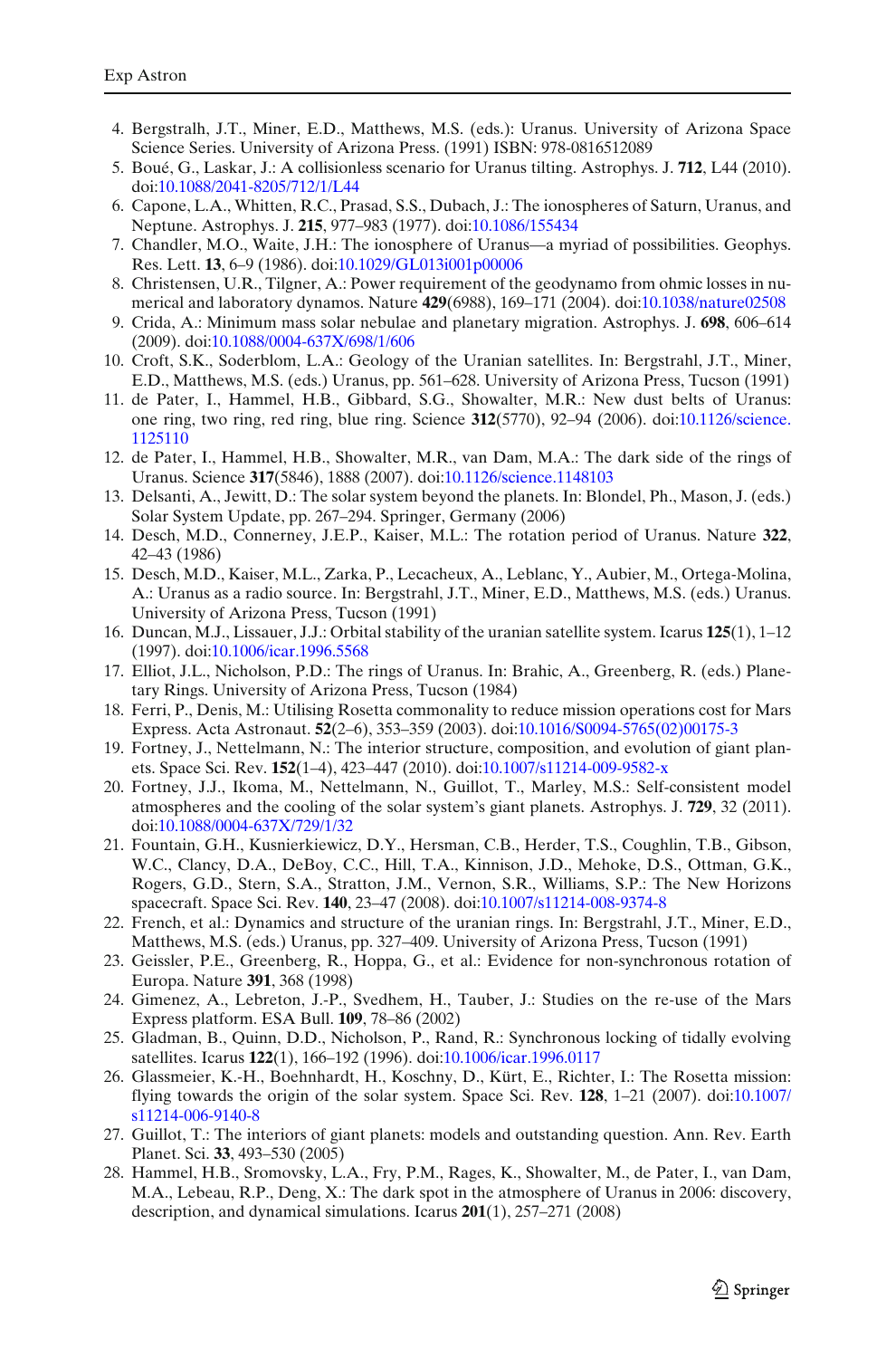- <span id="page-37-0"></span>29. Hansen, C.J., Aljabri, A.S., Banfield, D., Bierhaus, E.B., Brown, M., Colwell, J.E., Dougherty, M., Hendrix, A.R., Ingersoll, A., Khurana, K., Landau, D., McEwen, A., Paige, D.A., Paranicas, C., Satter, C.M., Schmidt, B., Showalter, M., Spilker, L.J., Spilker, T., Stansberry, J., Strange, N., Tiscareno, M.: Neptune science with Argo—a voyage through the outer solar system. White paper submitted to the 2013–2022 Planetary Decadal Survey. [http://www8.nationalacademies.org/ssbsurvey/DetailFileDisplay.aspx?id=37&parm\\_type=PSDS](http://www8.nationalacademies.org/ssbsurvey/DetailFileDisplay.aspx?id=37&parm_type=PSDS) (2011). Accessed 20 July 2011
- 30. Helled, R., Anderson, J.D., Schubert, G.: Uranus and Neptune: shape and rotation. Icarus **210**(1), 446–454 (2010). doi[:10.1016/j.icarus.2010.06.037](http://dx.doi.org/10.1016/j.icarus.2010.06.037)
- 31. Herbert, F.: Aurora and magnetic field of Uranus. J. Geophys. Res. **114**, A11206 (2009). doi[:10.1029/2009JA014394](http://dx.doi.org/10.1029/2009JA014394)
- 32. Herbert, F., Sandel, B.R.: The uranian aurora and its relationship to the magnetosphere. J. Geophys. Res. **99**(A3), 4143–4160 (1994)
- 33. Holme, R., Bloxham, J.: The magnetic fields of Uranus and Neptune: methods and models. J. Geophys. Res. **101**(E1), 2177–2200 (1996). doi[:10.1029/95JE03437](http://dx.doi.org/10.1029/95JE03437)
- 34. Hubbard, W.R., et al.: Ice giants decadal study. [http://sites.nationalacademies.org/SSB/SSB\\_](http://sites.nationalacademies.org/SSB/SSB_059331) [059331\(](http://sites.nationalacademies.org/SSB/SSB_059331)2010). Retrieved 7 October 2010
- 35. Hussmann, H., Sohl, F., Spohn, T.: Subsurface oceans and deep interiors of medium-sized outer planet satellites and large trans-neptunian objects. Icarus **185**(1), 258–273 (2006). doi[:10.1016/j.icarus.2006.06.005](http://dx.doi.org/10.1016/j.icarus.2006.06.005)
- 36. Jacobson, R.A., Campbell, J.K., Taylor, A.H., Synnott, S.P.: The masses of Uranus and its major satellites from Voyager tracking data and Earth-based uranian satellite data. Astron. J. **103**(6), 2068–2078 (1992)
- 37. Lorenz, R.D., Stiles, B.W., Kirk, R.L. et al.: Titan's rotation reveals an internal ocean and changing zonal winds. Science 1649–1651 (2008)
- 38. Majeed, T., Waite, J.H., Bougher, S.W., Yelle, R.V., Gladstone, G.R., McConnell, J.C., Bhardwaj, A.: The ionospheres–thermospheres of the giant planets. Adv. Space Res. **33**(2), 197–211 (2004). doi[:10.1016/j.asr.2003.05.009](http://dx.doi.org/10.1016/j.asr.2003.05.009)
- 39. Melin, H., Stallard, T., Miller, S., Trafton, L.M., Encrenaz, Th, Geballe, T.R.: Seasonal variability in the ionosphere of Uranus. Astrophys. J. **729**, 134 (2011). doi[:10.1088/](http://dx.doi.org/10.1088/0004-637X/729/2/134) [0004-637X/729/2/134](http://dx.doi.org/10.1088/0004-637X/729/2/134)
- 40. Murray, C.D., Thompson, R.P.: Orbits of shepherd satellites deduced from the structure of the rings of Uranus. Nature **348**, 499–502 (1990). doi[:10.1038/348499a0](http://dx.doi.org/10.1038/348499a0)
- 41. Ness, N.F., Connerney, J.E.P., Lepping, R.P., Schulz, M., Voigt, G.-H.: The magnetic field and magnetospheric configuration of Uranus. In: Bergstrahl, J.T., Miner, E.D., Matthews, M.S. (eds.) Uranus, pp. 739–779. University of Arizona Press, Tucson (1991)
- 42. Peale, S.J., Phillips, R.J., Solomon, S.C., Smith, D.E., Zuber, M.T.: A procedure for determining the nature of Mercury's core. Meteorit. Planet. Sci. **37**, 1269–1283 (2002)
- 43. Pearl, J.C., Conrath, B.J., Hanel, R.A., Pirraglia, J.A.: The albedo, effective temperature, and energy balance of Uranus, as determined from Voyager IRIS data. Icarus **84**, 12–28 (1990). doi[:10.1016/0019-1035\(90\)90155-3](http://dx.doi.org/10.1016/0019-1035(90)90155-3)
- 44. Plescia, J.B.: Cratering history of the Uranian satellites—Umbriel, Titania, and Oberon. J. Geophys. Res. **92**, 14918–14932 (1987). doi[:10.1029/JA092iA13p14918](http://dx.doi.org/10.1029/JA092iA13p14918)
- 45. Saumon, D., Guillot, T.: Shock compression of deuterium and the interiors of Jupiter and Saturn. Astrophys. J. **609**(2), 1170–1180 (2004). doi[:10.1086/421257](http://dx.doi.org/10.1086/421257)
- 46. Saur, J., Neubauer, F.M., Glassmeier, K.-H.: Induced magnetic fields in solar system bodies. Space Sci. Rev. **152**, 391–421 (2010). doi[:10.1007/s11214-009-9581-y](http://dx.doi.org/10.1007/s11214-009-9581-y)
- 47. Sayanagi, K.M., Showman, A.P., Dowling, T.E.: The emergence of multiple robust zonal jets from freely evolving, three-dimensional stratified geostrophic turbulence with applications to Jupiter. J. Atmos. Sci. **65**(12), 3947 (2008). doi[:10.1175/2008JAS2558.1](http://dx.doi.org/10.1175/2008JAS2558.1)
- 48. Seidelmann, P.K., Archinal, B.A., A'hearn, M.F., Conrad, A., Consolmagno, G.J., Hestroffer, D., Hilton, J.L., Krasinsky, G.A., Neumann, G., Obsert, J., Stooke, P., Tedesco, E.F., Tholen, D.J., Thomas, P.C., Williams, I.P.: Report of the IAU/IAG working group on cartographic coordinates and rotational elements: 2006. Celest. Mech. Dyn. Astr. **98**, 155–180 (2007). doi[:10.1007/s10569-007-9072-y](http://dx.doi.org/10.1007/s10569-007-9072-y)
- 49. Selesnick, R.S., Richardson, J.D.: Plasmasphere formation in arbitrarily oriented magnetospheres. Geophys. Res. Lett. **13**, 624–627 (1986). doi[:10.1029/GL013i007p00624](http://dx.doi.org/10.1029/GL013i007p00624)